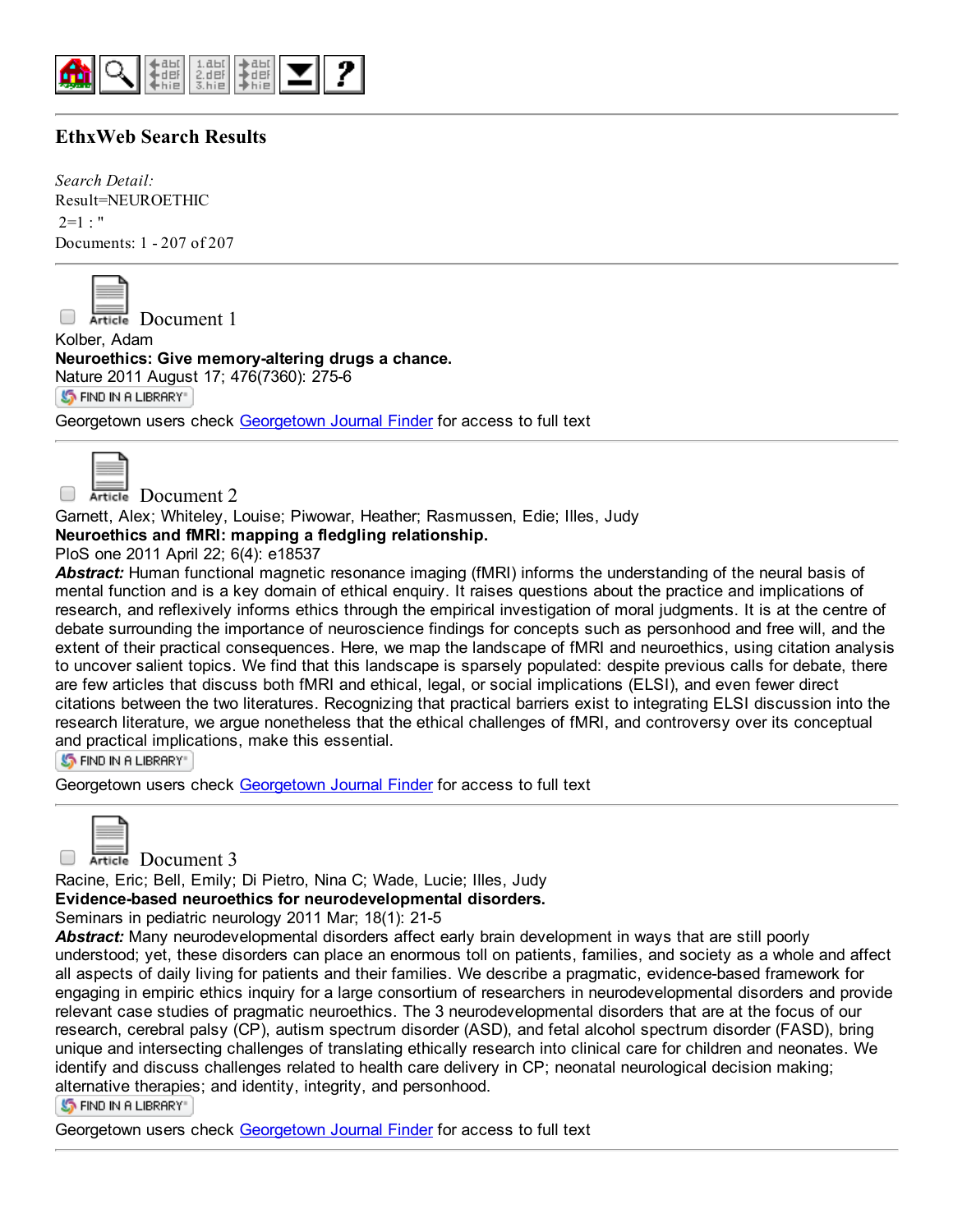

#### Allhoff, Fritz

#### What are applied ethics?

Science and engineering ethics 2011 Mar; 17(1): 1-19

*Abstract:* This paper explores the relationships that various applied ethics bear to each other, both in particular disciplines and more generally. The introductory section lays out the challenge of coming up with such an account and, drawing a parallel with the philosophy of science, offers that applied ethics may either be unified or disunified. The second section develops one simple account through which applied ethics are unified, vis-à-vis ethical theory. However, this is not taken to be a satisfying answer, for reasons explained. In the third section, specific applied ethics are explored: biomedical ethics; business ethics; environmental ethics; and neuroethics. These are chosen not to be comprehensive, but rather for their traditions or other illustrative purposes. The final section draws together the results of the preceding analysis and defends a disunity conception of applied ethics.

**S** FIND IN A LIBRARY

Georgetown users check [Georgetown](http://ethicslab.org/openurl/gt/0000338069/) Journal Finder for access to full text



Article Document 5 Whitehouse, Peter

Empowering whom? Neuroethics at its limits.

Lancet 2011 Feb 5; 377(9764): 468

**S** FIND IN A LIBRARY"

[Georgetown](http://ethicslab.org/openurl/gt/0000337498/) users check Georgetown Journal Finder for access to full text

Article Document 6

Sahakian, Barbara J; Morein-Zamir, Sharon

#### Neuroethical issues in cognitive enhancement.

Journal of psychopharmacology (Oxford, England) 2011 Feb; 25(2): 197204

*Abstract:* Neuroethics is a developing field, concerned with addressing present and future applied ethical issues brought about directly and indirectly by neuroscience advancements. One domain where neuroscience has begun to have far-reaching ethical implications is in the research and development of pharmaceutical cognitive enhancers. Though such drugs are typically developed to treat cognitive disabilities and improve the quality of life for patients with neuropsychiatric disorders and brain injury, research has found that such drugs can improve performance on cognitive tasks in healthy individuals. In line with such findings is the growing use of these drugs by students and others for cognitive-enhancing purposes. The present paper reviews some of the evidence in both neuropsychiatric and healthy individuals and discusses the implications such research can have for society.

ST FIND IN A LIBRARY"

Georgetown users check [Georgetown](http://ethicslab.org/openurl/gt/0000337372/) Journal Finder for access to full text

\* Book Document 7

Glannon, Walter BRAIN, BODY, AND MIND: NEUROETHICS WITH A HUMAN FACE Oxford/New York: Oxford University Press, 2011. 257 p. Call number: [RC343](http://catalog.library.georgetown.edu/search/c?SEARCH=RC343%20.G533%202011&sortdropdown=-&searchscope=4) .G533 2011 5 FIND IN A LIBRARY

Book Document 8 Illes, Judy and Sahakian, Barbara J., eds. THE OXFORD HANDBOOK OF NEUROETHICS Oxford/New York: Oxford University Press, 2011. 935 p. Call number: [QP376](http://catalog.library.georgetown.edu/search/c?SEARCH=QP376%20.O94%202011&sortdropdown=-&searchscope=4) .094 2011 S FIND IN A LIBRARY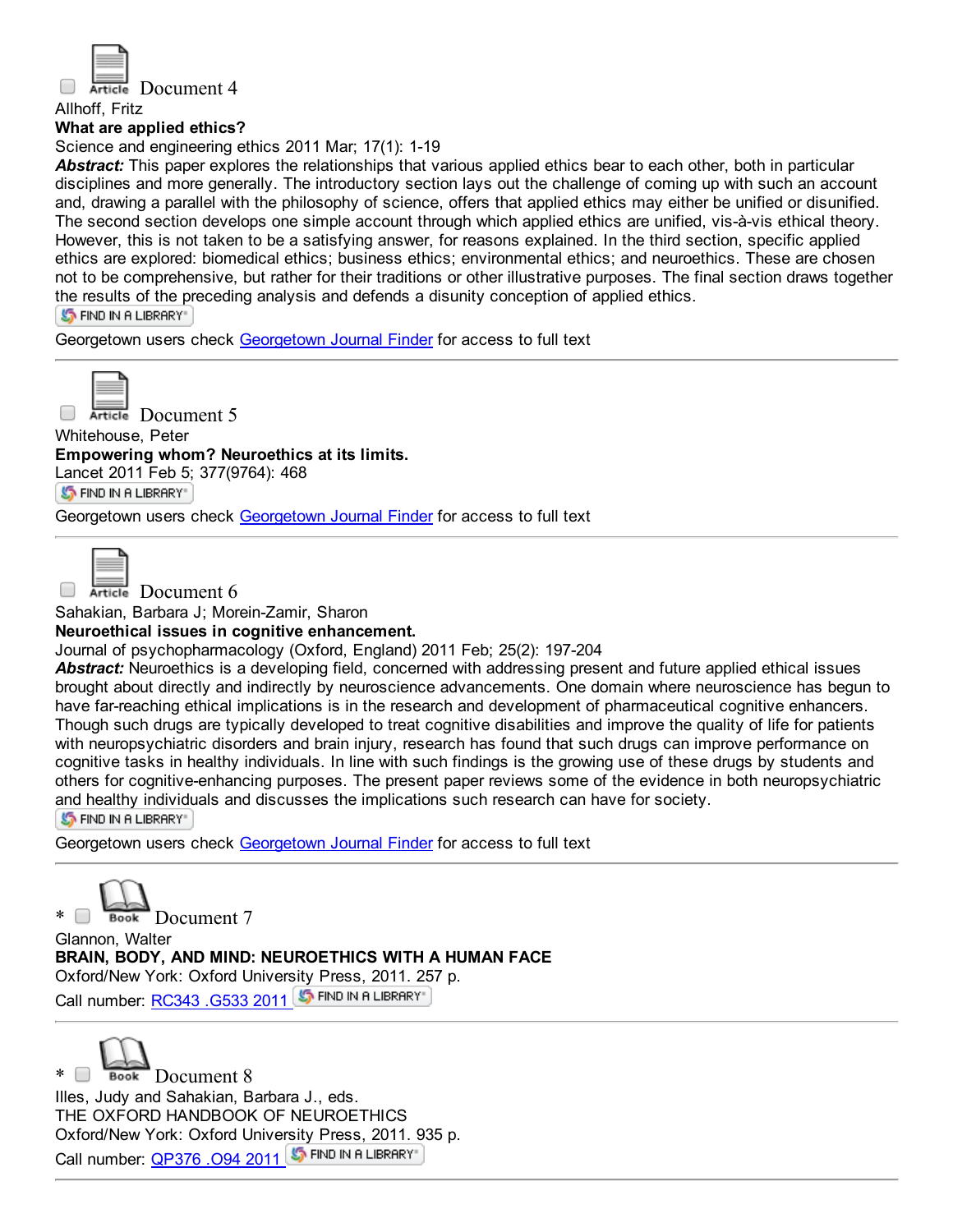





Fins, Joseph J

## Neuroethics, neuroimaging, and disorders of consciousness: promise or peril?

Transactions of the American Clinical and Climatological Association 2011; 122: 33646

*Abstract:* The advent of powerful neuroimaging tools such as functional magnetic resonance imaging (fMRI) and positron emission tomography (PET) has begun to redefine how we diagnose, define, and understand disorders of consciousness such as the vegetative and minimally conscious states. In my paper, I review how research using these methods is both elucidating these brain states and creating diagnostic dilemmas related to their classification as the specificity and sensitivity of traditional behavior-based assessments are weighed against sensitive but not yet fully validated neuroimaging data. I also consider how these methods are being studied as potential communication vectors for therapeutic use in subjects who heretofore have been thought to be unresponsive or minimally conscious. I conclude by considering the ethical challenges posed by novel diagnostic and therapeutic neuroimaging applications and contextualize these scientific developments against the broader needs of patients and families touched by severe brain injury.

S FIND IN A LIBRARY"

[Georgetown](http://ethicslab.org/openurl/gt/0000336399/) users check Georgetown Journal Finder for access to full text

 $\Box$ 

Article Document 11

Brief, Elana; Illes, Judy

## Tangles of neurogenetics, neuroethics, and culture.

Neuron 2010 Oct 21; 68(2): 174-7

*Abstract:* Neurogenetics promises rich insights into how the mind works. Researchers investigating the range of topics from normal brain functioning to pathological states are increasingly looking to genetics for clues on human variability and disease etiology. Is it fair to assume this interest in neurogenetics is universal? How should researchers and clinicians approach ideas of consent to research or prediction of disease when a subject or patient understands the mind with concepts or language incompatible with neurogenetics? In this paper we consider how non-Western philosophies bring complexity to ideas of individual and community consent and confidentiality in the context of neurogenetics.

S FIND IN A LIBRARY"

[Georgetown](http://ethicslab.org/openurl/gt/0000335137/) users check Georgetown Journal Finder for access to full text



Article Document 12

Illes, Judy Empowering brain science with neuroethics.

Lancet 2010 Oct 16; 376(9749): 1294-5

ST FIND IN A LIBRARY"

Georgetown users check [Georgetown](http://ethicslab.org/openurl/gt/0000335103/) Journal Finder for access to full text



 $\Box$ 

Article Document 13

Clausen, Jens Ethical brain stimulation neuroethics of deep brain stimulation in research and clinical practice. The European journal of neuroscience 2010 Oct; 32(7): 1152-62

*Abstract:* Deep brain stimulation (DBS) is a clinically established procedure for treating severe motor symptoms in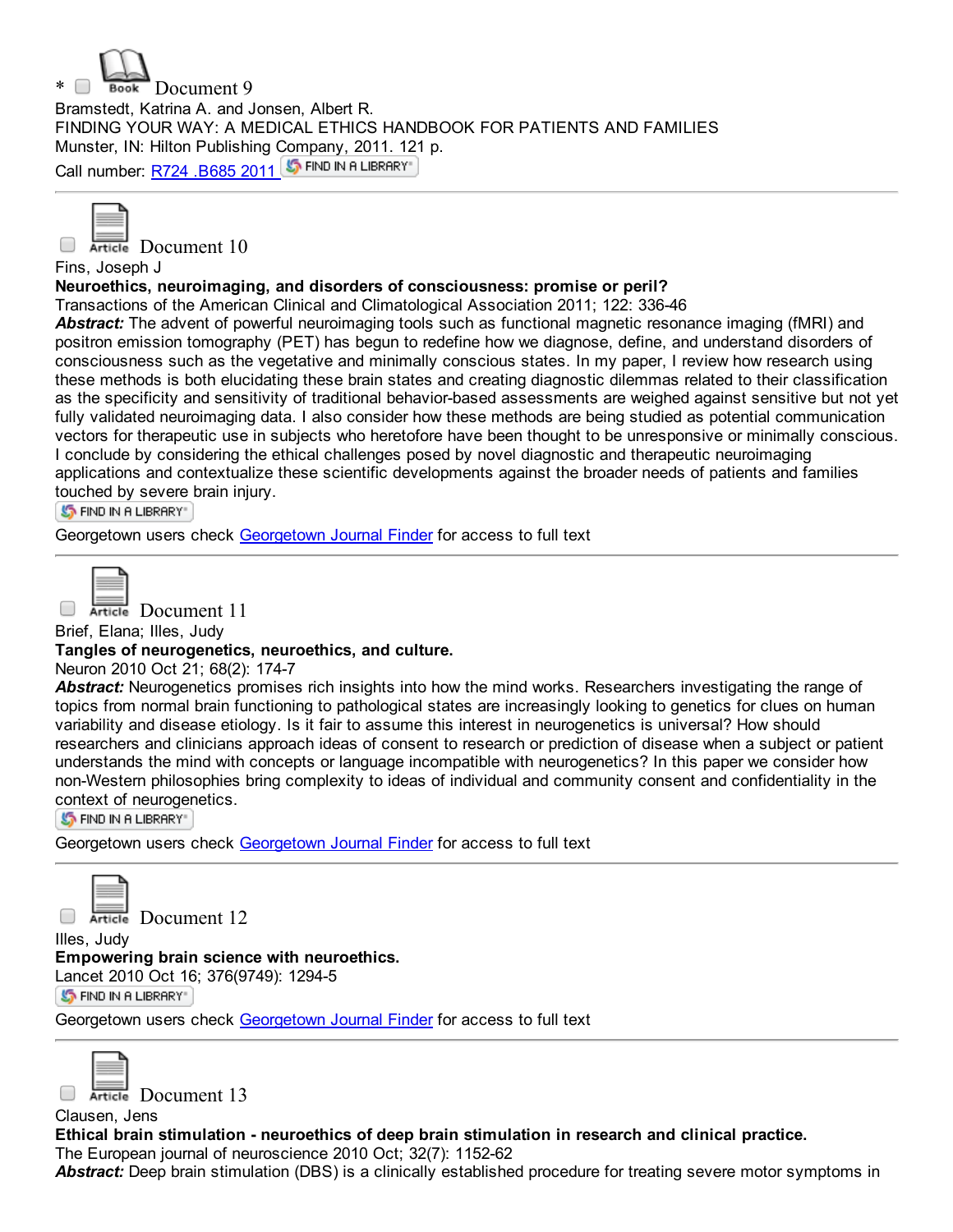patients suffering from end-stage Parkinson's disease, dystonia and essential tremor. Currently, it is tested for further indications including psychiatric disorders like major depression and a variety of other diseases. However, ethical issues of DBS demand continuing discussion. Analysing neuroethical and clinical literature, five major topics concerning the ethics of DBS in clinical practice were identified: thorough examination and weighing of risks and benefits; selecting patients fairly; protecting the health of children in paediatric DBS; special issues concerning patients' autonomy; and the normative impact of quality of life measurements. In exploring DBS for further applications, additionally, issues of research ethics have to be considered. Of special importance in this context are questions such as what additional value is generated by the research, how to realise scientific validity, which patients should be included, and how to achieve an acceptable risk-benefit ratio. Patients' benefit is central for ethical evaluation. This criterion can outweigh very serious side-effects, and can make DBS appropriate even in paediatrics. Because standard test procedures evade central aspects of patients' benefits, measuring quality of life should be supplemented by open in-depth interviews to provide a more adequate picture of patients' post-surgical situation. To examine its entire therapeutic potential, further research in DBS is needed. Studies should be based on solid scientific hypotheses and proceed cautiously to benefit severely suffering patients without putting them to undue risks.

ST FIND IN A LIBRARY"

Georgetown users check [Georgetown](http://ethicslab.org/openurl/gt/0000334916/) Journal Finder for access to full text



Article Document 14

Demetriades, Andreas K; Demetriades, Christina K; Watts, Colin; Ashkan, Keyoumars Brain-machine interface: the challenge of neuroethics.

The surgeon : journal of the Royal Colleges of Surgeons of Edinburgh and Ireland 2010 Oct; 8(5): 2679 Abstract: The burning question surrounding the use of Brain-Machine Interface (BMI) devices is not merely whether they should be used, but how widely they should be used, especially in view of some ethical implications that arise concerning the social and legal aspects of human life. As technology advances, it can be exploited to affect the quality of life. Since the effects of BMIs can be both positive and negative, it is imperative to address the issue of the ethics surrounding them. This paper presents the ways in which BMIs can be used and focuses on the ethical concerns to which neuroscience is thus exposed. The argument put forward supports the use of BMIs solely for purposes of medical treatment, and invites the legal framing of this.

S FIND IN A LIBRARY"

[Georgetown](http://ethicslab.org/openurl/gt/0000334762/) users check Georgetown Journal Finder for access to full text

Article Document 15

Meyer, Frank P

Re: Deep brain stimulation for psychiatric disorders. Topic for ethics committee.

Deutsches Ärzteblatt international 2010 Sep; 107(37): 644; author reply 6456 S FIND IN A LIBRARY"

[Georgetown](http://ethicslab.org/openurl/gt/0000334464/) users check Georgetown Journal Finder for access to full text



Article Document 16

Takala, Tuija Introduction to philosophical issues in neuroethics. [Cambridge](http://ethicslab.org/openurl/wc/0000331385/) Quarterly of Healthcare Ethics 2010 April; 19(2): 161-163 ST FIND IN A LIBRARY"

Georgetown users check [Georgetown](http://ethicslab.org/openurl/gt/0000331385/) Journal Finder for access to full text

http://journals.cambridge.org/action/displayJournal?jid=cgh\_(link may be outdated)

Article Document 17 Arnason, Gardar

Neuroimaging, uncertainty, and the problem of dispositions.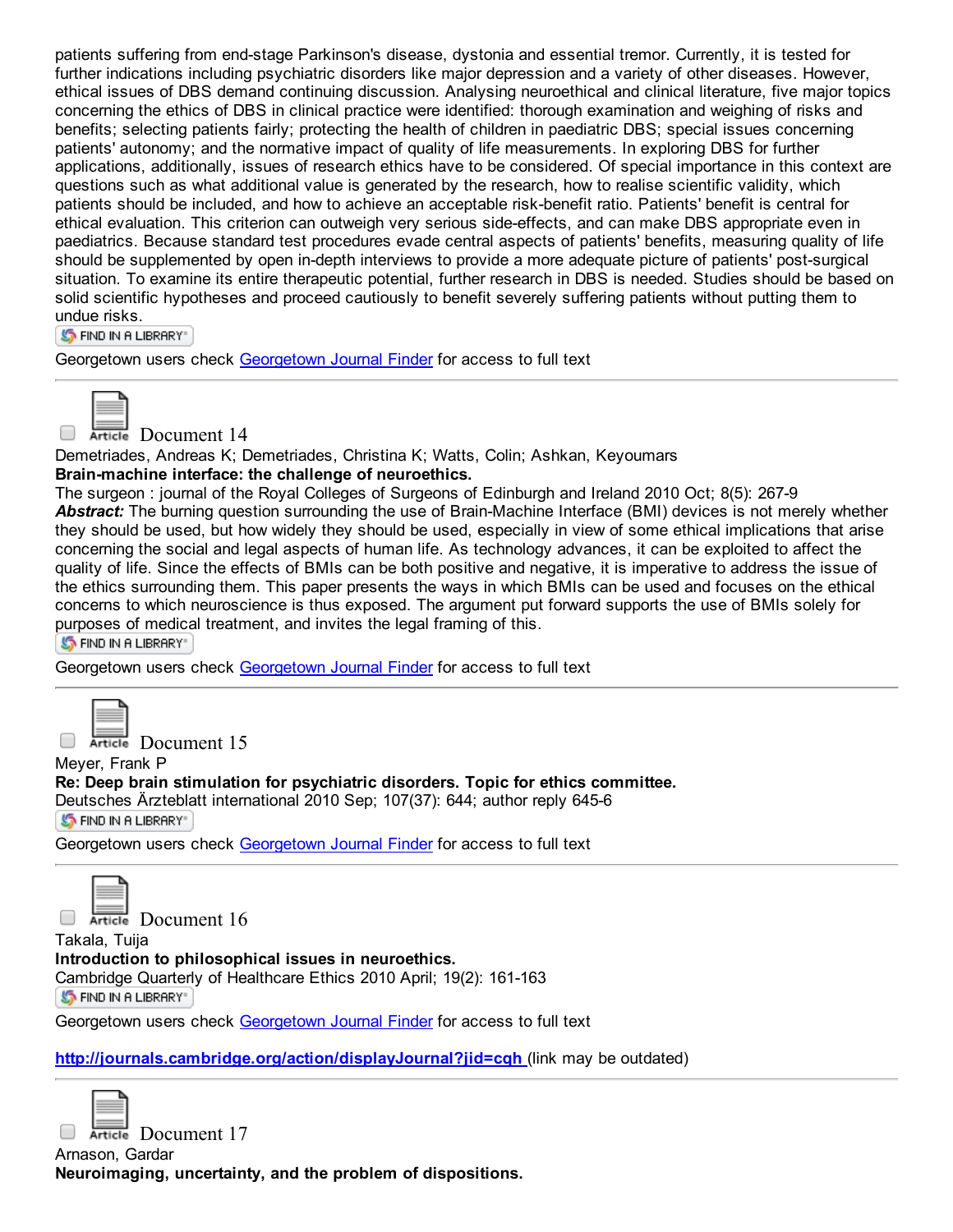Cambridge Quarterly of Healthcare Ethics 2010 April; 19(2): 188-195 **STEIND IN A LIBRARY** 

Georgetown users check [Georgetown](http://ethicslab.org/openurl/gt/0000331382/) Journal Finder for access to full text

## <http://journals.cambridge.org/action/displayJournal?jid=cqh> (link may be outdated)



Article Document 18

Buller, Tom Rationality, responsibility, and brain function. Cambridge Quarterly of Healthcare Ethics 2010 April; 19(2): 196204 S FIND IN A LIBRARY"

Georgetown users check [Georgetown](http://ethicslab.org/openurl/gt/0000331381/) Journal Finder for access to full text

<http://journals.cambridge.org/action/displayJournal?jid=cqh> (link may be outdated)



Article Document 19

Müller, Sabine; Walter, Henrik

Reviewing autonomy: Implications of the neurosciences and the free will debate for the principle of respect for the patient's autonomy.

Cambridge Quarterly of Healthcare Ethics 2010 April; 19(2): 205217

**S** FIND IN A LIBRARY

Georgetown users check [Georgetown](http://ethicslab.org/openurl/gt/0000331380/) Journal Finder for access to full text

<http://journals.cambridge.org/action/displayJournal?jid=cqh> (link may be outdated)



Article Document 20

Launis, Veikko Cosmetic neurology: Sliding down the slippery slope? Cambridge Quarterly of Healthcare Ethics 2010 April; 19(2): 218-229 **S** FIND IN A LIBRARY

Georgetown users check [Georgetown](http://ethicslab.org/openurl/gt/0000331379/) Journal Finder for access to full text

<http://journals.cambridge.org/action/displayJournal?jid=cqh> (link may be outdated)

Article Document 21

Anton, Bette CQ sources/bibliography. Cambridge Quarterly of Healthcare Ethics 2010 April; 19(2): 230-231 S FIND IN A LIBRARY"

Georgetown users check [Georgetown](http://ethicslab.org/openurl/gt/0000331374/) Journal Finder for access to full text

http://journals.cambridge.org/action/displayJournal?jid=cgh (link may be outdated)



\* Berticle Document 22

Schlaepfer, Thomas E.; Fins, Joseph J.

Deep brain stimulation and the neuroethics of responsible publishing: when one is not enough. JAMA: The Journal of the American Medical Association 2010 February 24; 303(8): 775-776 ST FIND IN A LIBRARY"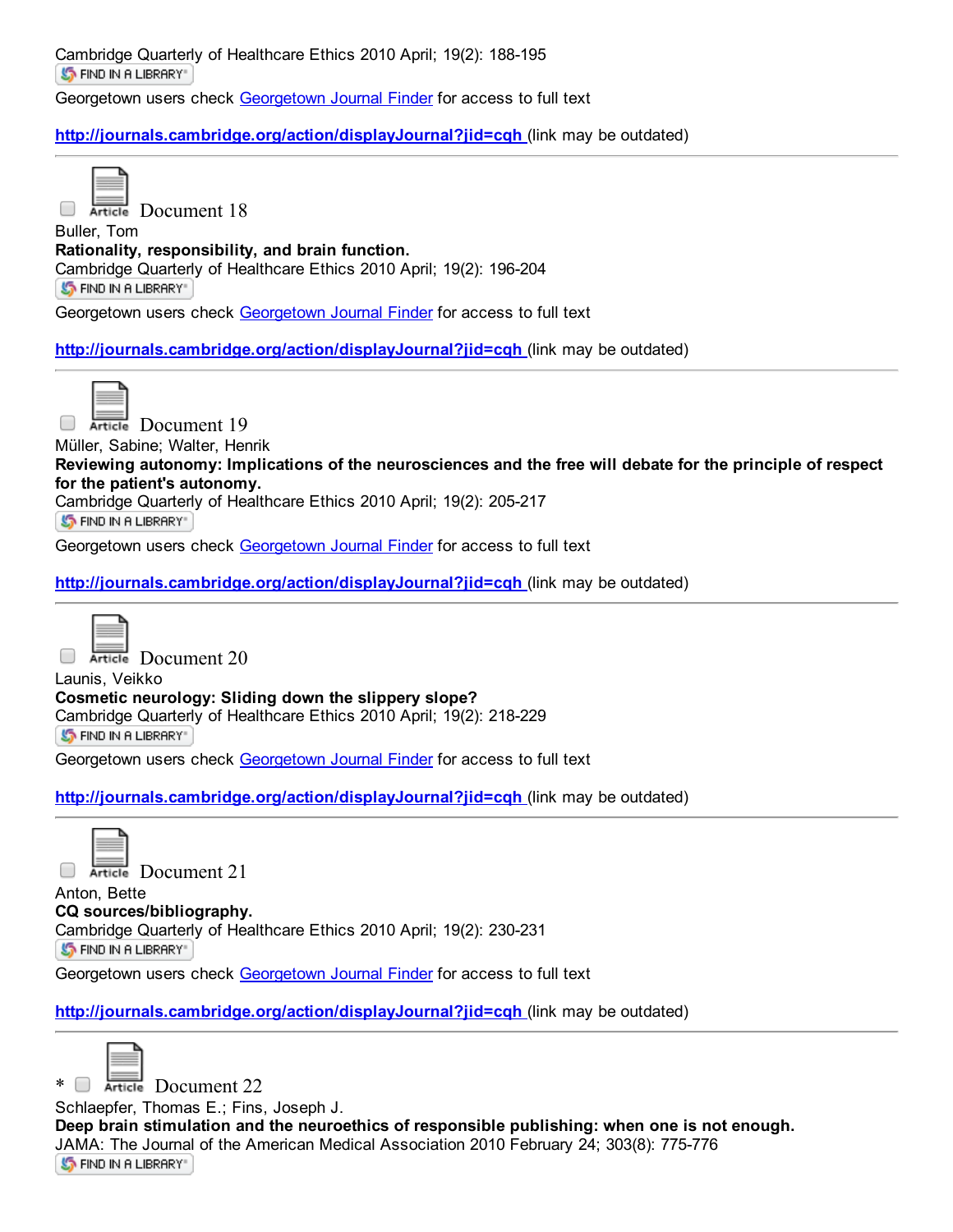http://jama.ama-assn.org (link may be outdated)



Article Document 23

Andorno, Roberto

.La neroéthique. Ce que les neurosciences font à nos conceptions morales, by B. Baertschi [book review] Medicine, Health Care, and Philosophy 2010 February; 13(1): 98-99 **ST FIND IN A LIBRARY** 

Georgetown users check [Georgetown](http://ethicslab.org/openurl/gt/0000330221/) Journal Finder for access to full text



Article Document 24

Morein-Zamir, Sharon; Sahakian, Barbara J.

Neuroethics and public engagement training needed for neuroscientists.

Trends in [Cognitive](http://ethicslab.org/openurl/wc/0000330208/) Sciences 2010 February; 14(2): 49-51

**S** FIND IN A LIBRARY

Georgetown users check [Georgetown](http://ethicslab.org/openurl/gt/0000330208/) Journal Finder for access to full text



\* Book Document 25 Racine, Eric

PRAGMATIC NEUROETHICS: IMPROVING TREATMENT AND UNDERSTANDING OF THE MIND-BRAIN Cambridge, MA: MIT Press, 2010. 267 p.

Call number: [RC343](http://catalog.library.georgetown.edu/search/c?SEARCH=RC343%20.R16%202010&sortdropdown=-&searchscope=4) .R16 2010 5 FIND IN A LIBRARY



\* Book Document 26 Farah, Martha J., ed. NEUROETHICS: AN INTRODUCTION WITH READINGS Cambridge, MA: MIT Press, 2010. 379 p. Call number: [RC343](http://catalog.library.georgetown.edu/search/c?SEARCH=RC343%20.N42%202010&sortdropdown=-&searchscope=4) .N42 2010 5 FIND IN A LIBRARY

 $\Box$  Book Document 27 Giordano, James J. and Gordijn, Bert, eds. SCIENTIFIC AND PHILOSOPHICAL PERSPECTIVES IN NEUROETHICS Cambridge/New York: Cambridge University Press, 2010. 388 p. Call number: [RC343](http://catalog.library.georgetown.edu/search/c?SEARCH=RC343%20.S38%202010&sortdropdown=-&searchscope=4) .S38 2010 ST FIND IN A LIBRARY



\* Bocument 28

Gillett, Grant R.

The subjective brain, identity, and neuroethics.

American Journal of Bioethics 2009 September; 9(9): 5-13

**Abstract:** The human brain is subjective and reflects the life of a being-in-the-world-with-others whose identity reflects that complex engaged reality. Human subjectivity is shaped and in-formed (formed by inner processes) that are adapted to the human life-world and embody meaning and the relatedness of a human being. Questions of identity relate to this complex and dynamic reality to reflect the fact that biology, human ecology, culture, and one's historic-political situation are inscribed in one's neural network and have configured its architecture so that it is a unique and irreplaceable phenomenon. So much is a human individual a relational being whose own understanding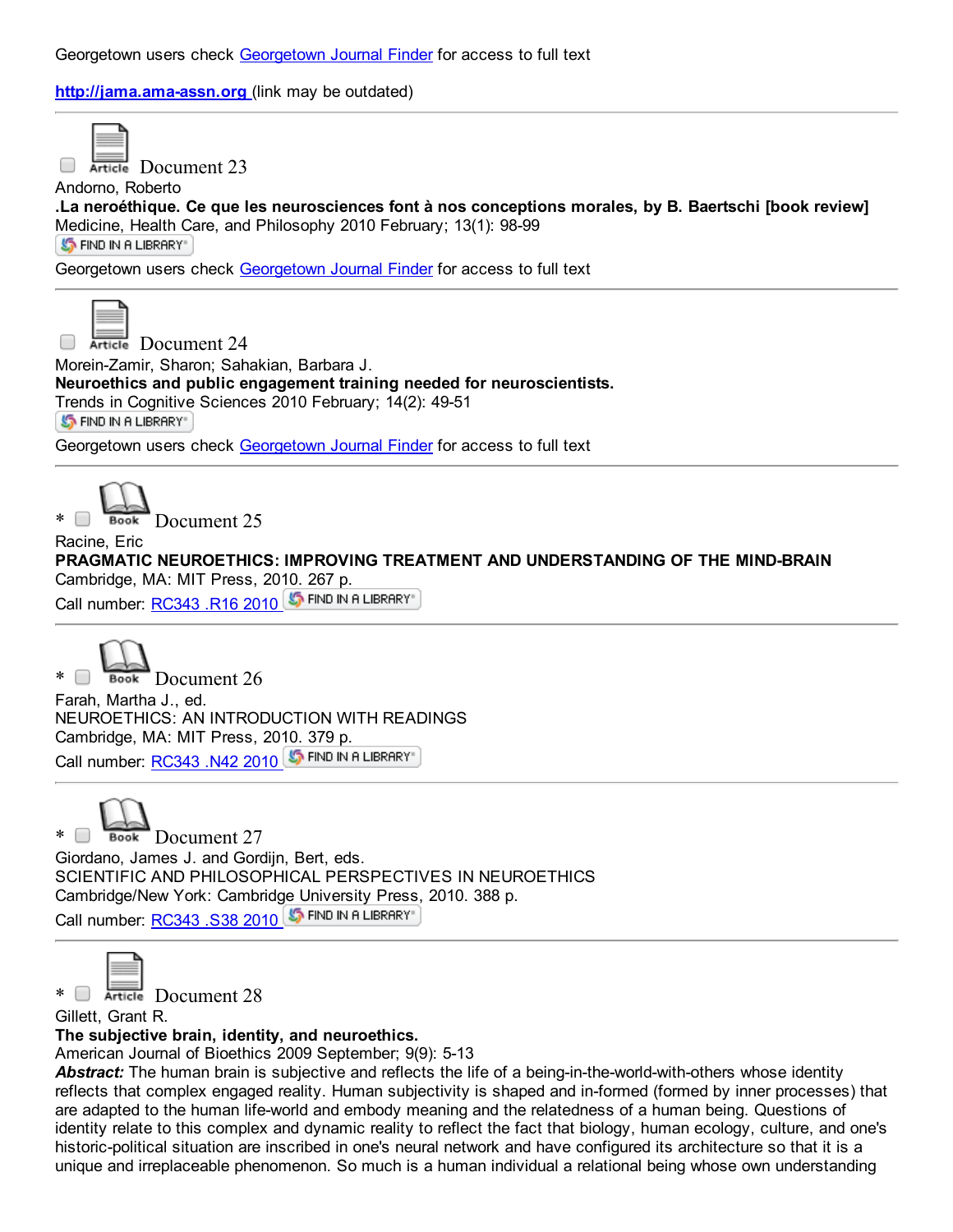and ownership of his or her life is both situated and distinctive that neurophilosophical conceptions of identity and human activity that neglect these features of our being are quite inadequate to ground a robust neuroethics. **S** FIND IN A LIBRARY

Georgetown users check [Georgetown](http://ethicslab.org/openurl/gt/0000327034/) Journal Finder for access to full text

<http://www.bioethics.net/journal/issues.php> (link may be outdated)

\* **Exites** Document 29

Goldberg, Daniel Subjectivity, consciousness, and pain: the importance of thinking phenomenologically. American Journal of Bioethics 2009 September; 9(9): 14-16 **S** FIND IN A LIBRARY

Georgetown users check [Georgetown](http://ethicslab.org/openurl/gt/0000327032/) Journal Finder for access to full text

<http://www.bioethics.net/journal/issues.php> (link may be outdated)



 $*$   $\Box$  Article Document 30

Fry, Craig L.

A descriptive social neuroethics is needed to reveal lived identities. American Journal of Bioethics 2009 September; 9(9): 16-17 **S** FIND IN A LIBRARY

Georgetown users check [Georgetown](http://ethicslab.org/openurl/gt/0000327031/) Journal Finder for access to full text

<http://www.bioethics.net/journal/issues.php> (link may be outdated)



\* Document 31 Buchman, Daniel; Reiner, Peter B. Stigma and addiction: being and becoming. [American](http://ethicslab.org/openurl/wc/0000327030/) Journal of Bioethics 2009 September; 9(9): 18-19 S FIND IN A LIBRARY"

Georgetown users check [Georgetown](http://ethicslab.org/openurl/gt/0000327030/) Journal Finder for access to full text

<http://www.bioethics.net/journal/issues.php> (link may be outdated)



\* **Example Document 32** 

Klein, Eran P. Skills, dementia, and bridging divides in neuroscience. American Journal of Bioethics 2009 September; 9(9): 20-21

**S** FIND IN A LIBRARY

Georgetown users check [Georgetown](http://ethicslab.org/openurl/gt/0000327029/) Journal Finder for access to full text

<http://www.bioethics.net/journal/issues.php> (link may be outdated)



\* Bocument 33

Van McCrary, S. Transferring emerging neuroscience to the clinical ethics bedside. American Journal of Bioethics 2009 September; 9(9): 21-23 ST FIND IN A LIBRARY"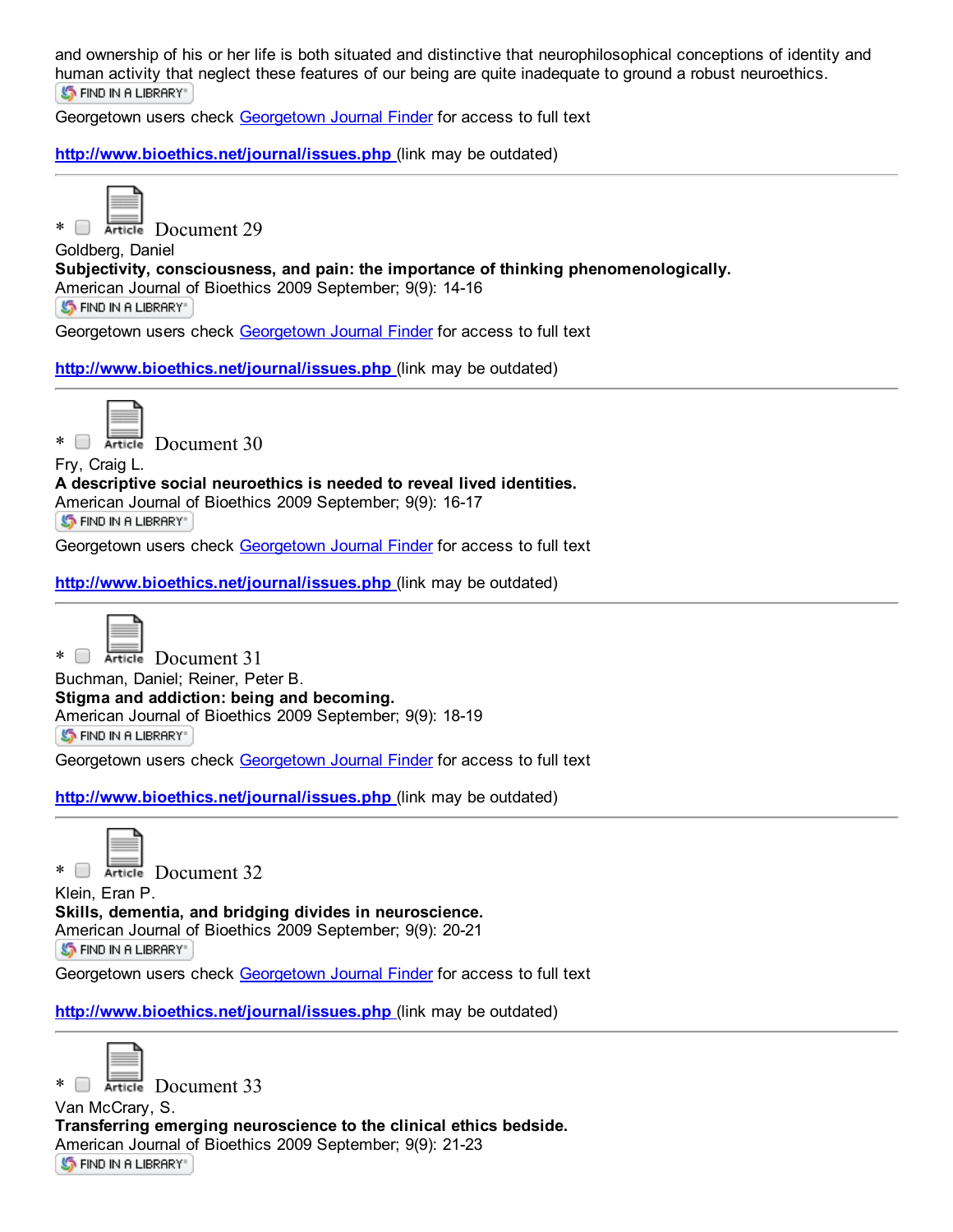<http://www.bioethics.net/journal/issues.php> (link may be outdated)



\* Retricle Document 34

Sabat, Steven R. Subjectivity, the brain, life narratives and the ethical treatment of persons with Alzheimer's disease. American Journal of Bioethics 2009 September; 9(9): 23-25 ST FIND IN A LIBRARY"

Georgetown users check [Georgetown](http://ethicslab.org/openurl/gt/0000327027/) Journal Finder for access to full text

<http://www.bioethics.net/journal/issues.php> (link may be outdated)



\* Retricle Document 35

Lyng, Stephen

Brain, body, and society: bioethical reflections on socio-historical neuroscience and neuro-corporeal social science.

[American](http://ethicslab.org/openurl/wc/0000327026/) Journal of Bioethics 2009 September; 9(9): 25-26 ST FIND IN A LIBRARY"

Georgetown users check [Georgetown](http://ethicslab.org/openurl/gt/0000327026/) Journal Finder for access to full text

<http://www.bioethics.net/journal/issues.php> (link may be outdated)



\* Article Document 36

Northoff, Georg

What are the subjective processes in our brain? Empirical and ethical implications of a relational concept of the brain.

[American](http://ethicslab.org/openurl/wc/0000327025/) Journal of Bioethics 2009 September; 9(9): 27-28

**S** FIND IN A LIBRARY

Georgetown users check [Georgetown](http://ethicslab.org/openurl/gt/0000327025/) Journal Finder for access to full text

<http://www.bioethics.net/journal/issues.php> (link may be outdated)

\* Retricle Document 37

Hughes, Julian C. From the subjective brain to the situated person. American Journal of Bioethics 2009 September; 9(9): 29-30 S FIND IN A LIBRARY"

Georgetown users check [Georgetown](http://ethicslab.org/openurl/gt/0000327024/) Journal Finder for access to full text

<http://www.bioethics.net/journal/issues.php> (link may be outdated)



\* Retricle Document 38

Naffine, Ngaire The subjective brain, identity, and neuroethics: a legal perspective. American Journal of Bioethics 2009 September; 9(9): 30-32 ST FIND IN A LIBRARY"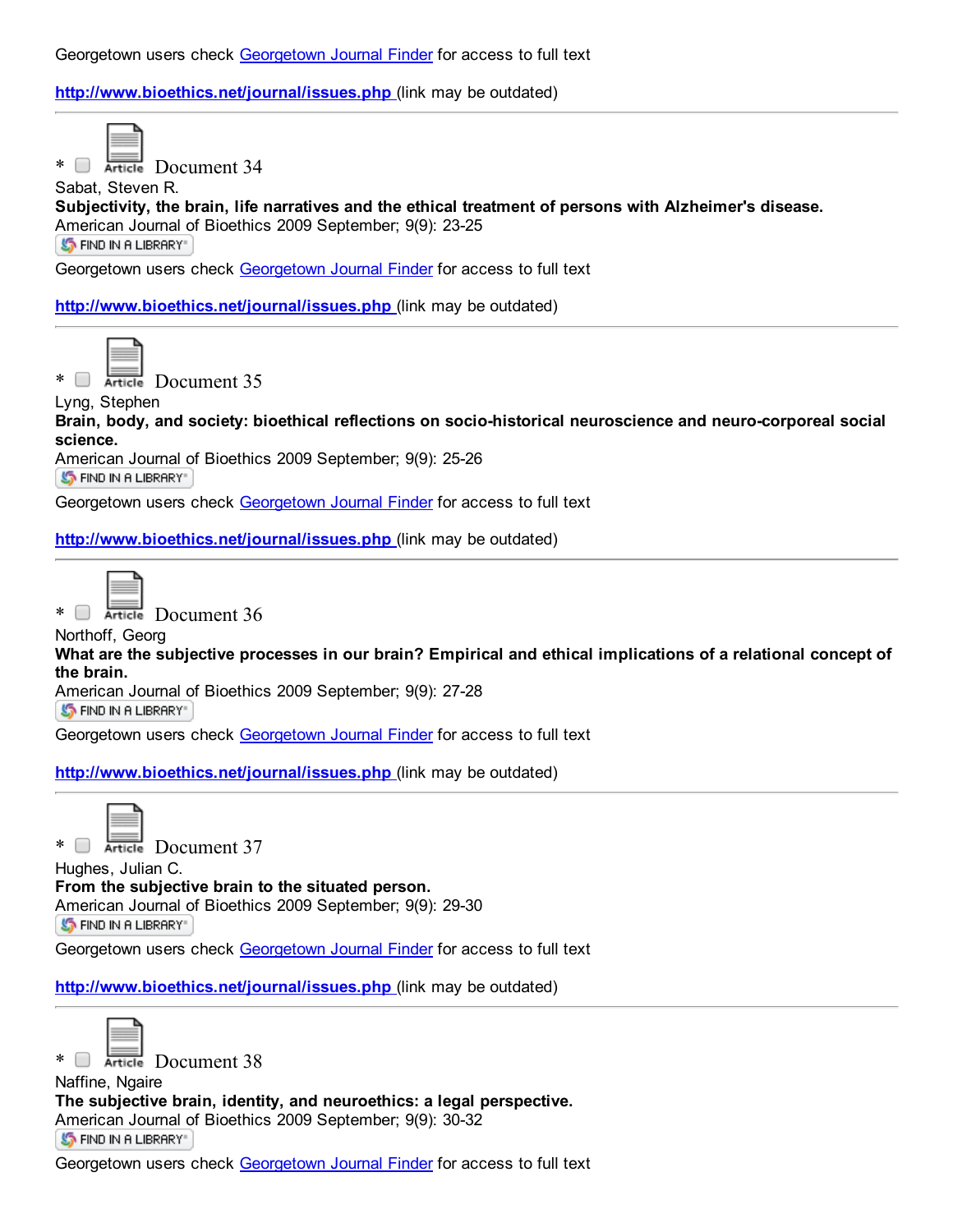\* **B** Article Document 39

Perring, Christian The place of moral responsibility and mental illness. American Journal of Bioethics 2009 September; 9(9): 32-33 **S** FIND IN A LIBRARY"

Georgetown users check [Georgetown](http://ethicslab.org/openurl/gt/0000327022/) Journal Finder for access to full text

<http://www.bioethics.net/journal/issues.php> (link may be outdated)



\* Reticle Document 40

Fenton, Andrew

Buddhism and neuroethics: the ethics of pharmaceutical cognitive enhancement

Developing World Bioethics 2009 August; 9(2): 47-56

Abstract: This paper integrates some Buddhist moral values, attitudes and self-cultivation techniques into a discussion of the ethics of cognitive enhancement technologies - in particular, pharmaceutical enhancements. Many Buddhists utilize meditation techniques that are both integral to their practice and are believed to enhance the cognitive and affective states of experienced practitioners. Additionally, Mah?y?na Buddhism's teaching on skillful means permits a liberal use of methods or techniques in Buddhist practice that yield insight into our selfnature or aid in alleviating or eliminating duhkha (i.e. dissatisfaction). These features of many, if not most, Buddhist traditions will inform much of the Buddhist assessment of pharmaceutical enhancements offered in this paper. Some Buddhist concerns about the effects and context of the use of pharmaceutical enhancements will be canvassed in the discussion. Also, the author will consider Buddhist views of the possible harms that may befall human and nonhuman research subjects, interference with a recipient's karma, the artificiality of pharmaceutical enhancements, and the possible motivations or intentions of healthy individuals pursuing pharmacological enhancement. Perhaps surprisingly, none of these concerns will adequately ground a reflective Buddhist opposition to the further development and continued use of pharmaceutical enhancements, either in principle or in practice. The author argues that Buddhists, from at least certain traditions - particularly Mah?y?na Buddhist traditions - should advocate the development or use of pharmaceutical enhancements if a consequence of their use is further insight into our selfnature or the reduction or alleviation of duhkha.

**ST FIND IN A LIBRARY** 

Georgetown users check [Georgetown](http://ethicslab.org/openurl/gt/0000326538/) Journal Finder for access to full text

<http://www3.interscience.wiley.com/journal/117981440/home> (link may be outdated)

\* Retricle Document 41

Lombera, Sofia; Illes, Judy

The international dimensions of neuroethics

Developing World Bioethics 2009 August; 9(2): 57-64

*Abstract:* Neuroethics, in its modern form, investigates the impact of brain science in four basic dimensions: the self, social policy, practice and discourse. In this study, we analyzed a set of 461 peerreviewed articles with neuroethics content, published by authors from 32 countries. We analyzed the data for: (1) trends in the development of international neuroethics over time, and (2) how challenges at the intersection of ethics and neuroscience are viewed in countries that are considered developed by International Monetary Fund (IMF) standards, and in those that are developing. Our results demonstrate a steady increase in global participation in neuroethics from 1989 to 2005, characterized by an increase in numbers of articles published specifically on neuroethics, journals publishing these articles, and countries contributing to the literature. The focus from all countries was on the practice of brain science and the amelioration of neurological disease. Indicators of technology creation and diffusion in developing countries were specifically correlated with increases in publications concerning policy implications of brain science. Neuroethics is an international endeavor and, as such, should be sensitive to the impact that context has on acceptance and use of technological innovation.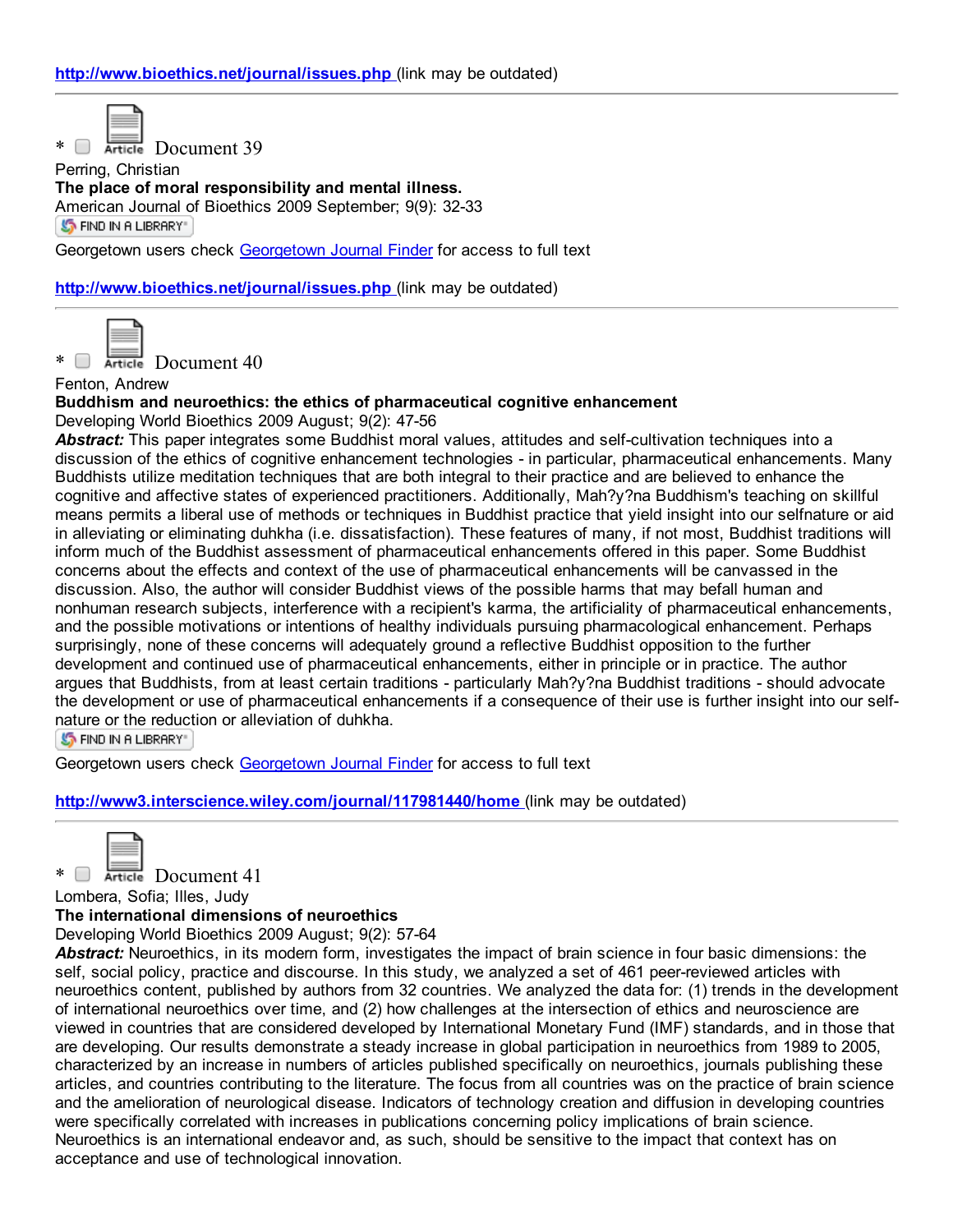S FIND IN A LIBRARY"

Georgetown users check [Georgetown](http://ethicslab.org/openurl/gt/0000326536/) Journal Finder for access to full text

## <http://www3.interscience.wiley.com/journal/117981440/home> (link may be outdated)



\* Retricle Document 42

Sahakian, Barbara J.; Morein-Zamir, Sharon Neuroscientists need neuroethics teaching [letter] Science 2009 July 10; 325(5937): 147 ST FIND IN A LIBRARY"

Georgetown users check [Georgetown](http://ethicslab.org/openurl/gt/0000326422/) Journal Finder for access to full text

## [http://www.sciencemag.org](http://www.sciencemag.org/) (link may be outdated)



\* **Exercise** Document 43 Baylis, Françoise; Downie, Jocelyn Drilling down in neuroethics [editorial] [Bioethics](http://ethicslab.org/openurl/wc/0000326148/) 2009 July; 23(6): iii-iv

ST FIND IN A LIBRARY"

Georgetown users check [Georgetown](http://ethicslab.org/openurl/gt/0000326148/) Journal Finder for access to full text

<http://www3.interscience.wiley.com/journal/118486360/home> (link may be outdated)



\* Retricle Document 44

## Glannon, Walter

Our brains are not us

Bioethics 2009 July; 23(6): 321-329

*Abstract:* Many neuroscientists have claimed that our minds are just a function of and thus reducible to our brains. I challenge neuroreductionism by arguing that the mind emerges from and is shaped by interaction among the brain, body, and environment. The mind is not located in the brain but is distributed among these three entities. I then explore the [implicat](http://ethicslab.org/openurl/wc/0000326147/)ions of the distributed mind for neuroethics.

**S** FIND IN A LIBRARY"

Georgetown users check [Georgetown](http://ethicslab.org/openurl/gt/0000326147/) Journal Finder for access to full text

<http://www3.interscience.wiley.com/journal/118486360/home> (link may be outdated)



Article Document 45

Huber, Christian G.; Huber, Johannes

Epistemological considerations on neuroimaging -- a crucial prerequisite for neuroethics Bioethics 2009 July; 23(6): 340-348

*Abstract:* PURPOSE: Whereas ethical considerations on imaging techniques and interpretations of neuroimaging results flourish, there is not much work on their preconditions. In this paper, therefore, we discuss epistemological considerations on neuroimaging and their implications for neuroethics. RESULTS: Neuroimaging uses indirect methods to generate data about surrogate parameters for mental processes, and there are many determinants influencing the results, including current hypotheses and the state of knowledge. This leads to an interdependence between hypotheses and data. Additionally, different levels of description are involved, especially when experiments are designed to answer questions pertaining to broad concepts like the self, empathy or moral intentions. Interdisciplinary theoretical frameworks are needed to integrate findings from the life sciences and the humanities and to translate between them. While these epistemological issues are not specific for neuroimaging, there are some reasons why they are of special importance in this context: Due to their inferential proximity, 'neuro-images' seem to be self-evident, suggesting directness of observation and objectivity. This has to be critically discussed to prevent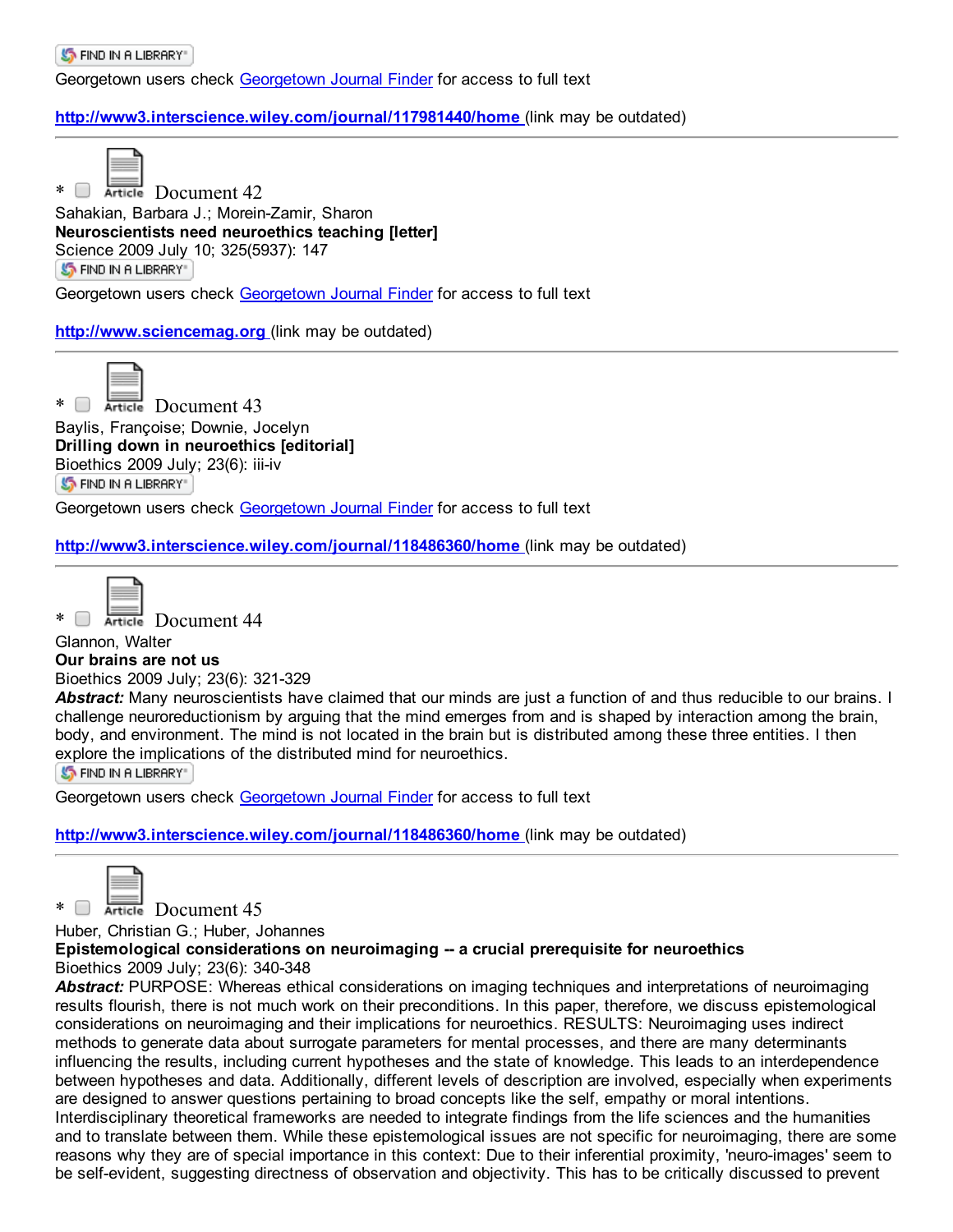overinterpretation. Additionally, there is a high level of attention to neuroimaging, leading to a high frequency of presentation of neuroimaging data and making the critical examination of their epistemological properties even more pressing. CONCLUSIONS: Epistemological considerations are an important prerequisite for neuroethics. The presentation and communication of the results of neuroimaging studies, the potential generation of new phenomena and new 'dysfunctions' through neuroimaging, and the influence on central concepts at the foundations of ethics will be important future topics for this discipline.

ST FIND IN A LIBRARY"

Georgetown users check [Georgetown](http://ethicslab.org/openurl/gt/0000326145/) Journal Finder for access to full text

<http://www3.interscience.wiley.com/journal/118486360/home> (link may be outdated)



 $*$   $\Box$  Article Document 46

Boyce, Alison C.

#### Neuroimaging in psychiatry: evaluating the ethical consequences for patient care Bioethics 2009 July; 23(6): 349-359

*Abstract:* According to many researchers, it is inevitable and obvious that psychiatric illnesses are biological in nature, and that this is the rationale behind the numerous neuroimaging studies of individuals diagnosed with mental disorders. Scholars looking at the history of psychiatry have pointed out that in the past, the origins and motivations behind the search for biological causes, correlates, and cures for mental disorders are thoroughly social and historically rooted, particularly when the diagnostic category in question is the subject of controversy within psychiatry. This is obscured by neuroimaging studies that drive researchers to proclaim 'revolutions' in psychiatry, namely in the DSM. Providing neuroimaging evidence to support the contention that a condition is 'real' is likely to be extremely influential, as has been extensively discussed in the neuroethics literature. This type of evidence will also reinforce the pre-existing beliefs of those researchers or clinicians who are already expecting a biological description. The uncritical credence given to neuroimaging research is an ethical issue, not in its potential for contributing to misdiagnosis per se but because of the motivations that often drive this research. My claim is that this research should proceed with an awareness of presumptions and motivations underlying the field as a whole, in addition to an explicit focus on the past and potential future consequences of classification and diagnosis on the groups of individuals under study.

**S** FIND IN A LIBRARY"

Georgetown users check [Georgetown](http://ethicslab.org/openurl/gt/0000326144/) Journal Finder for access to full text

<http://www3.interscience.wiley.com/journal/118486360/home> (link may be outdated)



\* **Exercise** Document 47

Lipsman, Nir; Zener, Rebecca; Bernstein, Mark

Personal identity, enhancement and neurosurgery: a qualitative study in applied neuroethics Bioethics 2009 July; 23(6): 375-383

*Abstract:* Recent developments in the field of neurosurgery, specifically those dealing with the modification of mood and affect as part of psychiatric disease, have led some researchers to discuss the ethical implications of surgery to alter personality and personal identity. As knowledge and technology advance, discussions of surgery to alter undesirable traits, or possibly the enhancement of normal traits, will play an increasingly larger role in the ethical literature. So far, identity and enhancement have yet to be explored in a neurosurgical context, despite the fact that 1) neurological disease and treatment both potentially alter identity, and 2) that neurosurgeons will likely be the purveyors of future enhancement implantable technology. Here, we use interviews with neurosurgical patients to shed light on the ethical issues and challenges that surround identity and enhancement in neurosurgery. The results provide insight into how patients approach their identity prior to potentially identity-altering procedures and what future ethical challenges lay ahead for clinicians and researchers in the field of neurotherapeutics. S FIND IN A LIBRARY"

Georgetown users check [Georgetown](http://ethicslab.org/openurl/gt/0000326142/) Journal Finder for access to full text

<http://www3.interscience.wiley.com/journal/118486360/home> (link may be outdated)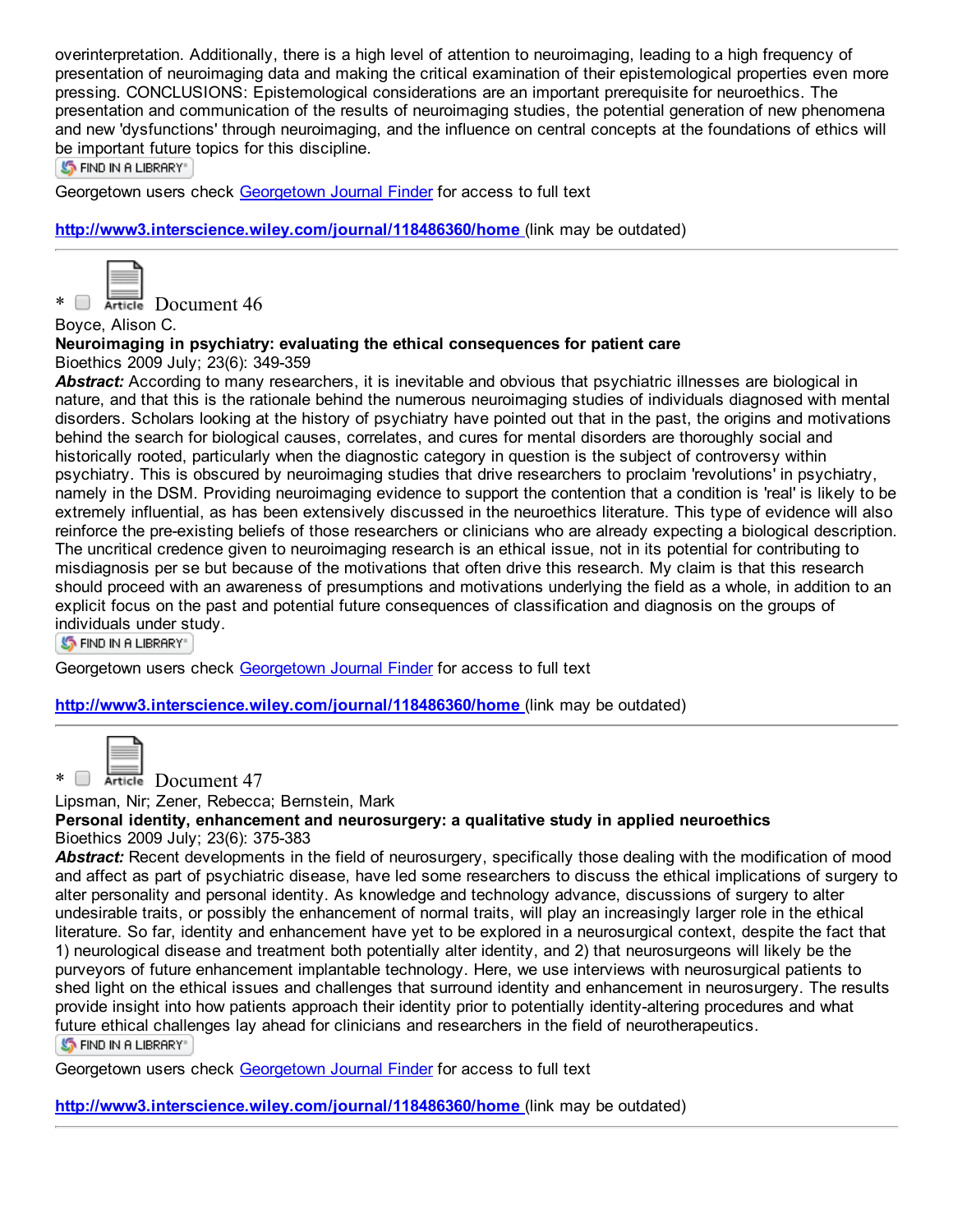

Article Document 48

Goldberg, Daniel S. Review of Adam Kolber, Neuroethics & Law Blog

[American](http://ethicslab.org/openurl/wc/0000325199/) Journal of Bioethics 2009 May; 9(5): 53-54

ST FIND IN A LIBRARY"

Georgetown users check [Georgetown](http://ethicslab.org/openurl/gt/0000325199/) Journal Finder for access to full text

<http://www.bioethics.net/journal/issues.php> (link may be outdated)



 $\Box$ Article Document 49 Fukushi, Tamami; Sakura, Osamu Neuroethics in Japan--current view and future visions Brain and Nerve = Shinkei kenkyu no shinpo 2009 January; 61(1): 5-10 ST FIND IN A LIBRARY

Georgetown users check [Georgetown](http://ethicslab.org/openurl/gt/0000322986/) Journal Finder for access to full text



Article Document 50

Kagawa, Chiaki [Neuroethics and bioethics -- implications of Balkanization controversy] Brain and Nerve = Shinkei kenkyu no shinpo 2009 January; 61(1): 11-17 ST FIND IN A LIBRARY"

[Georgetown](http://ethicslab.org/openurl/gt/0000322985/) users check Georgetown Journal Finder for access to full text



Article Document 51 Katayama, Yoichi; Fukaya, Chikashi Deep brain stimulation and neuroethics Brain and [Nerve](http://ethicslab.org/openurl/wc/0000322983/) = Shinkei kenkyu no shinpo 2009 January; 61(1): 27-32 ST FIND IN A LIBRARY"

Georgetown users check [Georgetown](http://ethicslab.org/openurl/gt/0000322983/) Journal Finder for access to full text



 $*$   $\Box$  Article Document 52

Toope, Stephen J. Internationalism and global norms for neuroethics. [American](http://ethicslab.org/openurl/wc/0000322808/) Journal of Bioethics 2009 January; 9(1): 1-2

ST FIND IN A LIBRARY"

Georgetown users check [Georgetown](http://ethicslab.org/openurl/gt/0000322808/) Journal Finder for access to full text



\* Book Document 53 Bloch, Sidney and Green, Stephen A., eds. PSYCHIATRIC ETHICS Oxford/New York: Oxford University Press, 2009. 538 p. Call number: [RC455.2](http://catalog.library.georgetown.edu/search/c?SEARCH=RC455.2%20.E8%20P75%202009&sortdropdown=-&searchscope=4) .E8 P75 2009 5 FIND IN A LIBRARY

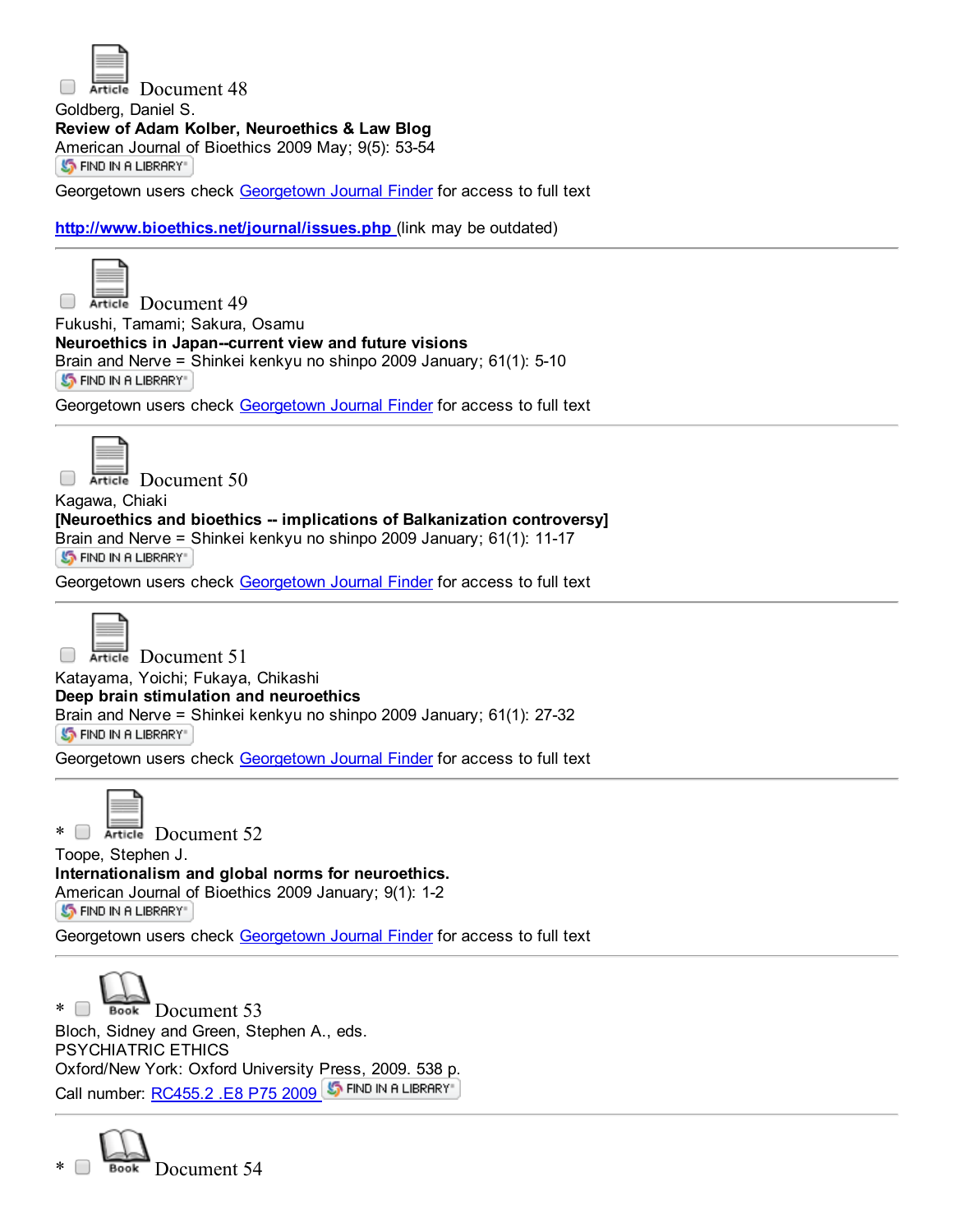Ravitsky, Vardit; Fiester, Autumn; and Caplan, Arthur L., eds. THE PENN CENTER GUIDE TO BIOETHICS New York: Springer Publishing Company, 2009. 828 p. Call number: [QH332](http://catalog.library.georgetown.edu/search/c?SEARCH=QH332%20.P46%202009&sortdropdown=-&searchscope=4) .P46 2009 ST FIND IN A LIBRARY



\* Book Document 55

Steinbock, Bonnie; Arras, John D.; and London, Alex John, [eds.] ETHICAL ISSUES IN MODERN MEDICINE: CONTEMPORARY READINGS IN BIOETHICS New York: McGrawHill Higher Education, 2009. 914 p. Call number: R724 [.E788](http://catalog.library.georgetown.edu/search/c?SEARCH=R724%20.E788%202009&sortdropdown=-&searchscope=4) 2009 ST FIND IN A LIBRARY



Wolpe, Paul Root Is my mind mine? Neuroethics and brain imaging In: Ravitsky, Vardit; Fiester, Autumn; Caplan, Arthur L., eds. The Penn Center Guide to Bioethics. New York: Springer Publishing Co., 2009: 86-93 Call number: [QH332](http://catalog.library.georgetown.edu/search/c?SEARCH=QH332%20.P46%202009&sortdropdown=-&searchscope=4) .P46 2009



Farah, Martha J.

## **Neuroethics**

In: Ravitsky, Vardit; Fiester, Autumn; Caplan, Arthur L., eds. The Penn Center Guide to Bioethics. New York: Springer Publishing Co., 2009: 71-83 Call number: [QH332](http://catalog.library.georgetown.edu/search/c?SEARCH=QH332%20.P46%202009&sortdropdown=-&searchscope=4) .P46 2009



\* Document 58

Abi-Rached, Joelle M

The implications of the new brain sciences. The 'Decade of the Brain' is over but its effects are now becoming visible as neuropolitics and neuroethics, and in the emergence of neuroeconomies. EMBO Reports 2008 December; 9(12): 1158-1162

S FIND IN A LIBRARY"

[Georgetown](http://ethicslab.org/openurl/gt/0000320938/) users check Georgetown Journal Finder for access to full text



Article Document 59

Gassen, Hans Günter

Why neuroethics? Biotechnology Journal 2008 December; 3(12): 1463-1465 **S** FIND IN A LIBRARY

Georgetown users check [Georgetown](http://ethicslab.org/openurl/gt/0000320905/) Journal Finder for access to full text



 $*$   $\Box$  Article Document 60

Neuroethics: an overview.

[Biotechnology](http://ethicslab.org/openurl/wc/0000320904/) Journal 2008 December; 3(12): 1467-1468

ST FIND IN A LIBRARY"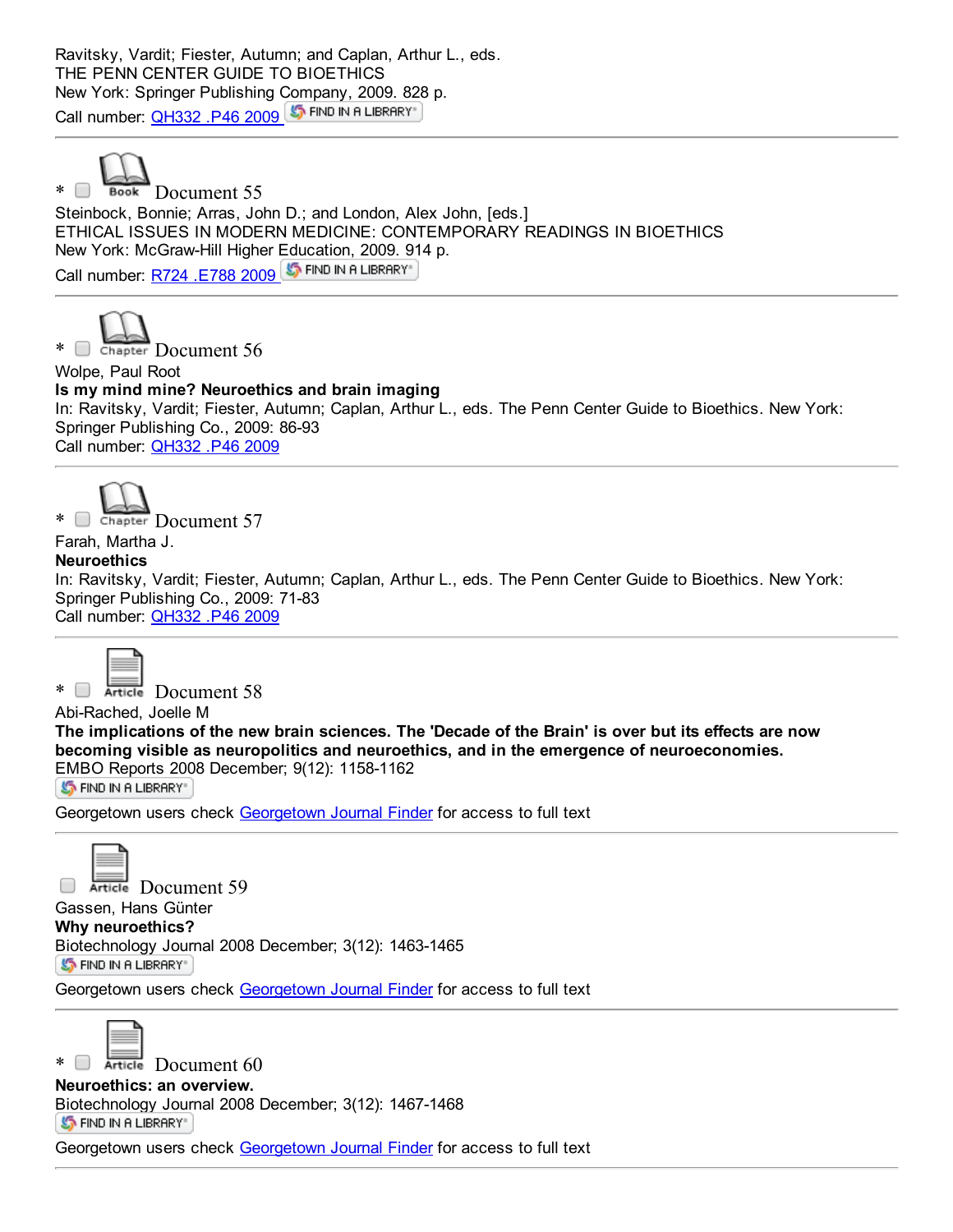

Article Document 61

Ford, Paul J.

Special section on clinical neuroethics consultation: introduction.

[HEC\(Healthcare](http://ethicslab.org/openurl/wc/0000320667/) Ethics Committee)Forum 2008 December; 20(4): 311-314 **S** FIND IN A LIBRARY"

Georgetown users check [Georgetown](http://ethicslab.org/openurl/gt/0000320667/) Journal Finder for access to full text

<http://www.wkap.nl/jrnltoc.htm> (link may be outdated)



Article Document 62  $\Box$ Fukushi, Tamami; Sakura, Osamu Introduction of neuroethics: out of clinic, beyond academia in human brain research Rinsho [shinkeigaku](http://ethicslab.org/openurl/wc/0000320288/) = Clinical neurology 2008 November; 48(11): 952-954 **S** FIND IN A LIBRARY"

Georgetown users check [Georgetown](http://ethicslab.org/openurl/gt/0000320288/) Journal Finder for access to full text



Article Document 63

Kawashima, Koichiro Thinking about the best life in end-of-life care and neuroethics Rinsho shinkeigaku = Clinical neurology 2008 November; 48(11): 955-957 ST FIND IN A LIBRARY"

[Georgetown](http://ethicslab.org/openurl/gt/0000320287/) users check Georgetown Journal Finder for access to full text



\* Retire Document 64 Levy, Neil; Clarke, Steve Neuroethics and psychiatry. Current [Opinion](http://ethicslab.org/openurl/wc/0000320206/) in Psychiatry 2008 November; 21(6): 568-571 **S** FIND IN A LIBRARY

Georgetown users check [Georgetown](http://ethicslab.org/openurl/gt/0000320206/) Journal Finder for access to full text



 $*$   $\Box$  Article Document 65

Bell, J.

## Propranolol, post-traumatic stress disorder and narrative identity

Journal of Medical Ethics [Online] 2008 November; 34(11): e23: 5 p.

*Abstract:* FUNDING: Research funded by Canadian Institutes of Health Research, NNF 80045, States of Mind: Emerging Issues in Neuroethics. While there are those who object to the prospective use of propranolol to prevent or treat post-traumatic stress disorder (PTSD), most obstreperous among them the President's Council on Bioethics, the use of propranolol can be justified for patients with severe PTSD. Propranolol, if effective, will alter the quality of certain memories in the brain. But this is not a serious threat to the self understood in terms of narrative identity. A narrative identity framework acknowledges that memory is always being subtly altered or modified. For severe cases of PTSD propranolol may help victims who don't respond to any other therapy or therapy combination regain their authentic self-narrative and engage once more in life activities. For those whose symptoms are not so severe the potential risks and side-effects of the drug may outweigh the benefits. Patients and family members should be [allowed](http://ethicslab.org/openurl/wc/0000320030/) to decide, in consultation with their physician, whether this drug is appropriate in their case. **ST FIND IN A LIBRARY** 

Georgetown users check [Georgetown](http://ethicslab.org/openurl/gt/0000320030/) Journal Finder for access to full text

[http://www.jmedethics.com](http://www.jmedethics.com/) (link may be outdated)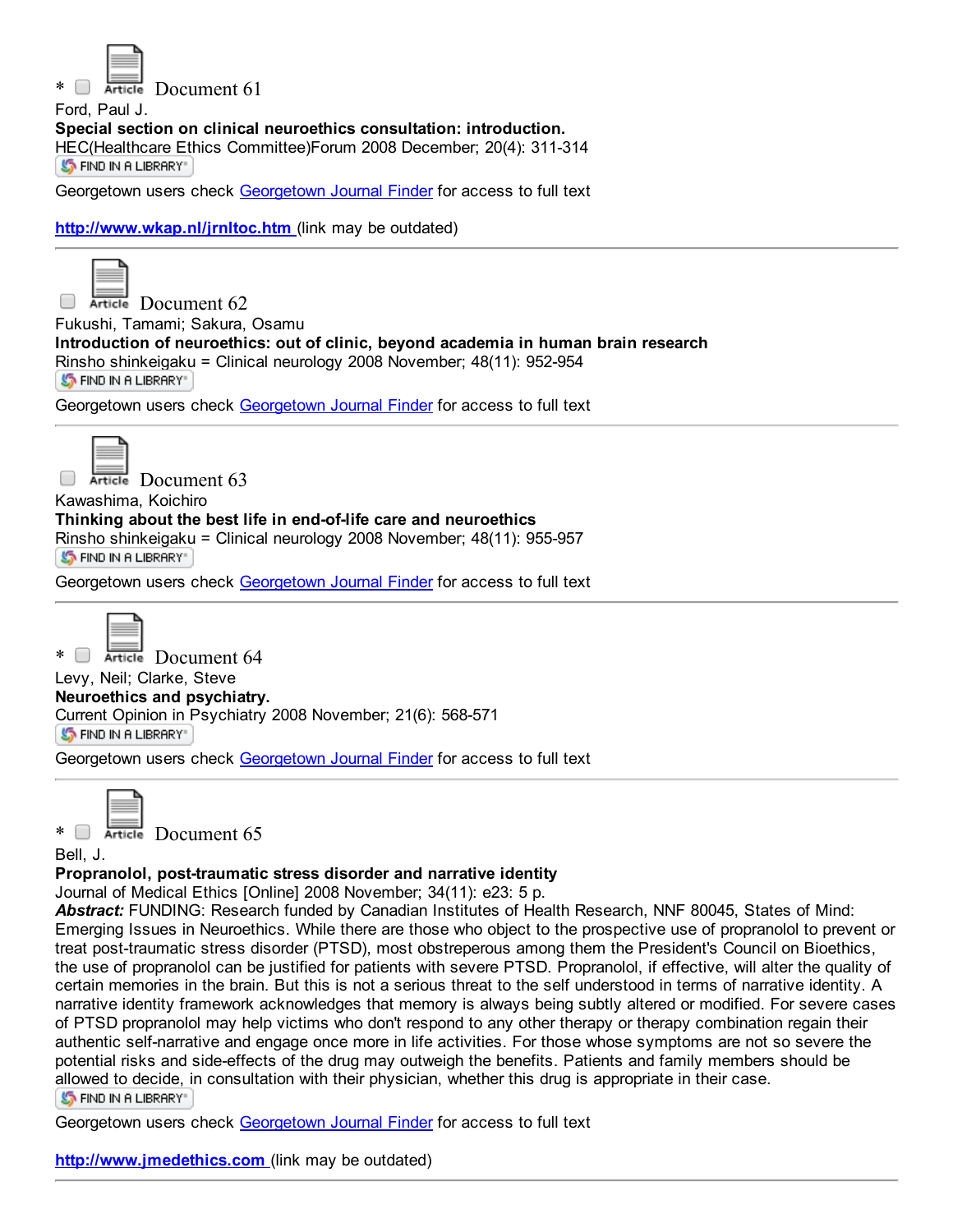

Article Document 66

Secko, David M.; Burgess, Michael; O'Doherty, Kieran

Perspectives on engaging the public in the ethics of emerging biotechnologies: from salmon to biobanks to neuroethics

Accountability in Research 2008 October-December; 15(4): 283-302

Abstract: In anticipation of increasing interest in public engagement, this article seeks to expand the current discussion in the neuroethics literature concerning what public engagement on issues related to neuroscience might entail and how they could be envisioned. It notes that the small amount of available neuroethics literature related to public engagement has principally discussed only communication/education or made calls for dialogue without exploring what this might entail on a practical level. The article links across three seemingly disparate examples salmon, [biobanks,](http://ethicslab.org/openurl/wc/0000319541/) and neuroethics—to consider and clarify the need for public engagement in neuroscience. S FIND IN A LIBRARY"

[Georgetown](http://ethicslab.org/openurl/gt/0000319541/) users check Georgetown Journal Finder for access to full text



\* Reticle Document 67

Illes, Judy; Pierce, Robin

Introduction: accountability in neuroethics

[Accountability](http://ethicslab.org/openurl/wc/0000319536/) in Research 2008 October-December; 15(4): 205-208

**S** FIND IN A LIBRARY"

Georgetown users check [Georgetown](http://ethicslab.org/openurl/gt/0000319536/) Journal Finder for access to full text



Article Document 68

Fins, Joseph J.; Illes, Judy; Bernat, James L.; Hirsch, Joy; Laureys, Steven; Murphy, Emily Neuroimaging and disorders of consciousness: envisioning an ethical research agenda. American Journal of Bioethics 2008 September; 8(9): 3-12

Abstract: The application of neuroimaging technology to the study of the injured brain has transformed how neuroscientists understand disorders of consciousness, such as the vegetative and minimally conscious states, and deepened our understanding of mechanisms of recovery. This scientific progress, and its potential clinical translation, provides an opportunity for ethical reflection. It was against this scientific backdrop that we convened a conference of leading investigators in neuroimaging, disorders of consciousness and neuroethics. Our goal was to develop an ethical frame to move these investigative techniques into mature clinical tools. This paper presents the recommendations and analysis of a Working Meeting on Ethics, Neuroimaging and Limited States of Consciousness held at Stanford University during June 2007. It represents an interdisciplinary approach to the challenges posed by the emerging use of neuroimaging technologies to describe and characterize disorders of consciousness. ST FIND IN A LIBRARY"

Georgetown users check [Georgetown](http://ethicslab.org/openurl/gt/0000318804/) Journal Finder for access to full text

[http://bioethics.net](http://bioethics.net/) (link may be outdated)



\* Reticle Document 69

Fins, Joseph J.

Neuroethics and neuroimaging: moving toward transparency.

American Journal of Bioethics 2008 September; 8(9): 46-52

*Abstract:* Without exaggeration, it could be said that we are entering a golden age of neuroscience. Informed by recent developments in neuroimaging that allow us to peer into the working brain at both a structural and functional level, neuroscientists are beginning to untangle mechanisms of recovery after brain injury and grapple with age-old questions about brain and mind and their correlates neural mechanisms and consciousness. Neuroimaging, coupled with new diagnostic categories and assessment scales are helping us develop a new diagnostic nosology about disorders of consciousness which will likely improve prognostication and suggest therapeutic advances. Historically such diagnostic refinement has yield therapeutic advances in medicine and there is no reason to doubt that this will be the case for disorders of consciousness, perhaps bringing relief to a marginalized population now on the periphery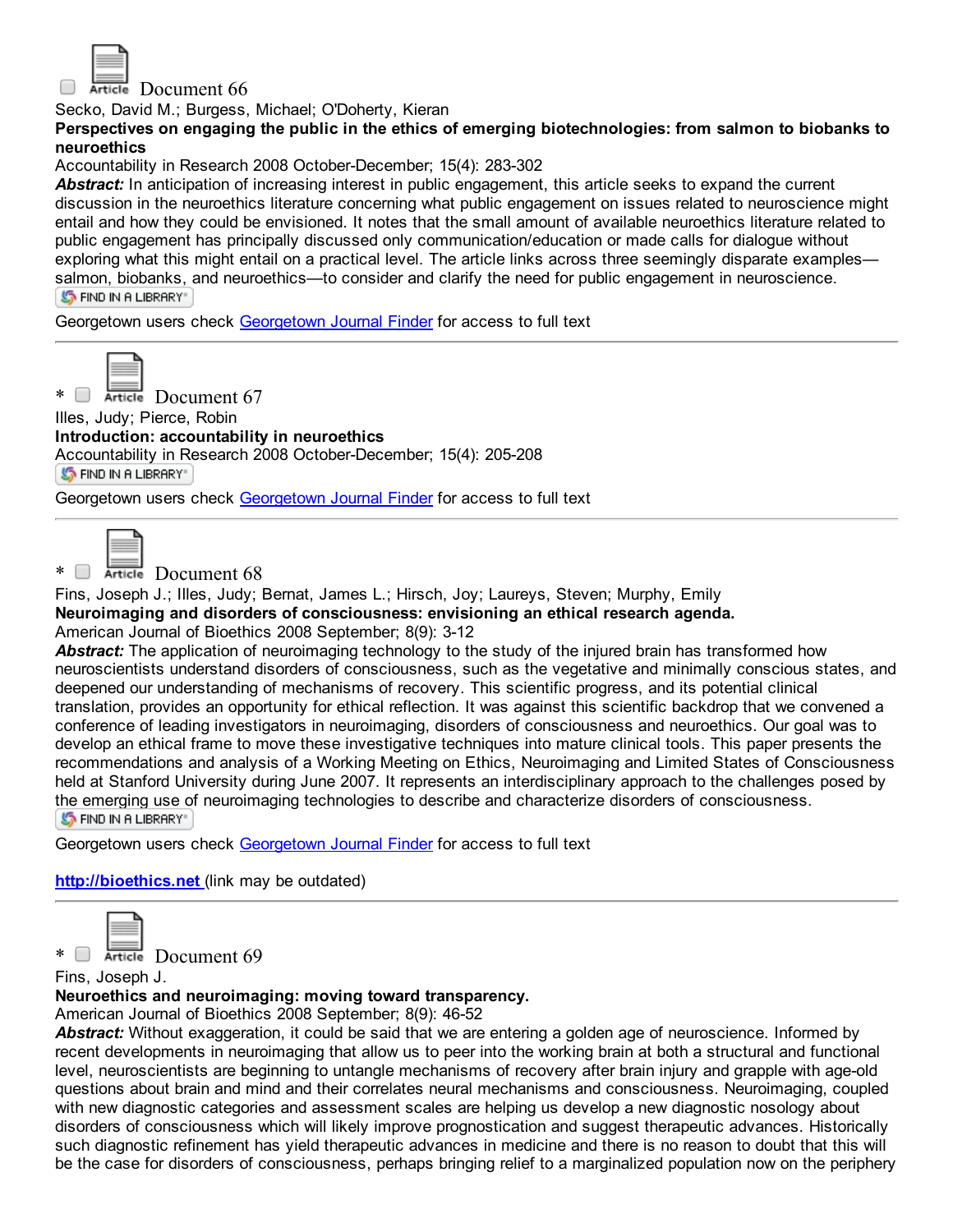of the therapeutic agenda. In spite of this promise, the translation of research findings into the clinical context will be difficult. As we move from descriptive categories about disorders of consciousness, like the vegetative or minimally conscious states, to ones further specified by integrating behavioral and neuroimaging findings, humility not hubris [should](http://ethicslab.org/openurl/wc/0000318789/) be the virtue that guides the ethical conduct of research and practice. S FIND IN A LIBRARY"

Georgetown users check [Georgetown](http://ethicslab.org/openurl/gt/0000318789/) Journal Finder for access to full text

## [http://bioethics.net](http://bioethics.net/) (link may be outdated)





Bickle, John The molecules of social recognition memory: implications for social cognition, extended mind, and neuroethics. Consciousness and Cognition 2008 June; 17(2): 468-474

**S** FIND IN A LIBRARY

Georgetown users check [Georgetown](http://ethicslab.org/openurl/gt/0000316960/) Journal Finder for access to full text



Article Document 71 Can a pill make you clever [editorial] Lancet 2008 May 31-June 6; 371(9627): 1812

**S** FIND IN A LIBRARY

Georgetown users check [Georgetown](http://ethicslab.org/openurl/gt/0000316668/) Journal Finder for access to full text

<http://www.thelancet.com/journals/lancet> (link may be outdated)



\* Document 72

Lunstroth, John; Fins, Joseph J. No strangers: medicine, neuroscience, and philosophy [American](http://ethicslab.org/openurl/wc/0000313705/) Journal of Bioethics 2008 January; 8(1): 59-61; author reply W5(5 p.) **S** FIND IN A LIBRARY

Georgetown users check [Georgetown](http://ethicslab.org/openurl/gt/0000313705/) Journal Finder for access to full text

[http://bioethics.net](http://bioethics.net/) (link may be outdated)



\* Document 73 Vernillo, Anthony; Fins, Joseph J. Neuroethics is not hyperbole [American](http://ethicslab.org/openurl/wc/0000313704/) Journal of Bioethics 2008 January; 8(1): 57-59; author reply W5(5 p.) S FIND IN A LIBRARY"

Georgetown users check [Georgetown](http://ethicslab.org/openurl/gt/0000313704/) Journal Finder for access to full text

[http://bioethics.net](http://bioethics.net/) (link may be outdated)



\* Reticle Document 74

Fukushi, Tamami; Sakura, Osamu; Fins, Joseph J. Exploring the origin of neuroethics: from the viewpoints of expression and concepts American Journal of Bioethics 2008 January; 8(1): 56-57; author reply W5(5 p.) ST FIND IN A LIBRARY"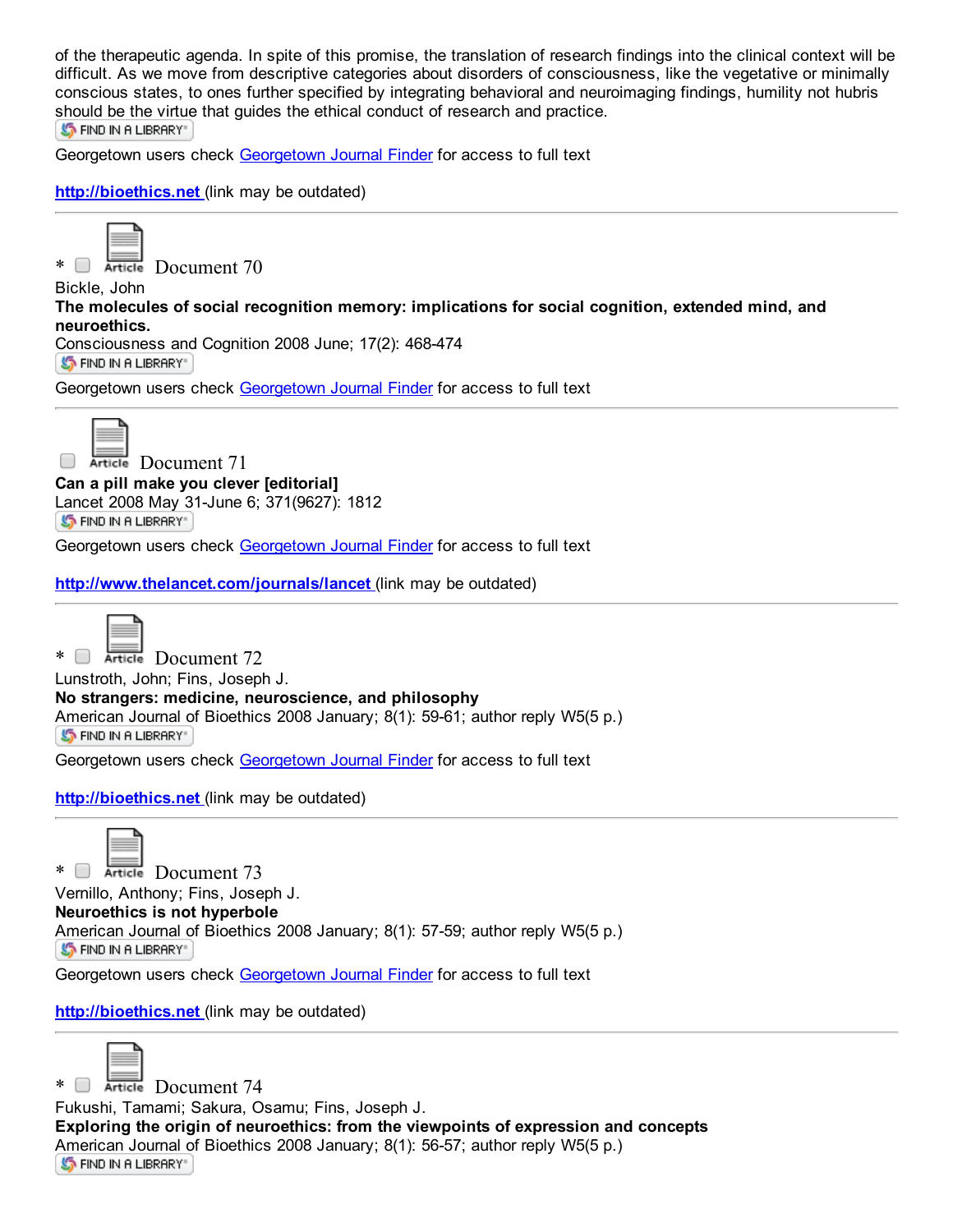Georgetown users check [Georgetown](http://ethicslab.org/openurl/gt/0000313703/) Journal Finder for access to full text

[http://bioethics.net](http://bioethics.net/) (link may be outdated)



\* Reticle Document 75

Senior, Carl; Lee, Nick; Butler, Michael; Fins, Joseph J. The neuroethics of the social world of work American Journal of Bioethics 2008 January; 8(1): 54-55; author reply W5(5 p.) ST FIND IN A LIBRARY"

Georgetown users check [Georgetown](http://ethicslab.org/openurl/gt/0000313702/) Journal Finder for access to full text

[http://bioethics.net](http://bioethics.net/) (link may be outdated)



\* Retricle Document 76

Racine, Eric; Fins, Joseph J. Interdisciplinary approaches for a pragmatic neuroethics [American](http://ethicslab.org/openurl/wc/0000313701/) Journal of Bioethics 2008 January; 8(1): 52-53; author reply W5(5 p.)

ST FIND IN A LIBRARY"

Georgetown users check [Georgetown](http://ethicslab.org/openurl/gt/0000313701/) Journal Finder for access to full text

[http://bioethics.net](http://bioethics.net/) (link may be outdated)

\* Reticle Document 77

Hurst, Samia A.; Fins, Joseph J.

Standing on more than one leg: interdisciplinarity's balancing acts [American](http://ethicslab.org/openurl/wc/0000313700/) Journal of Bioethics 2008 January; 8(1): 50-51; author reply W5(5 p.) S FIND IN A LIBRARY"

Georgetown users check [Georgetown](http://ethicslab.org/openurl/gt/0000313700/) Journal Finder for access to full text

[http://bioethics.net](http://bioethics.net/) (link may be outdated)



\* Article Document 78

Jones, D. Gareth; Fins, Joseph J. Neuroethics: adrift from a clinical base [American](http://ethicslab.org/openurl/wc/0000313699/) Journal of Bioethics 2008 January; 8(1): 49-50; author reply W5(5 p.) ST FIND IN A LIBRARY"

Georgetown users check [Georgetown](http://ethicslab.org/openurl/gt/0000313699/) Journal Finder for access to full text

[http://bioethics.net](http://bioethics.net/) (link may be outdated)



\* Reticle Document 79

Fischbach, Ruth L.; Fischbach, Gerald D.; Fins, Joseph J. Neuroethics needed now more than ever American Journal of Bioethics 2008 January; 8(1): 47-48; author reply W5(5 p.) ST FIND IN A LIBRARY"

Georgetown users check [Georgetown](http://ethicslab.org/openurl/gt/0000313698/) Journal Finder for access to full text

[http://bioethics.net](http://bioethics.net/) (link may be outdated)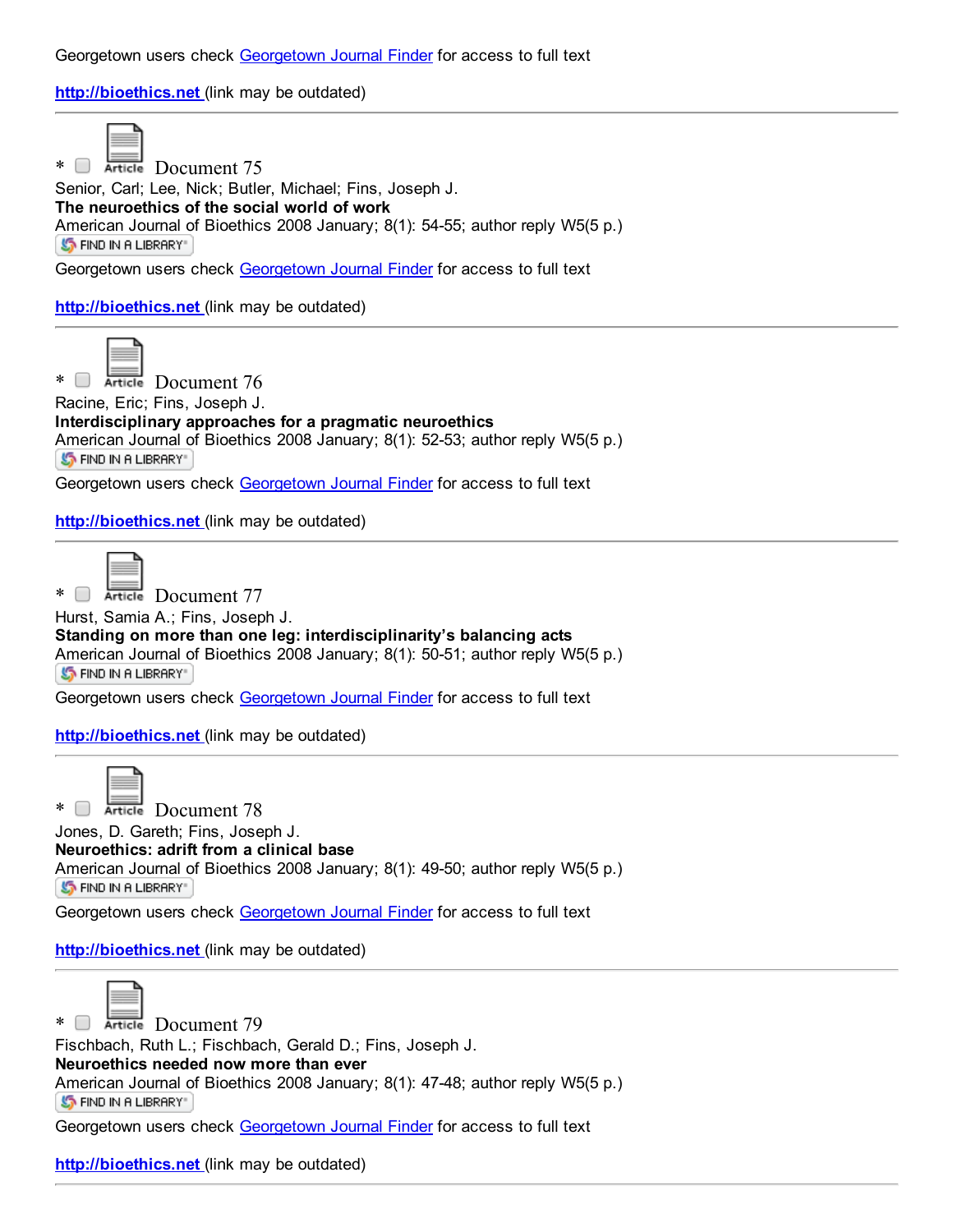

\* Document 80

Fins, Joseph J. A leg to stand on: Sir William Osler and Wilder Penfield's "Neuroethics" [American](http://ethicslab.org/openurl/wc/0000313697/) Journal of Bioethics 2008 January; 8(1): 37-46 **S** FIND IN A LIBRARY"

Georgetown users check [Georgetown](http://ethicslab.org/openurl/gt/0000313697/) Journal Finder for access to full text

[http://bioethics.net](http://bioethics.net/) (link may be outdated)



\* Article Document 81 Chalfin, Molly C.; Murphy, Emily R.; Karkazis, Katrina A. Women's neuroethics? Why sex matters for neuroethics [American](http://ethicslab.org/openurl/wc/0000313686/) Journal of Bioethics 2008 January; 8(1): 1-2 **S** FIND IN A LIBRARY"

Georgetown users check [Georgetown](http://ethicslab.org/openurl/gt/0000313686/) Journal Finder for access to full text

[http://bioethics.net](http://bioethics.net/) (link may be outdated)



Gillett, Grant SUBJECTIVITY AND BEING SOMEBODY: HUMAN IDENTITY AND NEUROETHICS Exeter, UK/Charlottesville, VA: Imprint Academic, 2008. 286 p. Call number: [BD438.5](http://catalog.library.georgetown.edu/search/c?SEARCH=BD438.5%20.G55%202008&sortdropdown=-&searchscope=4) .G55 2008 5 FIND IN A LIBRARY



\* Book Document 83 Singer, Peter A. and Viens, A.M., eds. THE CAMBRIDGE TEXTBOOK OF BIOETHICS Cambridge/New York: Cambridge [University](http://ethicslab.org/openurl/wc/0000313038/) Press, 2008. 538 p. Call number: [QH332](http://catalog.library.georgetown.edu/search/c?SEARCH=QH332%20.C36%202008&sortdropdown=-&searchscope=4) .C36 2008 ST FIND IN A LIBRARY

\* Book Document 84

Bernat, James L. ETHICAL ISSUES IN NEUROLOGY Philadelphia: Lippincott Williams & [Wilkins/Wolters](http://ethicslab.org/openurl/wc/0000313026/) Kluwer, 2008. 524 p. Call number: [RC346](http://catalog.library.georgetown.edu/search/c?SEARCH=RC346%20.B479%202008&sortdropdown=-&searchscope=4) .B479 2008 5 FIND IN A LIBRARY



\* Reticle Document 85

Wind, Joshua J.; Anderson, Douglas E.

From prefrontal leukotomy to deep brain stimulation: the historical transformation of psychosurgery and the emergence of neuroethics.

[Neurosurgical](http://ethicslab.org/openurl/wc/0000312120/) Focus 2008; 25(1): E10

ST FIND IN A LIBRARY"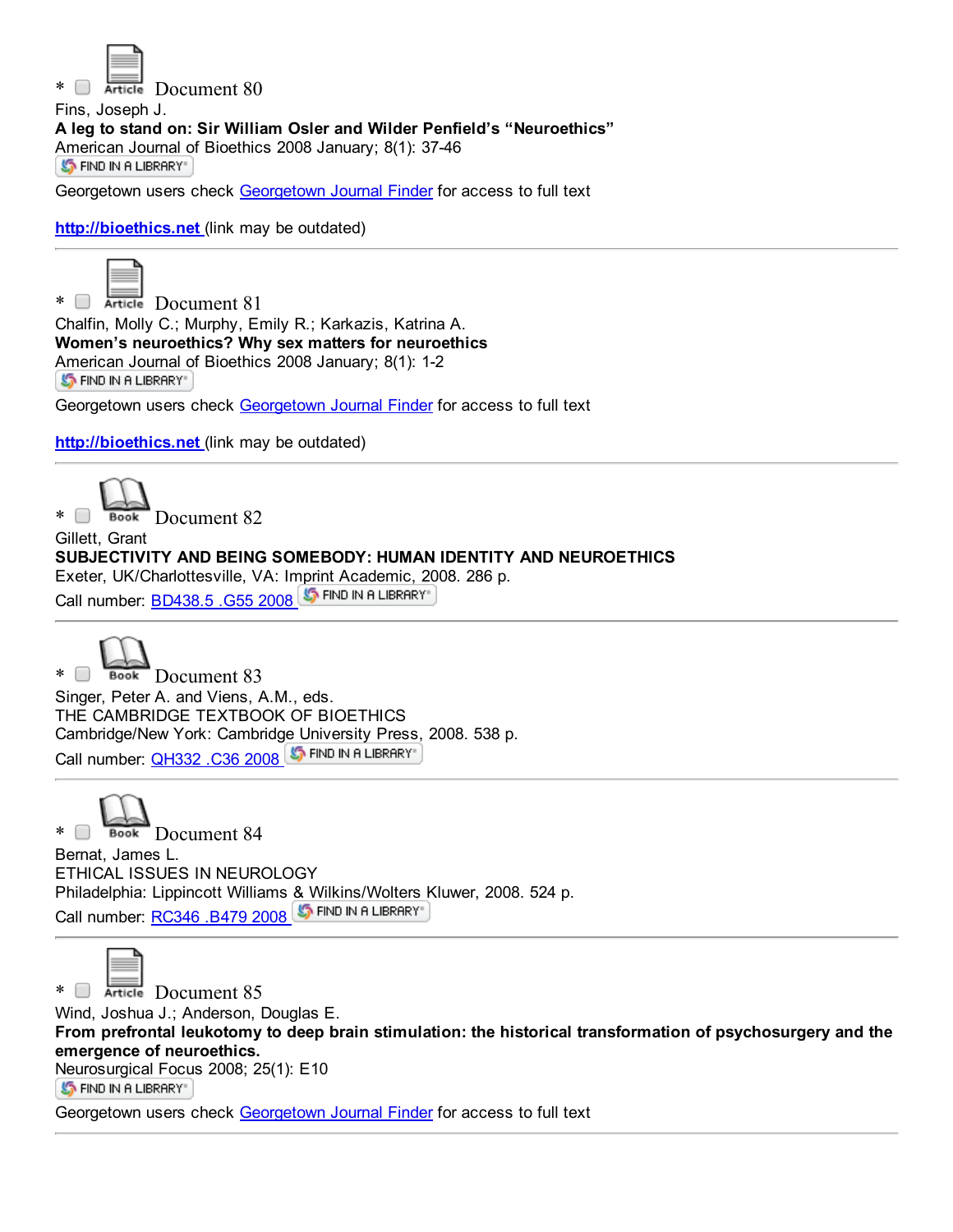Chapter Document 86 Racine, Eric; Illes, Judy **Neuroethics** In: Singer, Peter A.; Viens, A.M., eds. The Cambridge Textbook of Bioethics. Cambridge; New York: Cambridge University Press, 2008: 495-504 Call number: [QH332](http://catalog.library.georgetown.edu/search/c?SEARCH=QH332%20.C36%202008&sortdropdown=-&searchscope=4) .C36 2008



\* **Example Document 87** 

Fins, Joseph J.; Shapiro, Zachary E. Neuroimaging and neuroethics: clinical and policy considerations. Current [Opinion](http://ethicslab.org/openurl/wc/0000311359/) in Neurology 2007 December; 20(6): 650-654 ST FIND IN A LIBRARY"

Georgetown users check [Georgetown](http://ethicslab.org/openurl/gt/0000311359/) Journal Finder for access to full text



\* Document 88

Greely, Henry On neuroethics [editorial] Science 2007 October 26; 318(5850): 533 **S** FIND IN A LIBRARY"

Georgetown users check [Georgetown](http://ethicslab.org/openurl/gt/0000310319/) Journal Finder for access to full text

[http://www.sciencemag.org](http://www.sciencemag.org/) (link may be outdated)



\* Reticle Document 89

Reichlin, Massimo The challenges of neuroethics. [Functional](http://ethicslab.org/openurl/wc/0000310017/) Neurology 2007 October-December; 22(4): 235-242 S FIND IN A LIBRARY"

Georgetown users check [Georgetown](http://ethicslab.org/openurl/gt/0000310017/) Journal Finder for access to full text



\* **Example Document 90** 

Levy, Neil

## Rethinking neuroethics in the light of the extended mind thesis

American Journal of Bioethics 2007 September; 7(9): 3-11

*Abstract:* The extended mind thesis is the claim that mental states extend beyond the skulls of the agents whose states they are. This seemingly obscure and bizarre claim has far-reaching implications for neuroethics, I argue. In the first half of this article, I sketch the extended mind thesis and defend it against criticisms. In the second half, I turn to its neuroethical implications. I argue that the extended mind thesis entails the falsity of the claim that interventions into the brain are especially problematic just because they are internal interventions, but that many objections to such interventions rely, at least in part, on this claim. Further, I argue that the thesis alters the focus of neuroethics, away from the question of whether we ought to allow interventions into the mind, and toward the question of which interventions we ought to allow and under what conditions. The extended mind thesis dramatically expands the scope of neuroethics: because interventions into the environment of agents can count as interventions into their [minds,](http://ethicslab.org/openurl/wc/0000309115/) decisions concerning such interventions become questions for neuroethics. **S** FIND IN A LIBRARY"

Georgetown users check [Georgetown](http://ethicslab.org/openurl/gt/0000309115/) Journal Finder for access to full text

[http://bioethics.net](http://bioethics.net/) (link may be outdated)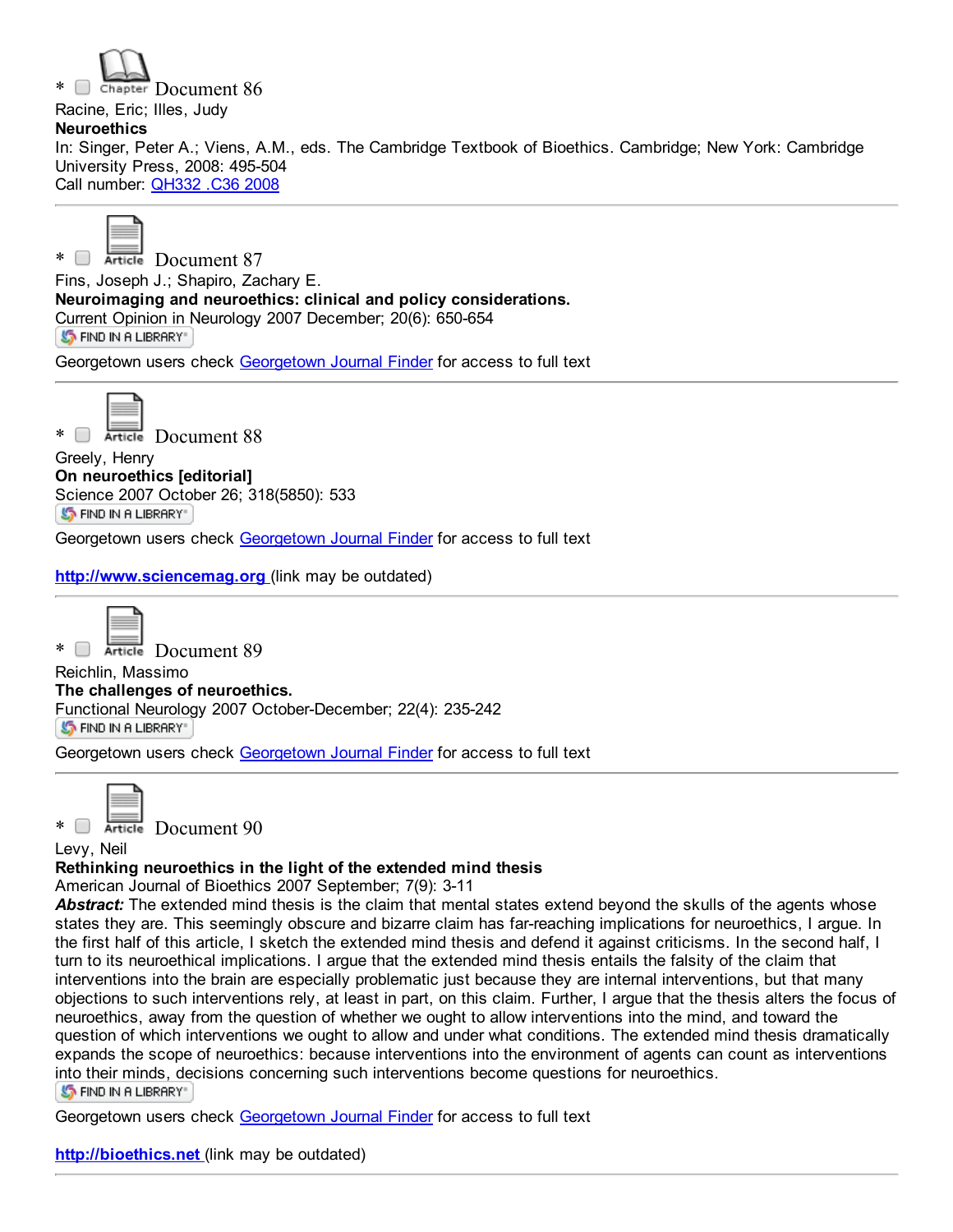

Article Document 91

Whitehouse, Peter J.; Waller, Sara

Involuntary emotional expressive disorder: a case for a deeper neuroethics

[Neurotherapeutics](http://ethicslab.org/openurl/wc/0000308218/) 2007 July; 4(3): 560-567

ST FIND IN A LIBRARY"

[Georgetown](http://ethicslab.org/openurl/gt/0000308218/) users check Georgetown Journal Finder for access to full text



\* Reticle Document 92

Evers, Kathinka Towards a philosophy for neuroethics. An informed materialist view of the brain might help to develop theoretical frameworks for applied neuroethics EMBO [Reports](http://ethicslab.org/openurl/wc/0000308152/) 2007 July; 8(Special Number): S48-S51 ST FIND IN A LIBRARY"

Georgetown users check [Georgetown](http://ethicslab.org/openurl/gt/0000308152/) Journal Finder for access to full text



Article Document 93  $\Box$ 

#### Roskies, Adina L.

Neuroethics beyond genethics. Despite the overlap between the ethics of neuroscience and genetics, there are important areas where the two diverge

EMBO Reports 2007 July; 8(Special Number): S52-S56

ST FIND IN A LIBRARY"

[Georgetown](http://ethicslab.org/openurl/gt/0000308151/) users check Georgetown Journal Finder for access to full text

\* Retricle Document 94

Illes, Judy

Empirical neuroethics. Can brain imaging visualize human thought? Why is neuroethics interested in such a possibility?

EMBO [Reports](http://ethicslab.org/openurl/wc/0000308150/) 2007 July; 8(Special Number): S57-S60 ST FIND IN A LIBRARY"

[Georgetown](http://ethicslab.org/openurl/gt/0000308150/) users check Georgetown Journal Finder for access to full text



\* Document 95

Parens, Erik; Johnston, Josephine

Does it make sense to speak of neuroethics? Three problems with keying ethics to hot new science and technology

EMBO [Reports](http://ethicslab.org/openurl/wc/0000308149/) 2007 July; 8(Special Number): S61-S64

**S** FIND IN A LIBRARY

Georgetown users check [Georgetown](http://ethicslab.org/openurl/gt/0000308149/) Journal Finder for access to full text



Article Document 96

Chen, Daofen Toward a clearer understanding of the multi-cultural perspectives concerning pressing neuroethical issues [abstract]

Eubios [Journal](http://ethicslab.org/openurl/wc/0000306774/) of Asian and International Bioethics 2007 May; 17(3): 78 S FIND IN A LIBRARY"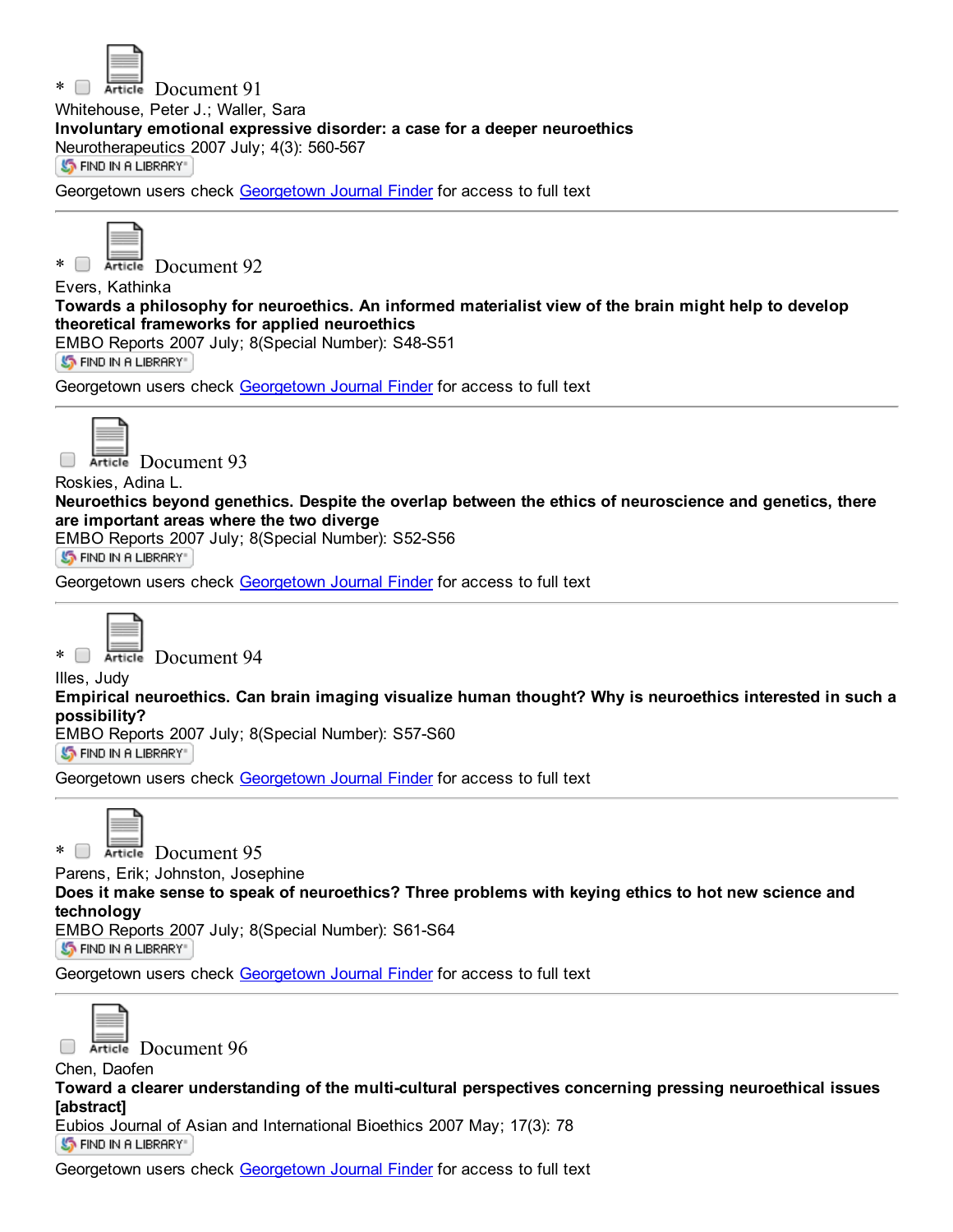$\Box$ 

Article Document 97

Azariah, Jayapaul Neuroethics: pathetic pleasure and persistent pain [abstract] Eubios Journal of Asian and International Bioethics 2007 May; 17(3): 77-78 **S** FIND IN A LIBRARY"

Georgetown users check [Georgetown](http://ethicslab.org/openurl/gt/0000306773/) Journal Finder for access to full text

<http://www.eubios.info/EJAIB52007.pdf> (link may be outdated)



**Executed Document 98** 

Fukushi, Tamami; Sakura, Osamu

Current status of neuroethics: international frontier and Japanese perspective [abstract] Eubios [Journal](http://ethicslab.org/openurl/wc/0000306772/) of Asian and International Bioethics 2007 May; 17(3): 77 S FIND IN A LIBRARY"

Georgetown users check [Georgetown](http://ethicslab.org/openurl/gt/0000306772/) Journal Finder for access to full text

<http://www.eubios.info/EJAIB52007.pdf> (link may be outdated)



 $\overline{\phantom{a}}$ 

Article Document 99

#### Panel abstract [abstract]

Eubios [Journal](http://ethicslab.org/openurl/wc/0000306771/) of Asian and International Bioethics 2007 May; 17(3): 77 **S** FIND IN A LIBRARY

Georgetown users check [Georgetown](http://ethicslab.org/openurl/gt/0000306771/) Journal Finder for access to full text

<http://www.eubios.info/EJAIB52007.pdf> (link may be outdated)



 $*$   $\Box$  Article Document 100

Canli, Turhan; Brandon, Susan; Casebeer, William; Crowley, Philip J.; DuRousseau, Don; Greely, Henry T.; Pascual-Leone, Alvaro

Response to open peer commentaries on "neuroethics and national security" [American](http://ethicslab.org/openurl/wc/0000306521/) Journal of Bioethics 2007 May; 7(5): W1-W3 ST FIND IN A LIBRARY"

Georgetown users check [Georgetown](http://ethicslab.org/openurl/gt/0000306521/) Journal Finder for access to full text

[http://bioethics.net](http://bioethics.net/) (link may be outdated)



\* **B** Article Document 101

Alpert, Sheri Total information awareness: forgotten but not gone:lessons for neuroethics American Journal of Bioethics 2007 May; 7(5): 24-26 S FIND IN A LIBRARY"

Georgetown users check [Georgetown](http://ethicslab.org/openurl/gt/0000306510/) Journal Finder for access to full text

[http://bioethics.net](http://bioethics.net/) (link may be outdated)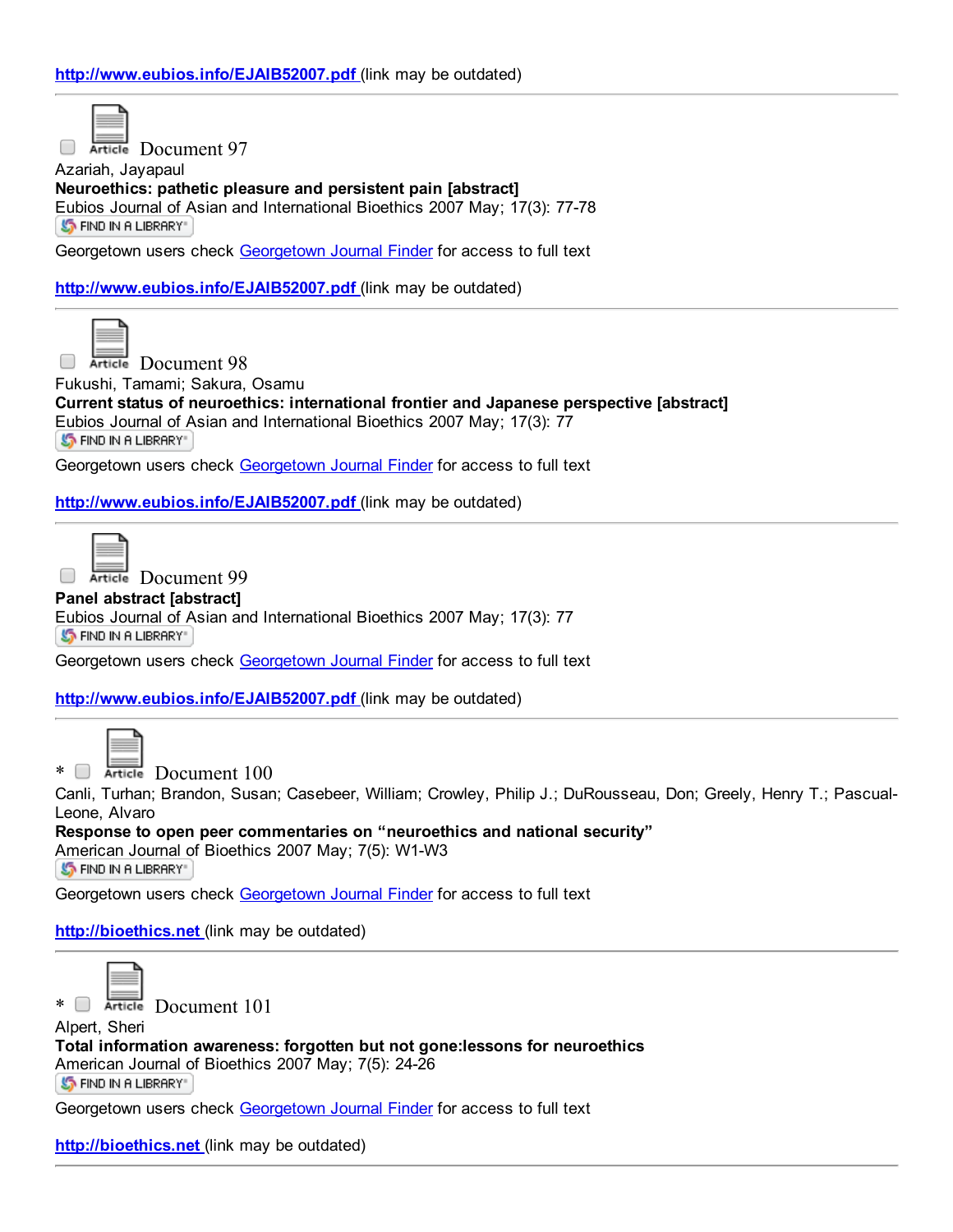

\* **B** Article Document 102 Rosenberg, Leah; Gehrie, Eric Against the use of medical technologies for military or national security interests [American](http://ethicslab.org/openurl/wc/0000306509/) Journal of Bioethics 2007 May; 7(5): 22-24 ST FIND IN A LIBRARY"

Georgetown users check [Georgetown](http://ethicslab.org/openurl/gt/0000306509/) Journal Finder for access to full text

[http://bioethics.net](http://bioethics.net/) (link may be outdated)



\* Reticle Document 103

Morris, Stephen G. Neuroscience and the free will conundrum [American](http://ethicslab.org/openurl/wc/0000306508/) Journal of Bioethics 2007 May; 7(5): 20-22 ST FIND IN A LIBRARY"

Georgetown users check [Georgetown](http://ethicslab.org/openurl/gt/0000306508/) Journal Finder for access to full text

[http://bioethics.net](http://bioethics.net/) (link may be outdated)



\* Document 104 Lunstroth, John; Goldman, Jan Ethical intelligence from neuroscience: is it possible?

[American](http://ethicslab.org/openurl/wc/0000306507/) Journal of Bioethics 2007 May; 7(5): 18-20

**S** FIND IN A LIBRARY

Georgetown users check [Georgetown](http://ethicslab.org/openurl/gt/0000306507/) Journal Finder for access to full text

[http://bioethics.net](http://bioethics.net/) (link may be outdated)



\* Document 105 Justo, Luis; Erazun, Fabiana Neuroethics and human rights American Journal of Bioethics 2007 May; 7(5): 16-18 ST FIND IN A LIBRARY" Georgetown users check [Georgetown](http://ethicslab.org/openurl/gt/0000306506/) Journal Finder for access to full text

[http://bioethics.net](http://bioethics.net/) (link may be outdated)



Resnik, David B. Neuroethics, national security and secrecy [American](http://ethicslab.org/openurl/wc/0000306505/) Journal of Bioethics 2007 May; 7(5): 14-15 **S** FIND IN A LIBRARY"

Georgetown users check [Georgetown](http://ethicslab.org/openurl/gt/0000306505/) Journal Finder for access to full text

[http://bioethics.net](http://bioethics.net/) (link may be outdated)

\* Reticle Document 107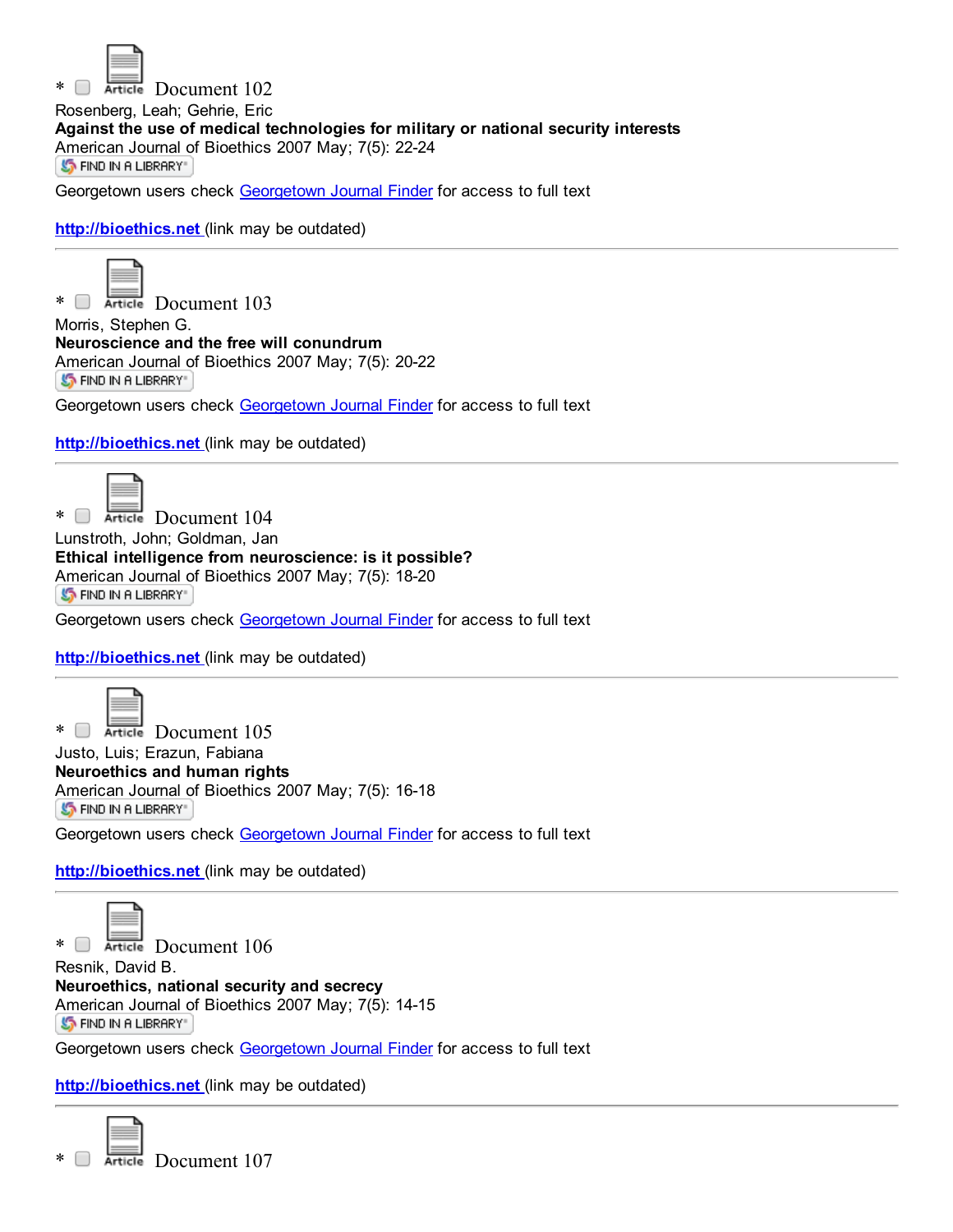Canli, Turhan; Brandon, Susan; Casebeer, William; Crowley, Philip J.; DuRousseau, Don; Greely, Henry T.; Pascual-Leone, Alvaro

## Neuroethics and national security

[American](http://ethicslab.org/openurl/wc/0000306504/) Journal of Bioethics 2007 May; 7(5): 3-13 ST FIND IN A LIBRARY"

Georgetown users check [Georgetown](http://ethicslab.org/openurl/gt/0000306504/) Journal Finder for access to full text

[http://bioethics.net](http://bioethics.net/) (link may be outdated)



\* Chapter Document 108

Buller, Tom Brains, lies, and psychological explanations In: Illes, Judy, ed. Neuroethics: Defining the Issues in Theory, Practice, and Policy. New York: Oxford University Press, 2006: 51-60 Call number: [RC343](http://catalog.library.georgetown.edu/search/c?SEARCH=RC343%20.N44%202006&sortdropdown=-&searchscope=4) .N44 2006



\* **B** Article Document 109

Farah, Martha J.

Social, legal, and ethical implications of cognitive neuroscience: "neuroethics" for short. Journal of Cognitive Neuroscience 2007 March; 19(3): 363-364

ST FIND IN A LIBRARY"

Georgetown users check [Georgetown](http://ethicslab.org/openurl/gt/0000305600/) Journal Finder for access to full text



\* **Extracted** Document 110

Hassert, Derrick L.

Neuroethics and the person: should neurological and cognitive criteria be used to define human value? Ethics and [Medicin](http://ethicslab.org/openurl/wc/0000305362/)e: An International Journal of Bioethics 2007 Spring; 23(1): 4755

**S** FIND IN A LIBRARY

Georgetown users check [Georgetown](http://ethicslab.org/openurl/gt/0000305362/) Journal Finder for access to full text



\* Document 111

Fergusson, Andrew

Neuroethics: the new frontier

Ethics and [Medicin](http://ethicslab.org/openurl/wc/0000305359/)e: An International Journal of Bioethics 2007 Spring; 23(1): 31-33 ST FIND IN A LIBRARY"

Georgetown users check [Georgetown](http://ethicslab.org/openurl/gt/0000305359/) Journal Finder for access to full text



Article Document 112

Illes, Judy; Racine, Eric Guest editorial: neuroethics -- from neurotechnology to healthcare CQ: Cambridge Quarterly of Healthcare Ethics 2007 Spring; 16(2): 125-127 ST FIND IN A LIBRARY"

Georgetown users check [Georgetown](http://ethicslab.org/openurl/gt/0000305082/) Journal Finder for access to full text

\* Reticle Document 113 Fukushi, Tamami; Sakura, Osamu; Koizumi, Hideaki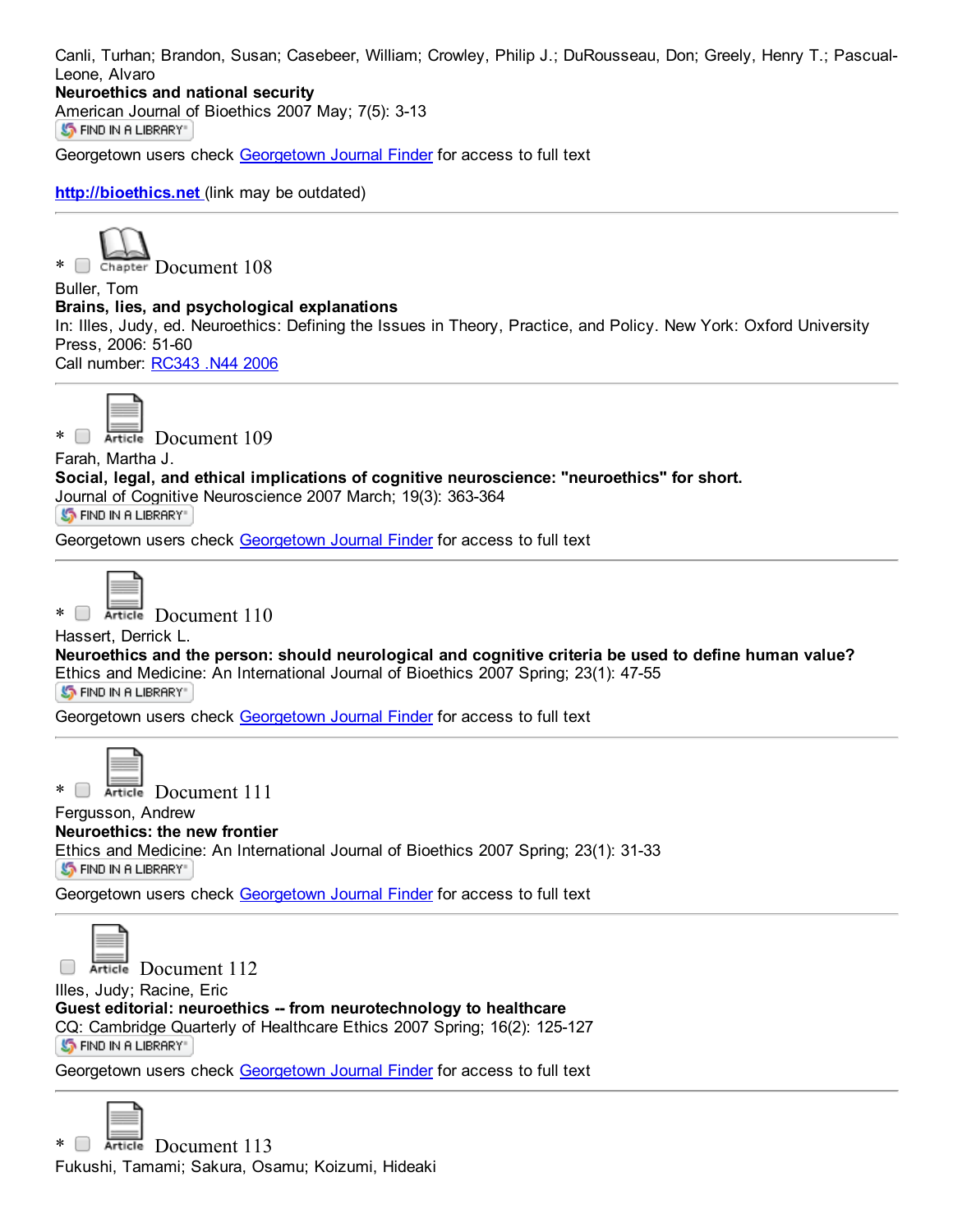## Ethical considerations of neuroscience research: the perspectives on neuroethics in Japan

[Neuroscience](http://ethicslab.org/openurl/wc/0000304074/) Research 2007 January; 57(1): 10-16 **S** FIND IN A LIBRARY

Georgetown users check [Georgetown](http://ethicslab.org/openurl/gt/0000304074/) Journal Finder for access to full text



Levy, Neil NEUROETHICS Cambridge/New York: Cambridge [University](http://ethicslab.org/openurl/wc/0000303365/) Press, 2007. 346 p. Call number: [QP356](http://catalog.library.georgetown.edu/search/c?SEARCH=QP356%20.L48%202007&sortdropdown=-&searchscope=4) .L48 2007 S FIND IN A LIBRARY



\* Book Document 115

Glannon, Walter, ed.

DEFINING RIGHT AND WRONG IN BRAIN SCIENCE: ESSENTIAL READINGS IN NEUROETHICS New York: Dana Press, 2007. [405](http://ethicslab.org/openurl/wc/0000303202/) p. Call number: [RC343](http://catalog.library.georgetown.edu/search/c?SEARCH=RC343%20.D33%202007&sortdropdown=-&searchscope=4) .D33 2007 ST FIND IN A LIBRARY



Article Document 116

Shetty, Priya Thought power [review of exhibition NEURObotics... the future of thinking?] [Lancet](http://ethicslab.org/openurl/wc/0000300709/) 2006 November 18-24; 368(9549): 1762 ST FIND IN A LIBRARY"

Georgetown users check [Georgetown](http://ethicslab.org/openurl/gt/0000300709/) Journal Finder for access to full text

<http://thelancet.com/journal> (link may be outdated)



\* Reticle Document 117 Illes, Judy; Bird, Stephanie J. Neuroethics: a modern context for ethics in neuroscience Trends in [Neuroscie](http://ethicslab.org/openurl/wc/0000299261/)nces 2006 September; 29(9): 511-517 **S** FIND IN A LIBRARY

Georgetown users check [Georgetown](http://ethicslab.org/openurl/gt/0000299261/) Journal Finder for access to full text



\* Document 118

Read, Cynthia A. Neuroethics society launched Cerebrum: The Dana forum on Brain Science 2006 July: 1-2 **S** FIND IN A LIBRARY"

Georgetown users check [Georgetown](http://ethicslab.org/openurl/gt/0000297771/) Journal Finder for access to full text



Document 119

Nicholas, Barbara Neuroethics: A literature review prepared for Toi te Taiao: the Bioethics Council Christchurch, New Zealand: 2006 July; 42p. [Online]. Accessed: [http://www.bioethics](http://ethicslab.org/openurl/wc/0000297670/).org.nz/publications/neuroethics-review-jul06/neuroethics-review-jul06.pdf [2007 February 13] ST FIND IN A LIBRARY"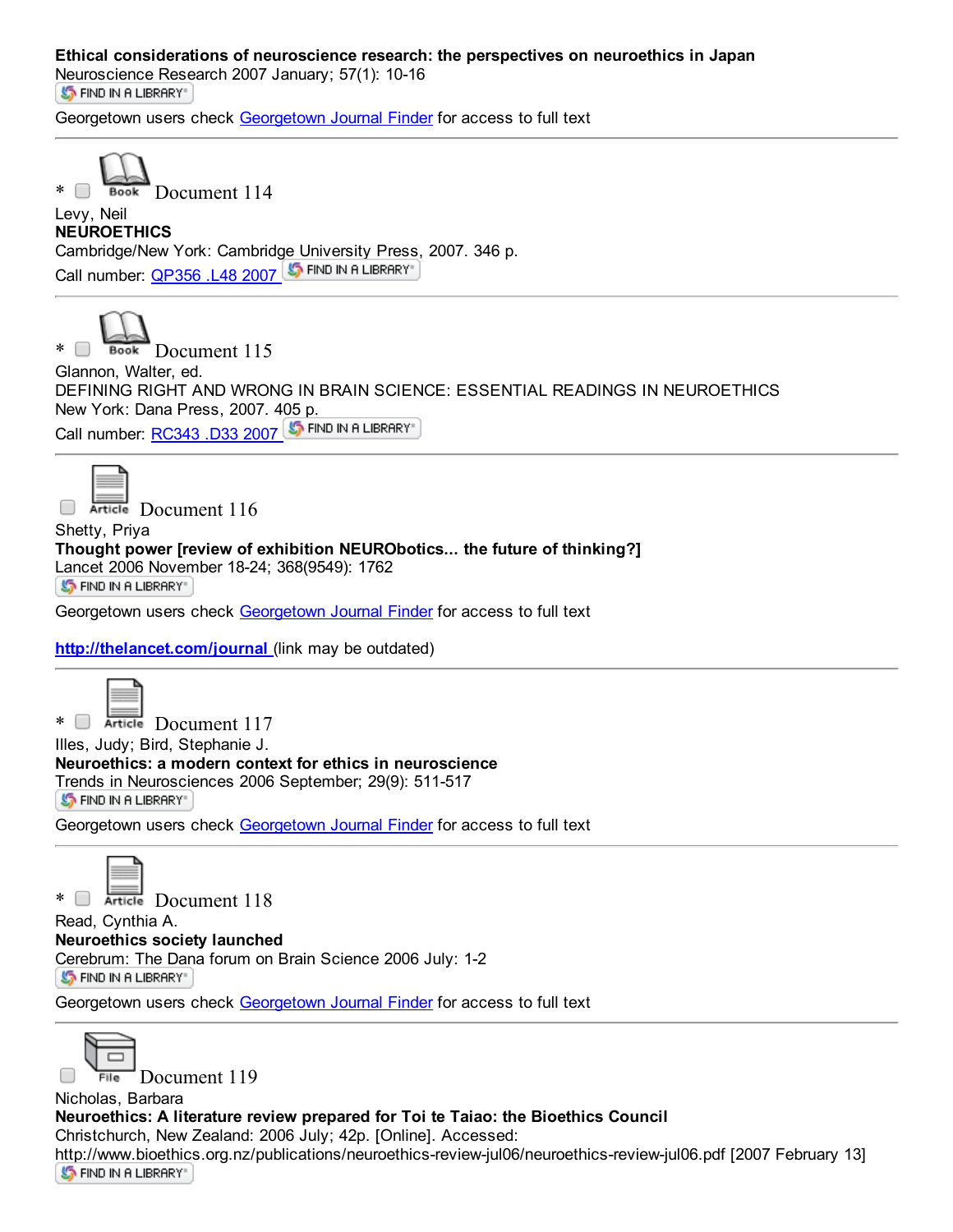http://www.bioethics.org.nz/publications/neuroethics-review-jul06/neuroethics-review-jul06.pdf (link may be outdated)

\* Document 120

Neuroethics needed [editorial] [Nature](http://ethicslab.org/openurl/wc/0000297481/) 2006 June 22; 441(7096): 907 ST FIND IN A LIBRARY"

Georgetown users check [Georgetown](http://ethicslab.org/openurl/gt/0000297481/) Journal Finder for access to full text

[http://www.nature.com](http://www.nature.com/) (link may be outdated)

\* Reticle Document 121

Fins, Joseph J. Affirming the right to care, preserving the right to die: disorders of consciousness and neuroethics after Schiavo

[Palliative](http://ethicslab.org/openurl/wc/0000297268/) and Supportive Care 2006 June; 4(2): 169-178 **ST FIND IN A LIBRARY** 

Georgetown users check [Georgetown](http://ethicslab.org/openurl/gt/0000297268/) Journal Finder for access to full text

\* Retricle Document 122

Cheshire, William P., Jr. Neuroscience, nuance, and neuroethics Ethics and [Medicin](http://ethicslab.org/openurl/wc/0000296714/)e 2006 Summer; 22(2): 71-73 **S** FIND IN A LIBRARY

Georgetown users check [Georgetown](http://ethicslab.org/openurl/gt/0000296714/) Journal Finder for access to full text



\* Document 123 Turner, Danielle C.; Sahakian, Barbara J. Neuroethics of cognitive enhancement [BioSocieties](http://ethicslab.org/openurl/wc/0000294353/) 2006 March; 1(1): 113-123 S FIND IN A LIBRARY"

Georgetown users check [Georgetown](http://ethicslab.org/openurl/gt/0000294353/) Journal Finder for access to full text

<http://journals.cambridge.org/> (link may be outdated)



\* Reticle Document 124

Northoff, Georg

Neuroscience of decision making and informed consent: an investigation in neuroethics

Journal of Medical Ethics 2006 February; 32(2): 70-73

*Abstract:* Progress in neuroscience will allow us to reveal the neuronal correlates of psychological processes involved in ethically relevant notions such as informed consent. Informed consent involves decision making, the psychological and neural processes of which have been investigated extensively in neuroscience. The neuroscience of decision making may be able to contribute to an ethics of informed consent by providing empirical and thus descriptive criteria. Since, however, descriptive criteria must be distinguished from normative criteria, the neuroscience of decision making cannot replace the ethics of informed consent. Instead, the neuroscience of decision making could complement the current ethics, resulting in what can be called neuroethics of informed consent. It is concluded that current progress in the neurosciences could complement and change the way in which we approach ethical problems in neuropsychiatry.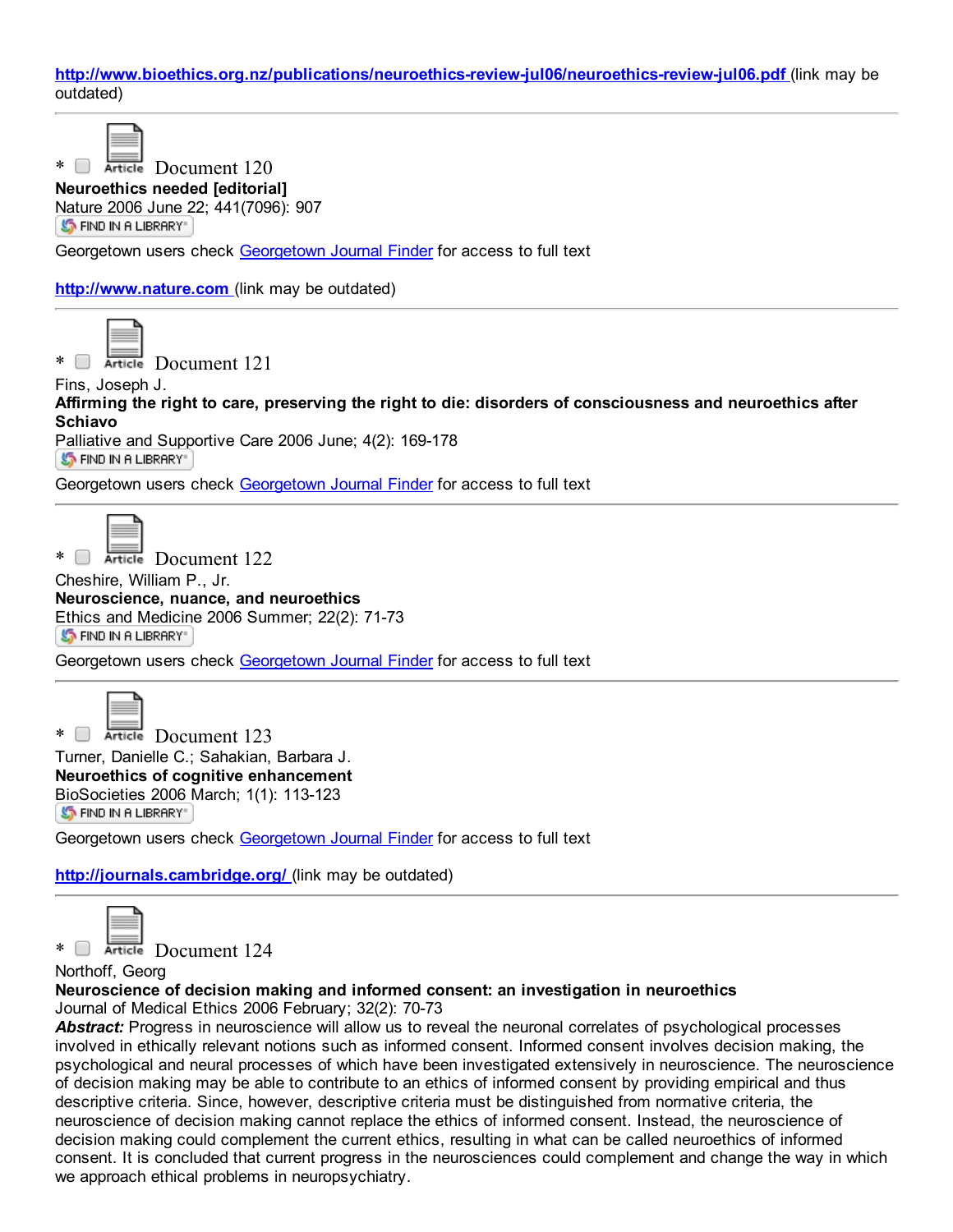[http://www.jmedethics.com](http://www.jmedethics.com/) (link may be outdated)



\* **B** Article Document 125

Glannon, Walter

**Neuroethics** 

Bioethics 2006 February; 20(1): 37-52

Abstract: Neuroimaging, psychosurgery, deep-brain stimulation, and psychopharmacology hold considerable promise for more accurate prediction and diagnosis and more effective treatment of neurological and psychiatric disorders. Some forms ofpsychopharmacology may even be able to enhance normal cognitive and affective capacities. But the brain remains the most complex and least understood of all the organs in the human body. Mapping the neural correlates of the mind through brain scans, and altering these correlates through surgery, stimulation, or pharmacological interventions can affect us in both positive and negative ways. We need to carefully weigh the potential benefit against the potential harm of such techniques. This paper examines some of these techniques and [explores](http://ethicslab.org/openurl/wc/0000293646/) the emerging ethical issues in clinical neuroscience.

S FIND IN A LIBRARY"

Georgetown users check [Georgetown](http://ethicslab.org/openurl/gt/0000293646/) Journal Finder for access to full text



Ackerman, Sandra J. HARD SCIENCE, HARD CHOICES: FACTS, ETHICS, AND POLICIES GUIDING BRAIN SCIENCE TODAY New York: Dana Press, 2006. 152 p.

Call number: [QP376](http://catalog.library.georgetown.edu/search/c?SEARCH=QP376%20.A233%202006&sortdropdown=-&searchscope=4) .A233 2006 5 FIND IN A LIBRARY



Illes, Judy, ed. NEUROETHICS: DEFINING THE ISSUES IN THEORY, PRACTICE, AND POLICY Oxford/New York: Oxford University [Press,](http://ethicslab.org/openurl/wc/0000292068/) 2006. 329 p. Call number: [RC343](http://catalog.library.georgetown.edu/search/c?SEARCH=RC343%20.N44%202006&sortdropdown=-&searchscope=4) .N44 2006 S FIND IN A LIBRARY



\* Chapter Document 128 Grainger-Monsen, Maren: Karetsky, Kim The mind in the movies: a neuroethical analysis of the portrayal of the mind in popular media In: Illes, Judy, ed. Neuroethics: Defining the Issues in Theory, Practice, and Policy. New York: Oxford University Press, 2006: 297-311 Call number: [RC343](http://catalog.library.georgetown.edu/search/c?SEARCH=RC343%20.N44%202006&sortdropdown=-&searchscope=4) .N44 2006

\* Chapter Document 129

Wolpe, Paul Root Religious responses to neuroscientific questions In: Illes, Judy, ed. Neuroethics: Defining the Issues in Theory, Practice, and Policy. New York: Oxford University Press, 2006: 289-296 Call number: [RC343](http://catalog.library.georgetown.edu/search/c?SEARCH=RC343%20.N44%202006&sortdropdown=-&searchscope=4) .N44 2006

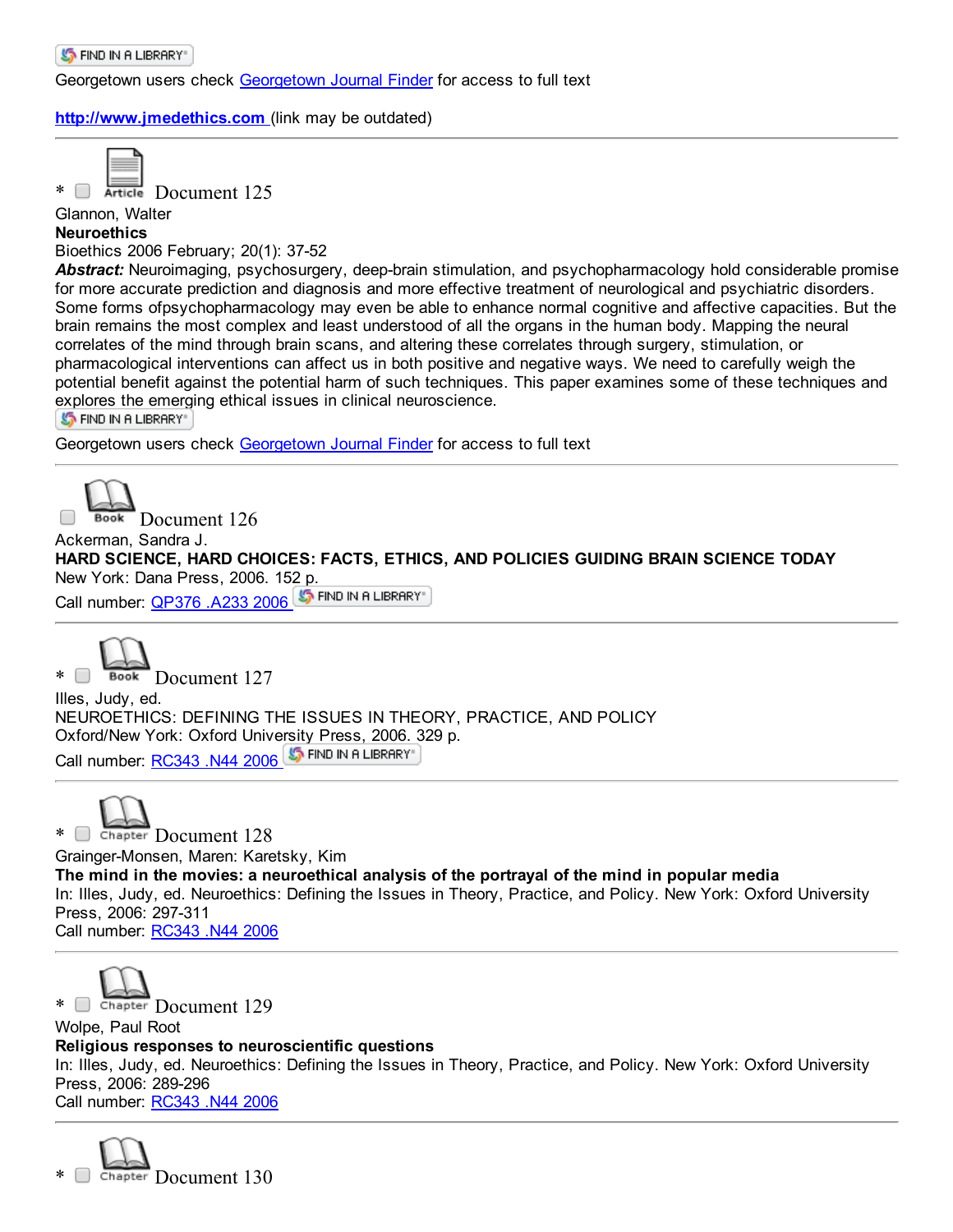Farah, Martha J.; Noble, Kimberly G.; Hurt, Hallam Poverty, privilege, and brain development: empirical findings and ethical implications In: Illes, Judy, ed. Neuroethics: Defining the Issues in Theory, Practice, and Policy. New York: Oxford University Press, 2006: 277-287 Call number: [RC343](http://catalog.library.georgetown.edu/search/c?SEARCH=RC343%20.N44%202006&sortdropdown=-&searchscope=4) .N44 2006



\* Chapter Document 131 Sheridan, Kimberly; Zinchenko, Elena; Gardner, Howard Neuroethics in education In: Illes, Judy, ed. Neuroethics: Defining the Issues in Theory, Practice, and Policy. New York: Oxford University Press, 2006: 265-275 Call number: [RC343](http://catalog.library.georgetown.edu/search/c?SEARCH=RC343%20.N44%202006&sortdropdown=-&searchscope=4) .N44 2006



\* Chapter Document 132

Greely, Henry T. The social effects of advances in neuroscience: legal problems, legal perspectives In: Illes, Judy, ed. Neuroethics: Defining the Issues in Theory, Practice, and Policy. New York: Oxford University Press, 2006: 245-263 Call number: [RC343](http://catalog.library.georgetown.edu/search/c?SEARCH=RC343%20.N44%202006&sortdropdown=-&searchscope=4) .N44 2006



Chapter Document 133

Klitzman, Robert Clinicians, patients, and the brain In: Illes, Judy, ed. Neuroethics: Defining the Issues in Theory, Practice, and Policy. New York: Oxford University Press, 2006: 229-241 Call number: [RC343](http://catalog.library.georgetown.edu/search/c?SEARCH=RC343%20.N44%202006&sortdropdown=-&searchscope=4) .N44 2006



\* Chapter Document 134 Ford, Paul J.; Henderson, Jaimie M. Functional neurosurgical intervention: neuroethics in the operating room In: Illes, Judy, ed. Neuroethics: Defining the Issues in Theory, Practice, and Policy. New York: Oxford University Press, 2006: 213-228 Call number: [RC343](http://catalog.library.georgetown.edu/search/c?SEARCH=RC343%20.N44%202006&sortdropdown=-&searchscope=4) .N44 2006



\* Chapter Document 135 Steven, Megan S.; Pascual-Leone, Alvaro Transcranial magnetic stimulation and the human brain: an ethical evaluation In: Illes, Judy, ed. Neuroethics: Defining the Issues in Theory, Practice, and Policy. New York: Oxford University Press, 2006: 201-211 Call number: [RC343](http://catalog.library.georgetown.edu/search/c?SEARCH=RC343%20.N44%202006&sortdropdown=-&searchscope=4) .N44 2006



\* Chapter Document 136 Foster, Kenneth R. Engineering the brain In: Illes, Judy, ed. Neuroethics: Defining the Issues in Theory, Practice, and Policy. New York: Oxford University Press, 2006: 185-199 Call number: [RC343](http://catalog.library.georgetown.edu/search/c?SEARCH=RC343%20.N44%202006&sortdropdown=-&searchscope=4) .N44 2006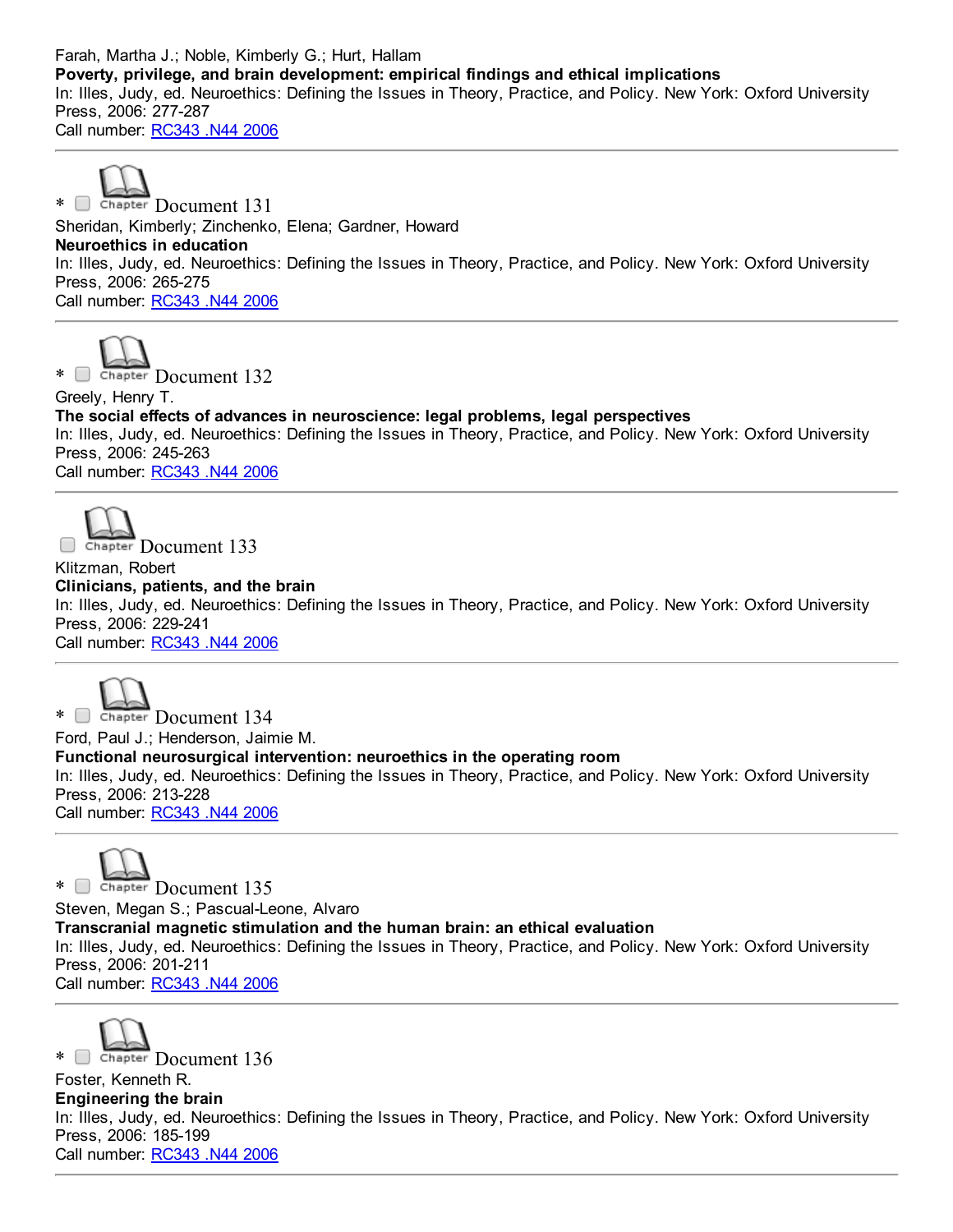# Chapter Document 137 Canli, Turhan When genes and brains unite: ethical implications of genomic neuroimaging In: Illes, Judy, ed. Neuroethics: Defining the Issues in Theory, Practice, and Policy. New York: Oxford University Press, 2006: 169-183 Call number: [RC343](http://catalog.library.georgetown.edu/search/c?SEARCH=RC343%20.N44%202006&sortdropdown=-&searchscope=4) .N44 2006

\* Chapter Document 138 Illes, Judy; Racine, Eric; Krischen, Matthew P. A picture is worth 1000 words, but which 1000? In: Illes, Judy, ed. Neuroethics: Defining the Issues in Theory, Practice, and Policy. New York: Oxford University Press, 2006: 149-168 Call number: [RC343](http://catalog.library.georgetown.edu/search/c?SEARCH=RC343%20.N44%202006&sortdropdown=-&searchscope=4) .N44 2006

\* Chapter Document 139

Gazzaniga, Michael S.

Facts, fictions and the future of neuroethics

In: Illes, Judy, ed. Neuroethics: Defining the Issues in Theory, Practice, and Policy. New York: Oxford University Press, 2006: 141-148

Call number: [RC343](http://catalog.library.georgetown.edu/search/c?SEARCH=RC343%20.N44%202006&sortdropdown=-&searchscope=4) .N44 2006



\* Chapter Document 140

Miller, Franklin G.; Fins, Joseph J.

Protecting human subjects in brain research: a pragmatic approach

In: Illes, Judy, ed. Neuroethics: Defining the Issues in Theory, Practice, and Policy. New York: Oxford University Press, 2006: 123-140

Call number: [RC343](http://catalog.library.georgetown.edu/search/c?SEARCH=RC343%20.N44%202006&sortdropdown=-&searchscope=4) .N44 2006



Green, Ronald M. From genome to brainome: charting the lessons learned In: Illes, Judy, ed. Neuroethics: Defining the Issues in Theory, Practice, and Policy. New York: Oxford University Press, 2006: 105-121 Call number: [RC343](http://catalog.library.georgetown.edu/search/c?SEARCH=RC343%20.N44%202006&sortdropdown=-&searchscope=4) .N44 2006

\* Chapter Document 142

Jaworska, Agnieszka Ethical dilemmas in neurodegenerative disease: respecting patients at the twilight of agency In: Illes, Judy, ed. Neuroethics: Defining the Issues in Theory, Practice, and Policy. New York: Oxford University Press, 2006: 87-101 Call number: [RC343](http://catalog.library.georgetown.edu/search/c?SEARCH=RC343%20.N44%202006&sortdropdown=-&searchscope=4) .N44 2006



Parens, Erik Creativity, gratitude, and the enhancement debate In: Illes, Judy, ed. Neuroethics: Defining the Issues in Theory, Practice, and Policy. New York: Oxford University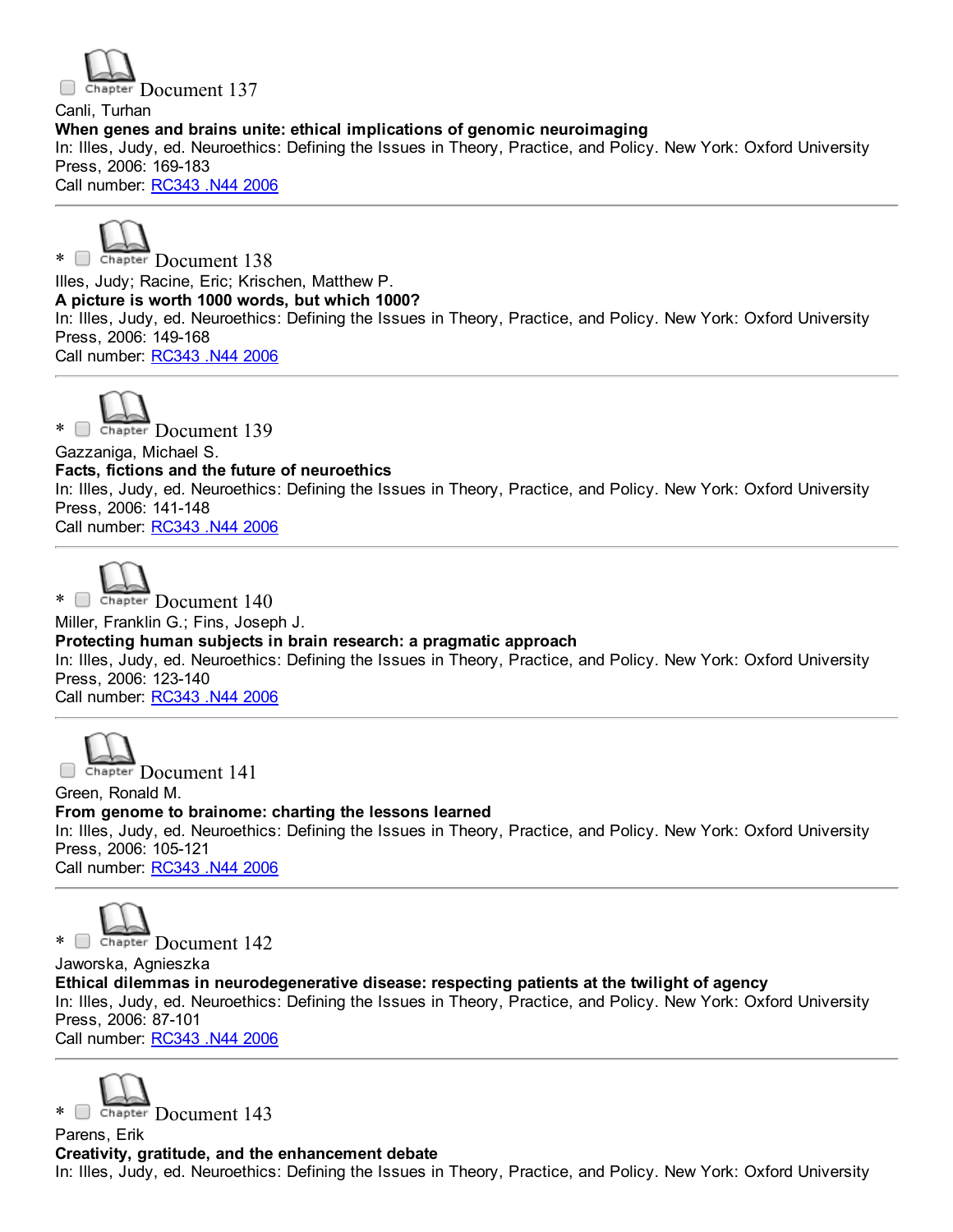

Zoloth, Laurie Being in the world: neuroscience and the ethical agent In: Illes, Judy, ed. Neuroethics: Defining the Issues in Theory, Practice, and Policy. New York: Oxford University Press, 2006: 61-73 Call number: [RC343](http://catalog.library.georgetown.edu/search/c?SEARCH=RC343%20.N44%202006&sortdropdown=-&searchscope=4) .N44 2006



Morse, Stephen J. Moral and legal responsibility and the new neuroscience In: Illes, Judy, ed. Neuroethics: Defining the Issues in Theory, Practice, and Policy. New York: Oxford University Press, 2006: 33-50 Call number: [RC343](http://catalog.library.georgetown.edu/search/c?SEARCH=RC343%20.N44%202006&sortdropdown=-&searchscope=4) .N44 2006

\* Chapter Document 146

Roskies, Adina A case study of neuroethics: the nature of moral judgment In: Illes, Judy, ed. Neuroethics: Defining the Issues in Theory, Practice, and Policy. New York: Oxford University Press, 2006: 17-32 Call number: [RC343](http://catalog.library.georgetown.edu/search/c?SEARCH=RC343%20.N44%202006&sortdropdown=-&searchscope=4) .N44 2006

\* Chapter Document 147 Churchland, Patricia Smith Moral decision-making and the brain In: Illes, Judy, ed. Neuroethics: Defining the Issues in Theory, Practice, and Policy. New York: Oxford University Press, 2006: 3-16 Call number: [RC343](http://catalog.library.georgetown.edu/search/c?SEARCH=RC343%20.N44%202006&sortdropdown=-&searchscope=4) .N44 2006

# \* Document 148

Illes, Judy; Blakemore, Colin; Hansson, Mats G.; Hensch, Takao K.; Leshner, Alan; Maestre, Gladys; Magistretti, Pierre; Quirion, Rémi; Strata, Piergiorgio

International perspectives on engaging the public in neuroethics Nature [Reviews.](http://ethicslab.org/openurl/wc/0000290148/) Neuroscience 2005 December; 6(12): 977-982

**S** FIND IN A LIBRARY"

Georgetown users check [Georgetown](http://ethicslab.org/openurl/gt/0000290148/) Journal Finder for access to full text



News Document 149

The emergence of 'neuroethics'[news]

Bulletin of [Medical](http://ethicslab.org/openurl/wc/0000286834/) Ethics 2005 August-September; (210): 3-4

ST FIND IN A LIBRARY"

Georgetown users check [Georgetown](http://ethicslab.org/openurl/gt/0000286834/) Journal Finder for access to full text

<http://www.bullmedeth.info/> (link may be outdated)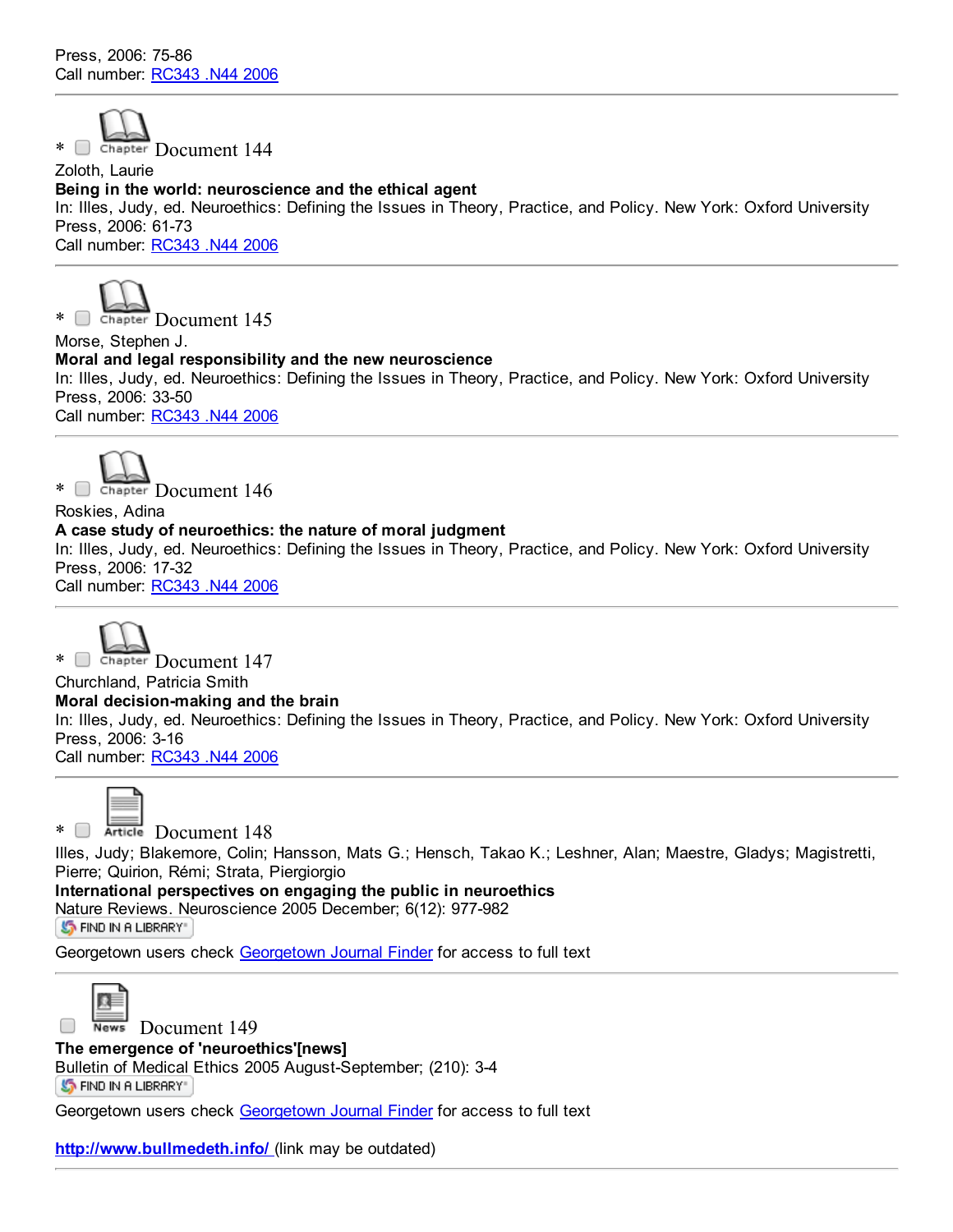

Article Document 150

Chorover, Stephan L. Who needs neuroethics? [review of The Ethical Brain, by Michael S. Gazzaniga] [Lancet](http://ethicslab.org/openurl/wc/0000285836/) 2005 June 18-24; 365(9477): 2081-2082 ST FIND IN A LIBRARY"

Georgetown users check [Georgetown](http://ethicslab.org/openurl/gt/0000285836/) Journal Finder for access to full text

<http://www.thelancet.com/journal> (link may be outdated)



\* Document 151

Illes, Judy; Raffin, Thomas A. No child left without a brain scan? Toward a pediatric neuroethics [Cerebrum:](http://ethicslab.org/openurl/wc/0000285383/) The Dana Forum on Brain Science 2005 Summer; 7(3): 3346 **S** FIND IN A LIBRARY"

Georgetown users check [Georgetown](http://ethicslab.org/openurl/gt/0000285383/) Journal Finder for access to full text



News Document 152

Wren, Kathy Science, religion intersect at neuroethics forum [news] [Science](http://ethicslab.org/openurl/wc/0000285038/) 2005 May 27; 308(5726): 1273 ST FIND IN A LIBRARY"

Georgetown users check [Georgetown](http://ethicslab.org/openurl/gt/0000285038/) Journal Finder for access to full text

[http://www.sciencemag.org](http://www.sciencemag.org/) (link may be outdated)



\* Document 153

Farah, Martha J. Reply to Jedlicka: Neuroethics, reductionism and dualism Trends in [Cognitive](http://ethicslab.org/openurl/wc/0000284111/) Sciences 2005 April; 9(4): 173 S FIND IN A LIBRARY"

Georgetown users check [Georgetown](http://ethicslab.org/openurl/gt/0000284111/) Journal Finder for access to full text

\* Retirle Document 154 Jedlicka, Peter Neuroethics, reductionism and dualism Trends in [Cognitive](http://ethicslab.org/openurl/wc/0000284110/) Sciences 2005 April; 9(4): 172-173

**S** FIND IN A LIBRARY

Georgetown users check [Georgetown](http://ethicslab.org/openurl/gt/0000284110/) Journal Finder for access to full text



\* Berticle Document 155

Illes, J.; Racine, E. Neuroethics: dialogue on a continuum from tradition to innovation [letter] [American](http://ethicslab.org/openurl/wc/0000282880/) Journal of Bioethics [Online]. 2005 March-April; 5(2): W3-W4 ST FIND IN A LIBRARY"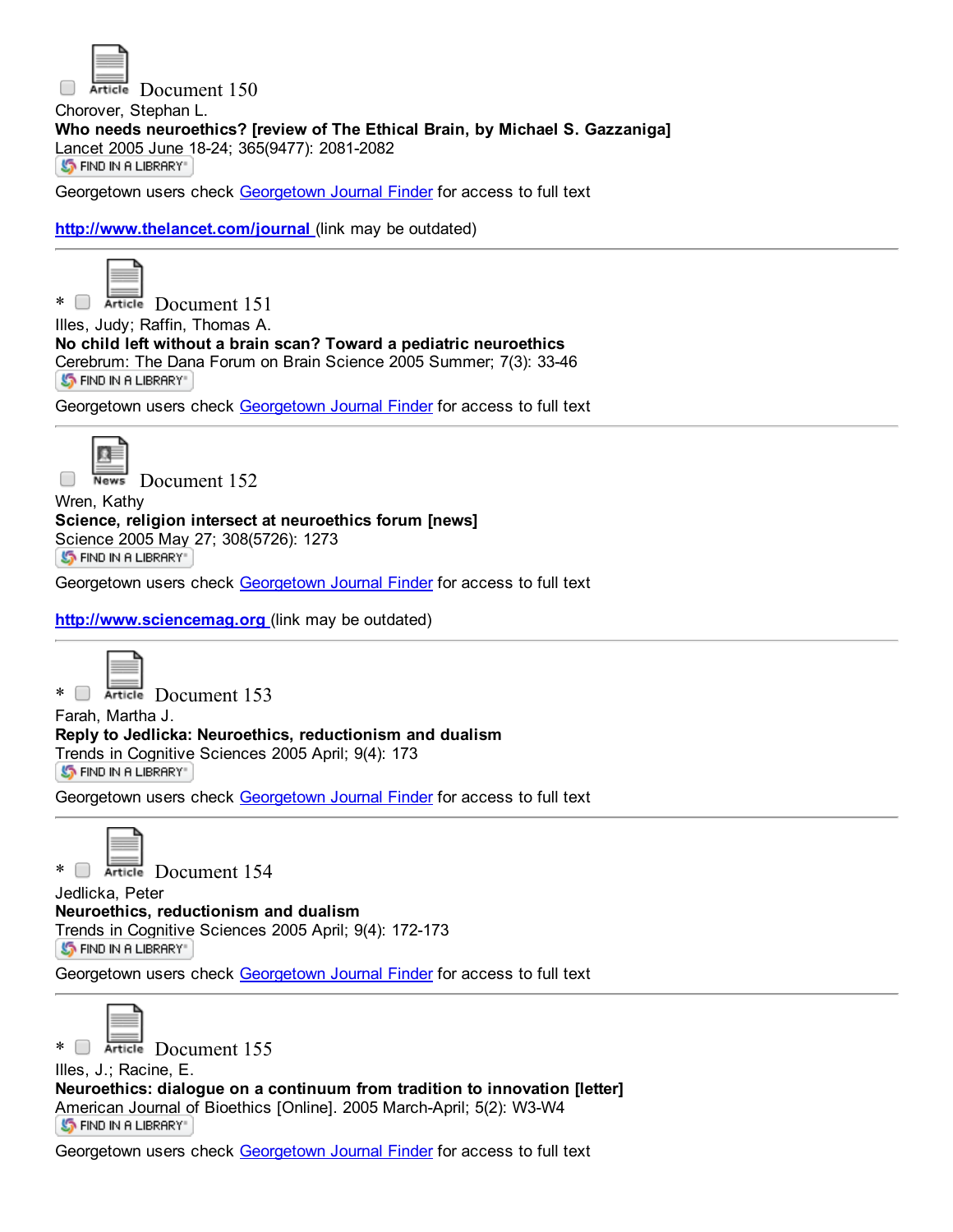\* Reticle Document 156

Schick, Ari Neuro exceptionalism? [American](http://ethicslab.org/openurl/wc/0000282866/) Journal of Bioethics 2005 March-April; 5(2): 36-38 **S** FIND IN A LIBRARY"

Georgetown users check [Georgetown](http://ethicslab.org/openurl/gt/0000282866/) Journal Finder for access to full text

[http://bioethics.net](http://bioethics.net/) (link may be outdated)



\* Document 157

Buford, Chris; Allhoff, Fritz Neuroscience and metaphysics [American](http://ethicslab.org/openurl/wc/0000282865/) Journal of Bioethics 2005 March-April; 5(2): 34-36 ST FIND IN A LIBRARY"

Georgetown users check [Georgetown](http://ethicslab.org/openurl/gt/0000282865/) Journal Finder for access to full text

[http://bioethics.net](http://bioethics.net/) (link may be outdated)



\* Document 158

Knoppers, Bartha Maria Neuroethics, new ethics? [American](http://ethicslab.org/openurl/wc/0000282864/) Journal of Bioethics 2005 March-April; 5(2): 33 **S** FIND IN A LIBRARY

Georgetown users check [Georgetown](http://ethicslab.org/openurl/gt/0000282864/) Journal Finder for access to full text

[http://bioethics.net](http://bioethics.net/) (link may be outdated)



\* Retricle Document 159

Evers, Kathinka Neuroethics: a philosophical challenge [American](http://ethicslab.org/openurl/wc/0000282863/) Journal of Bioethics 2005 March-April; 5(2): 31-32 **S** FIND IN A LIBRARY"

Georgetown users check [Georgetown](http://ethicslab.org/openurl/gt/0000282863/) Journal Finder for access to full text

[http://bioethics.net](http://bioethics.net/) (link may be outdated)



\* Retricle Document 160

Doucet, Hubert Imagining a neuroethics which would go further than genethics [American](http://ethicslab.org/openurl/wc/0000282862/) Journal of Bioethics 2005 March-April; 5(2): 29-31 ST FIND IN A LIBRARY"

Georgetown users check [Georgetown](http://ethicslab.org/openurl/gt/0000282862/) Journal Finder for access to full text

[http://bioethics.net](http://bioethics.net/) (link may be outdated)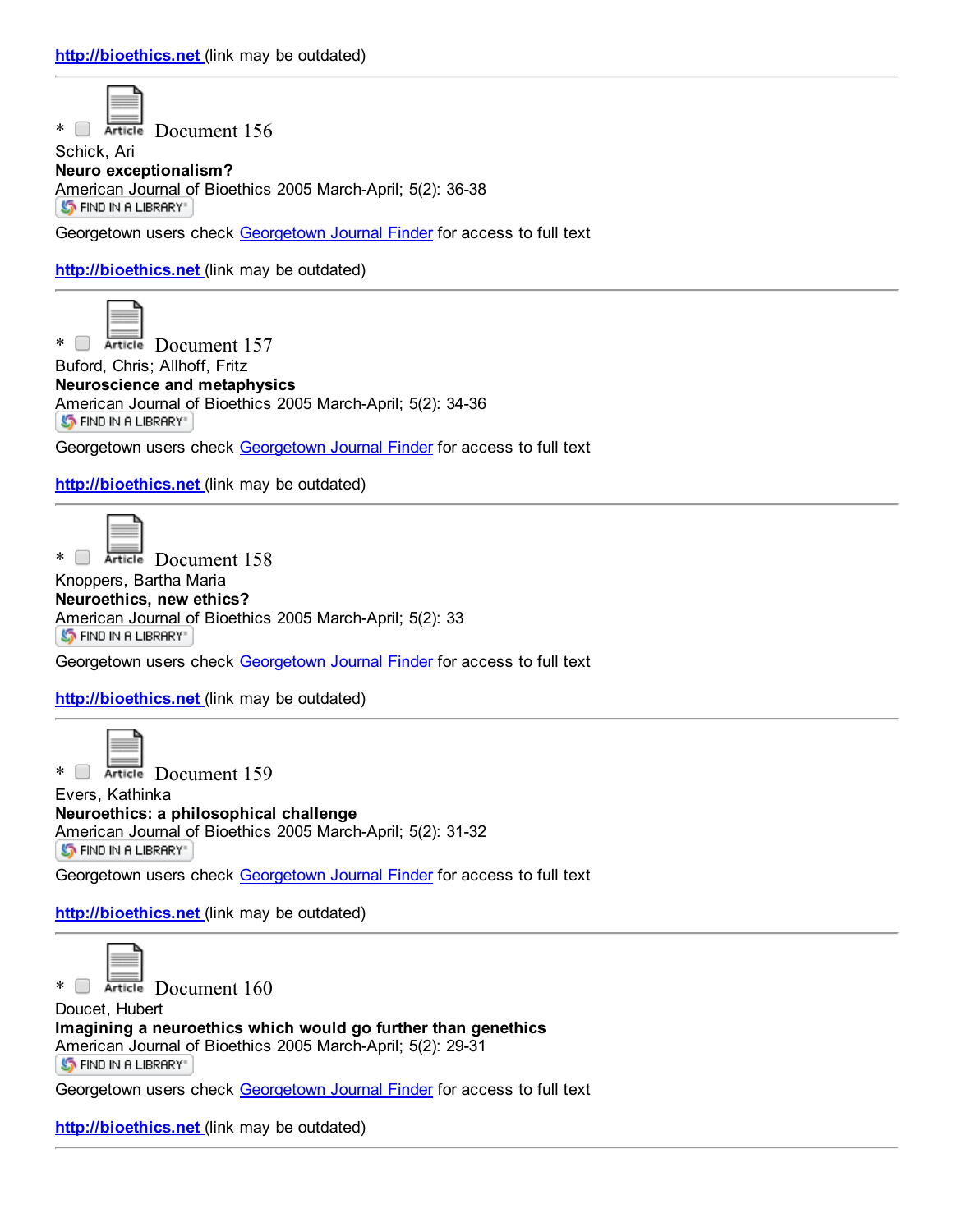

\* Article Document 161 Downie, Jocelyn; Hadskis, Michael Finding the right compass for issue-mapping in neuroimaging [American](http://ethicslab.org/openurl/wc/0000282861/) Journal of Bioethics 2005 March-April; 5(2): 27-29<br>
S FIND IN A LIBRARY

Georgetown users check [Georgetown](http://ethicslab.org/openurl/gt/0000282861/) Journal Finder for access to full text

[http://bioethics.net](http://bioethics.net/) (link may be outdated)



\* Article Document 162 De Vries, Raymond Framing neuroethics: a sociological assessment of the neuroethical imagination [American](http://ethicslab.org/openurl/wc/0000282860/) Journal of Bioethics 2005 March-April; 5(2): 25-27 ST FIND IN A LIBRARY"

Georgetown users check [Georgetown](http://ethicslab.org/openurl/gt/0000282860/) Journal Finder for access to full text

[http://bioethics.net](http://bioethics.net/) (link may be outdated)



\* Retricle Document 163

Ford, Paul J.; Kubu, Cynthia S.

Caution in leaping from functional imaging to functional neurosurgery [American](http://ethicslab.org/openurl/wc/0000282859/) Journal of Bioethics 2005 March-April; 5(2): 23-25

**S** FIND IN A LIBRARY"

Georgetown users check [Georgetown](http://ethicslab.org/openurl/gt/0000282859/) Journal Finder for access to full text

[http://bioethics.net](http://bioethics.net/) (link may be outdated)



\* Document 164 Reid, Lynette; Baylis, Francoise Brains, genes, and the making of the self [American](http://ethicslab.org/openurl/wc/0000282858/) Journal of Bioethics 2005 March-April; 5(2): 21-23 S FIND IN A LIBRARY"

Georgetown users check [Georgetown](http://ethicslab.org/openurl/gt/0000282858/) Journal Finder for access to full text

[http://bioethics.net](http://bioethics.net/) (link may be outdated)



Wilfond, Benjamin S.; Ravitsky, Vardit On the proliferation of bioethics sub-disciplines: do we really need "genethics" and "neuroethics"? [American](http://ethicslab.org/openurl/wc/0000282857/) Journal of Bioethics 2005 March-April; 5(2): 20-21 **S** FIND IN A LIBRARY"

Georgetown users check [Georgetown](http://ethicslab.org/openurl/gt/0000282857/) Journal Finder for access to full text

[http://bioethics.net](http://bioethics.net/) (link may be outdated)

\* Document 166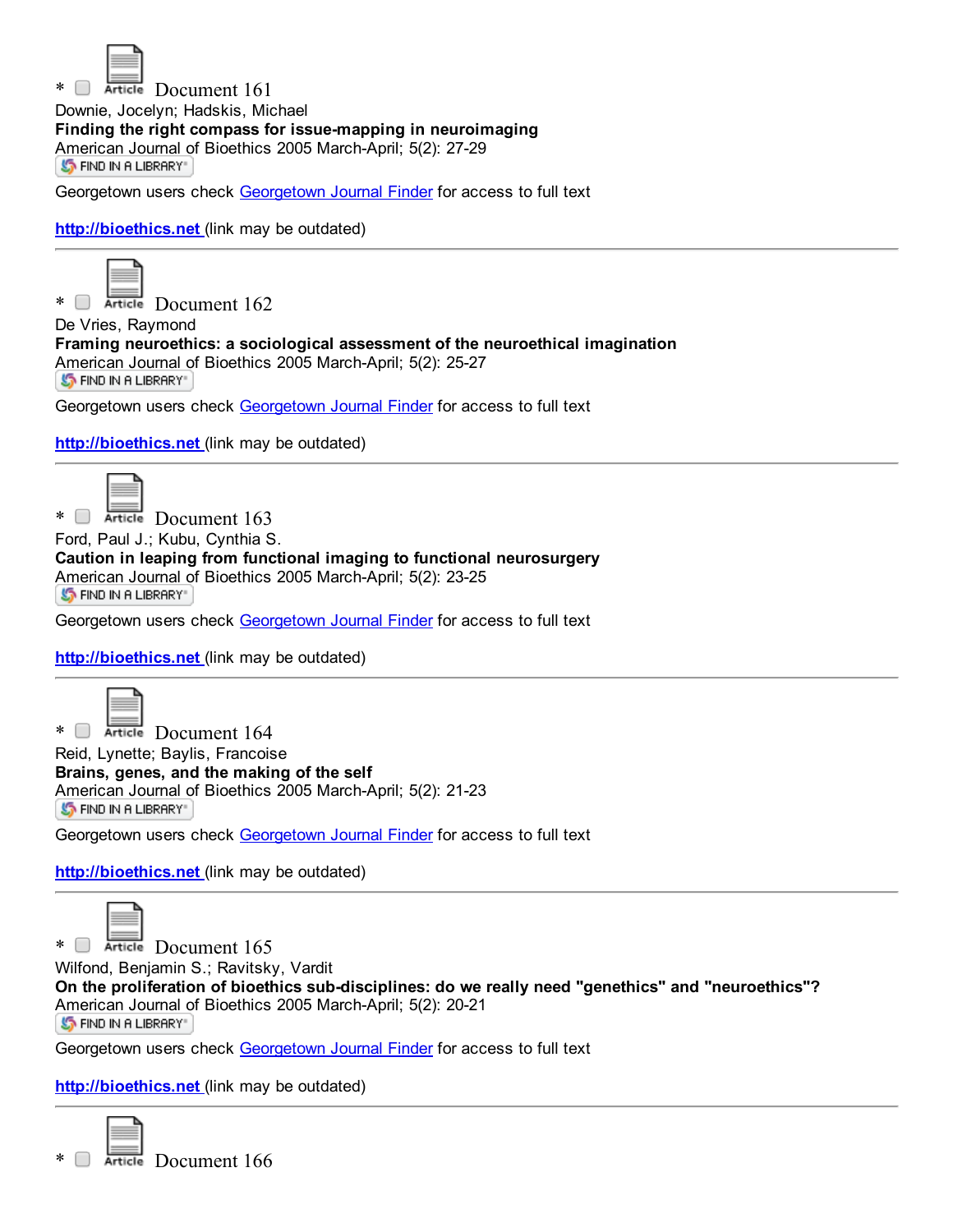Georgetown users check [Georgetown](http://ethicslab.org/openurl/gt/0000282856/) Journal Finder for access to full text

### [http://bioethics.net](http://bioethics.net/) (link may be outdated)



\* Article Document 167

## Illes, Judy; Racine, Eric

### Imaging or imagining? A neuroethics challenge informed by genetics

American Journal of Bioethics 2005 March-April; 5(2): 5-18

Abstract: From a twenty-first century partnership between bioethics and neuroscience, the modern field of neuroethics is emerging, and technologies enabling functional neuroimaging with unprecedented sensitivity have brought new ethical, social and legal issues to the forefront. Some issues, akin to those surrounding modern genetics, raise critical questions regarding prediction of disease, privacy and identity. However, with new and stillevolving insights into our neurobiology and previously unquantifiable features of profoundly personal behaviors such as social attitude, value and moral agency, the difficulty of carefully and properly interpreting the relationship between brain findings and our own self-concept is unprecedented. Therefore, while the ethics of genetics provides a legitimate starting point-even a backbone-for tackling ethical issues in neuroimaging, they do not suffice. Drawing on recent neuroimaging findings and their plausible realworld applications, we argue that interpretation of neuroimaging data is a key epistemological and ethical challenge. This challenge is twofold. First, at the scientific level, the sheer complexity of neuroscience research poses challenges for integration of knowledge and meaningful interpretation of data. Second, at the social and cultural level, we find that interpretations of imaging studies are bound by cultural and anthropological frameworks. In particular, the introduction of concepts of self and personhood in neuroimaging illustrates the interaction of interpretation levels and is a major reason why ethical reflection on genetics will only partially help settle neuroethical issues. Indeed, ethical interpretation of such findings will necessitate not only traditional bioethical input but also a wider perspective on the construction of scientific [knowledge.](http://ethicslab.org/openurl/wc/0000282855/)

**S** FIND IN A LIBRARY"

Georgetown users check [Georgetown](http://ethicslab.org/openurl/gt/0000282855/) Journal Finder for access to full text

#### [http://bioethics.net](http://bioethics.net/) (link may be outdated)



 $*$   $\Box$  Article Document 168

Leshner, Alan I. It's time to go public with neuroethics [editorial] [American](http://ethicslab.org/openurl/wc/0000282853/) Journal of Bioethics 2005 March-April; 5(2): 1-2 **S** FIND IN A LIBRARY

Georgetown users check [Georgetown](http://ethicslab.org/openurl/gt/0000282853/) Journal Finder for access to full text

[http://bioethics.net](http://bioethics.net/) (link may be outdated)



\* Reticle Document 169

Farah, Martha J. Neuroethics: the practical and the philosophical Trends in [Cognitive](http://ethicslab.org/openurl/wc/0000281506/) Sciences 2005 January; 9(1): 3440 ST FIND IN A LIBRARY"

Georgetown users check [Georgetown](http://ethicslab.org/openurl/gt/0000281506/) Journal Finder for access to full text

Book Document 170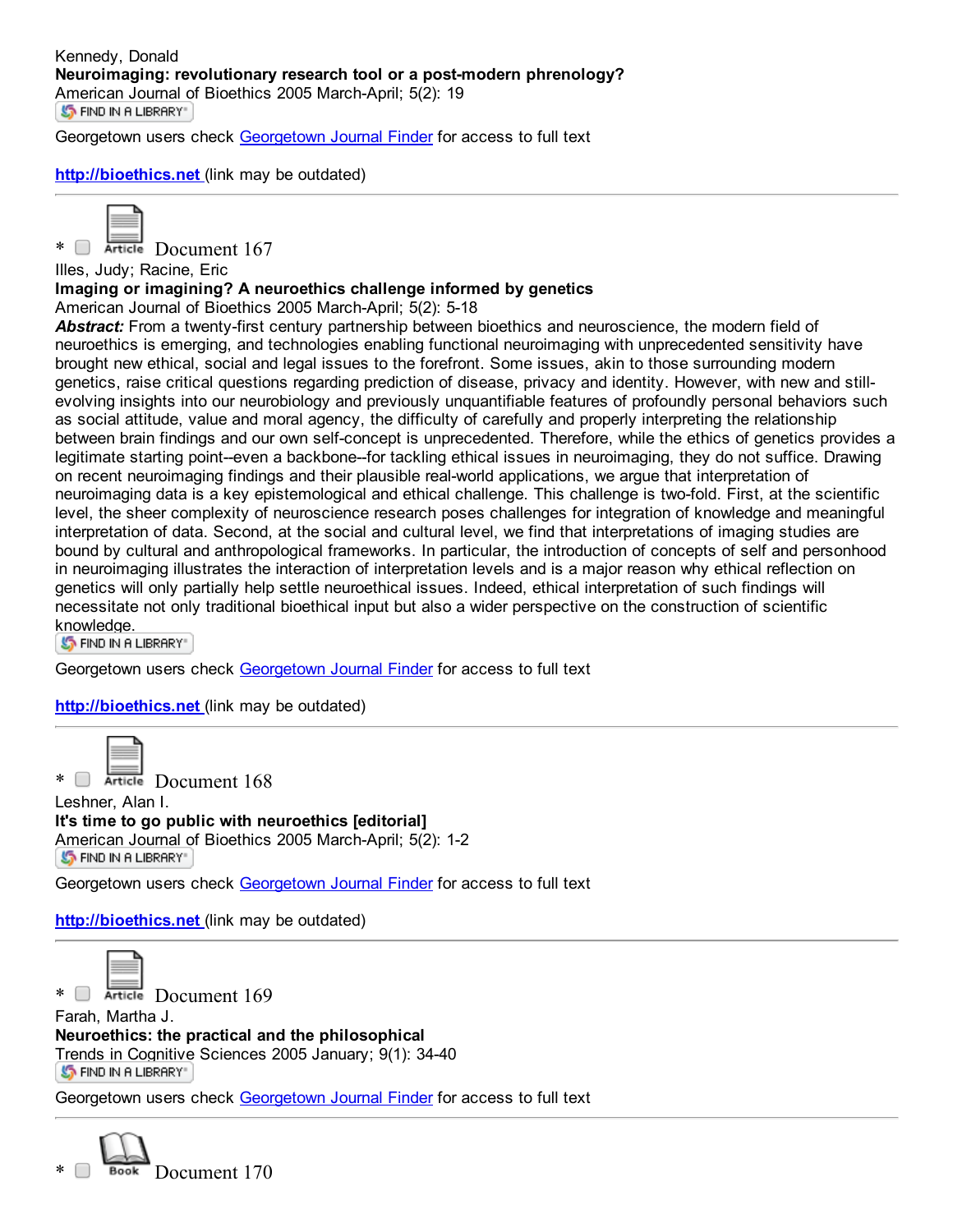Gunning, Jennifer and Holm, Søren, eds. ETHICS, LAW AND SOCIETY, VOLUME I Aldershot, England/Burlington, VT: A[shgate,](http://ethicslab.org/openurl/wc/0000280934/) 2005. 280 p. Call number: **[BJ1581.2](http://catalog.library.georgetown.edu/search/c?SEARCH=BJ1581.2%20.E85%202005%20v.1&sortdropdown=-&searchscope=4) .E85 2005 v.1** S FIND IN A LIBRARY



\* Book Document 171 Purtilo, Ruth B.; Jensen, Gail M.; and Royeen, Charlotte Brasic EDUCATING FOR MORAL ACTION: A SOURCEBOOK IN HEALTH AND REHABILITATION ETHICS Philadelphia: F.A. Davis, 2005. [318](http://ethicslab.org/openurl/wc/0000280507/) p. Call number: R724 [.E325](http://catalog.library.georgetown.edu/search/c?SEARCH=R724%20.E325%202005&sortdropdown=-&searchscope=4) 2005 5 FIND IN A LIBRARY



\* Chapter Document 172 Farah, Martha J.; Wolpe, Paul Root; Caplan, Arthur Brain research and neuroethics In: Gunning, Jennifer; Holm, Søren, eds. Ethics, law, and society. Volume 1. Aldershot, Hants, England; Burlington, VT: Ashgate, 2005: 261-264 Call number: [BJ1581.2](http://catalog.library.georgetown.edu/search/c?SEARCH=BJ1581.2%20.E85%202005%20v.1&sortdropdown=-&searchscope=4) .E85 2005 v.1

\* Chapter Document 173

Bird, Stephanie J.

**Neuroethics** 

In: Mitcham, Carl, ed. Encyclopedia of Science, Technology, and Ethics. Farmington Hills, MI: Thomson/Gale, 2005: 1310-1316

Call number: [Q175.35](http://catalog.library.georgetown.edu/search/c?SEARCH=Q175.35%20.E53%202005%20v.3&sortdropdown=-&searchscope=4) .E53 2005 v.3



Bailey, Ronald Changing your own mind: the neuroethics of psychopharmacology. In his: Liberation Biology: The Scientific and Moral Case for the Biotech Revolution. Amherst, NY: Prometheus Books; 2005: 223- 238. Call number: [TP248.23](http://catalog.library.georgetown.edu/search/c?SEARCH=TP248.23%20.B35%202005&sortdropdown=-&searchscope=4) .B35 2005



Lazzarini, Ivelisse Neuroethics: the new millennium view. In: Purtilo, Ruth B.; Jensen, Gail M.; Brasic Royeen, Charlotte, eds. Educating for Moral Action: A Sourcebook in Health and Rehabilitation Ethics. Philadelphia: F.A. Davis; 2005: 145-157. Call number: R724 [.E325](http://catalog.library.georgetown.edu/search/c?SEARCH=R724%20.E325%202005&sortdropdown=-&searchscope=4) 2005



\* Reticle Document 176

Fins, Joseph J.

Clinical pragmatism and the care of brain damaged patients: toward a palliative neuroethics for disorders of consciousness

[Progress](http://ethicslab.org/openurl/wc/0000279309/) in Brain Research 2005; 150: 565-582 ST FIND IN A LIBRARY"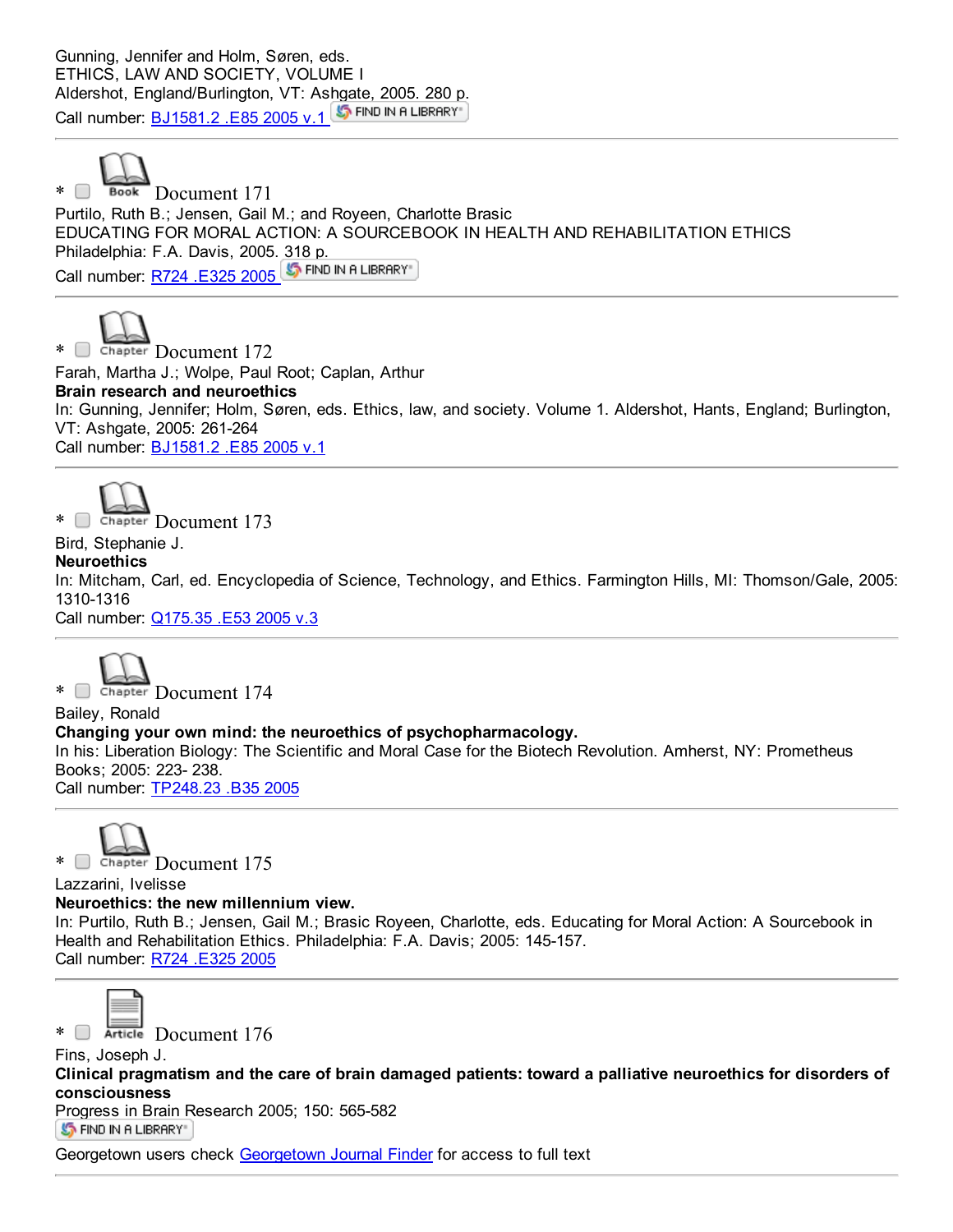

\* Document 177

Illes, Judy; Farah, Martha; Wolpe, Paul Neuroethics: toward broader discussion [letter and reply] [Hastings](http://ethicslab.org/openurl/wc/0000277262/) Center Report 2004 November-December: 34(6): 4-5 **S** FIND IN A LIBRARY

Georgetown users check [Georgetown](http://ethicslab.org/openurl/gt/0000277262/) Journal Finder for access to full text



\* Document 178

Chatterjee, Anjan; Farah, Martha; Wolpe, Paul Neuroethics: toward broader discussion [letter and reply] [Hastings](http://ethicslab.org/openurl/wc/0000277261/) Center Report 2004 November-December; 34(6): 4-5 ST FIND IN A LIBRARY"

Georgetown users check [Georgetown](http://ethicslab.org/openurl/gt/0000277261/) Journal Finder for access to full text



Article Document 179

Kennedy, Donald Neuroscience and neuroethics [editorial] [Science](http://ethicslab.org/openurl/wc/0000277032/) 2004 October 15; 306(5695): 373 S FIND IN A LIBRARY"

Georgetown users check [Georgetown](http://ethicslab.org/openurl/gt/0000277032/) Journal Finder for access to full text

[http://www.sciencemag.org](http://www.sciencemag.org/) (link may be outdated)



\* Document 180

Dees, Richard H.

Slippery slopes, wonder drugs, and cosmetic neurology: the neuroethics of enhancement [editorial] [Neurology](http://ethicslab.org/openurl/wc/0000276539/) 2004 September 28; 63(6): 951-952

ST FIND IN A LIBRARY"

Georgetown users check [Georgetown](http://ethicslab.org/openurl/gt/0000276539/) Journal Finder for access to full text



\* Document 181

Farah, Martha J.

Neuroethics: a guide for the perplexed [Cerebrum:](http://ethicslab.org/openurl/wc/0000275885/) The Dana Forum on Brain Science 2004 Fall; 6(4): 29-38 **S** FIND IN A LIBRARY"

Georgetown users check [Georgetown](http://ethicslab.org/openurl/gt/0000275885/) Journal Finder for access to full text



\* Document 182

Illes, Judy Medical imaging: a hub for the new field of neuroethics [Academic](http://ethicslab.org/openurl/wc/0000274179/) Radiology 2004 July; 11(7): 721-723 ST FIND IN A LIBRARY"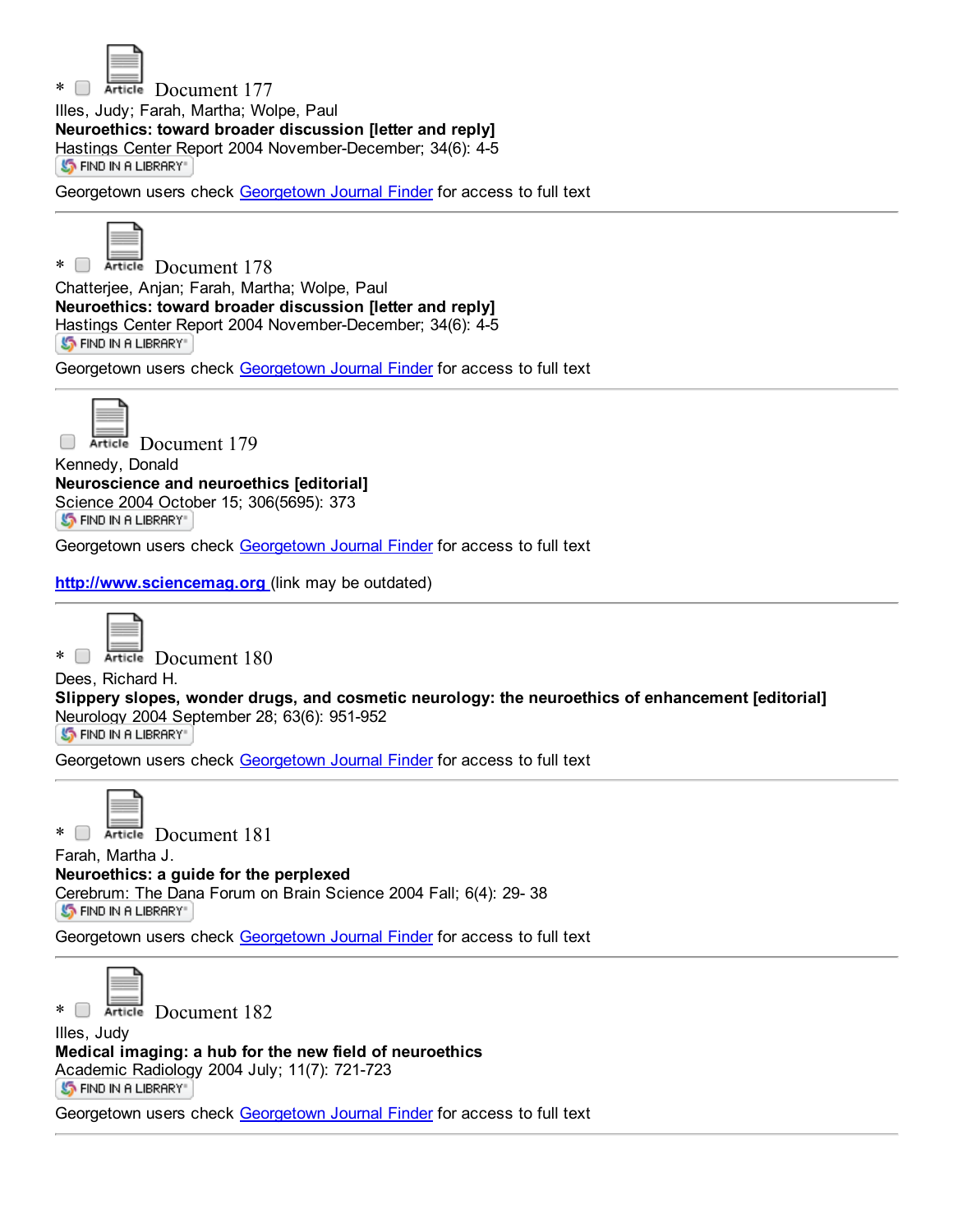



Northoff, Georg The influence of brain implants on personal identity and personality--a combined theoretical and empirical investigation in 'neuroethics'

In: Schramme, Thomas; Thome, Johannes, eds. Philosophy and Psychiatry. Berlin; New York: De Gruyter, 2004: 326-344

Call number: [RC437.5](http://catalog.library.georgetown.edu/search/c?SEARCH=RC437.5%20.P45%202004&sortdropdown=-&searchscope=4) .P45 2004



**Document 185** 

#### Wolpe, Paul Root Neuroethics.

In: Post, Stephen G., ed. Encyclopedia of Bioethics. 3rd ed. New York: Macmillan Reference USA: Thomson/Gale; 2004: 1894-1898.

Call number: [QH332](http://catalog.library.georgetown.edu/search/c?SEARCH=QH332%20.E52%202004%20v.4&sortdropdown=-&searchscope=4) .E52 2004 v.4



\* Document 186

Mariani, Sara M. Neuroethics: how to leave the cave without going astray: highlights from the Annual Meeting of the American Society of Neuroscience; November 8-12, 2003; New Orleans, Louisiana

Medscape General Medicine [electronic] 2003 December 17; 5(4): 33. Available:

[http://www.medsca](http://ethicslab.org/openurl/wc/0000265782/)pe.com/viewpublication/122\_index [31 March 2005]

ST FIND IN A LIBRARY"

Georgetown users check [Georgetown](http://ethicslab.org/openurl/gt/0000265782/) Journal Finder for access to full text



\* Document 187

Illes, Judy Neuroethics in a new era of neuroimaging [editorial] AJRN: [American](http://ethicslab.org/openurl/wc/0000263855/) Journal of Neuroradiology 2003 October; 24(9): 1739-1741 S FIND IN A LIBRARY"

Georgetown users check [Georgetown](http://ethicslab.org/openurl/gt/0000263855/) Journal Finder for access to full text



Article Document 188

A vote for neuroethics [editorial] [Scientific](http://ethicslab.org/openurl/wc/0000263171/) American 2003 September; 289(3): 13

S FIND IN A LIBRARY"

Georgetown users check [Georgetown](http://ethicslab.org/openurl/gt/0000263171/) Journal Finder for access to full text



Article Document 189  $\Box$ Foster, Kenneth R.; Wolpe, Paul Root; Caplan, Arthur L.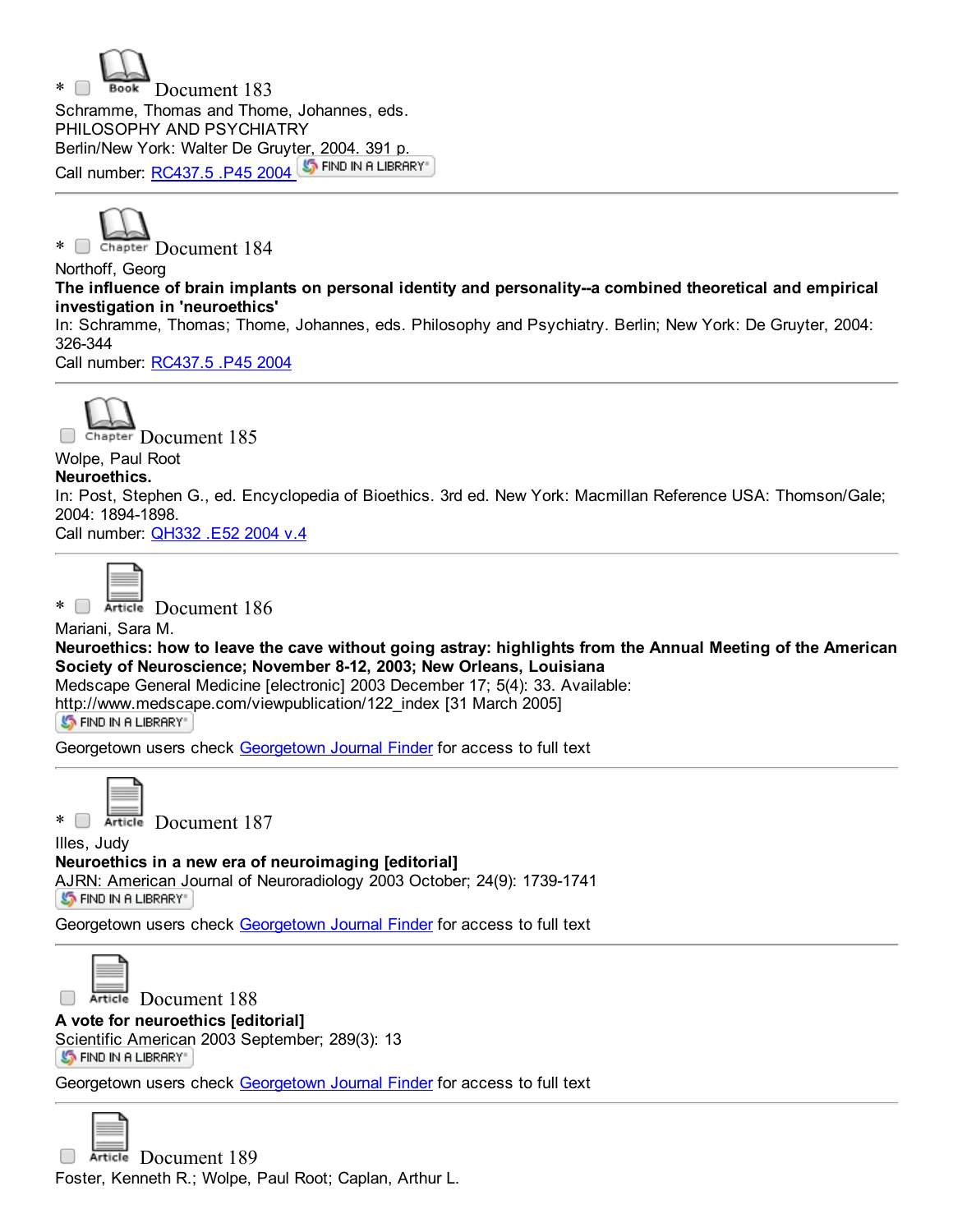## Bioethics and the brain: neurotechnology [neuroethics]

IEEE [Spectrum](http://ethicslab.org/openurl/wc/0000260108/) 2003 June; p. 34-39 **S** FIND IN A LIBRARY

Georgetown users check [Georgetown](http://ethicslab.org/openurl/gt/0000260108/) Journal Finder for access to full text



\* Document 190

Illes, Judy; Kirschen, Matthew P.; Gabrieli, John D.E. From neuroimaging to neuroethics Nature [Neuroscienc](http://ethicslab.org/openurl/wc/0000258378/)e 2003 March; 6(3): 205 ST FIND IN A LIBRARY"

Georgetown users check [Georgetown](http://ethicslab.org/openurl/gt/0000258378/) Journal Finder for access to full text



\* Article Document 191

Moreno, Jonathan D. Neuroethics: an agenda for neuroscience and society Nature [Reviews](http://ethicslab.org/openurl/wc/0000256997/) Neuroscience 2003 February; 4(2): 149-153 **S** FIND IN A LIBRARY"

Georgetown users check [Georgetown](http://ethicslab.org/openurl/gt/0000256997/) Journal Finder for access to full text

[http://www.nature.com](http://www.nature.com/) (link may be outdated)



\* Book Document 192 UNESCO. International Bioethics Committee ACTES/PROCEEDINGS: INTERNATIONAL BIOETHICS COMMITTEE OF UNESCO (IBC), NINTH SESSION [Paris, France]: UNESCO, 2003. 2 [volumes.](http://ethicslab.org/openurl/wc/0000255244/) [121 p. + 102 p.] Call number: [R724](http://catalog.library.georgetown.edu/search/c?SEARCH=R724%20.U54%202002&sortdropdown=-&searchscope=4) .U54 2002 ST FIND IN A LIBRARY



\* Document 193 Illes, Judy; Raffin, Thomas A. Neuroethics: an emerging new discipline in the study of brain and cognition Brain and [Cognition](http://ethicslab.org/openurl/wc/0000252609/) 2002 December; 50(3): 341-344 **S** FIND IN A LIBRARY

Georgetown users check [Georgetown](http://ethicslab.org/openurl/gt/0000252609/) Journal Finder for access to full text



\* Document 194

Roskies, Adina Neuroethics for the new millenium [Neuron](http://ethicslab.org/openurl/wc/0000248295/) 2002 July 3; 35(1): 21-23 **S** FIND IN A LIBRARY"

Georgetown users check [Georgetown](http://ethicslab.org/openurl/gt/0000248295/) Journal Finder for access to full text



Hall, Zach W. Mapping the future [Cerebrum:](http://ethicslab.org/openurl/wc/0000247332/) The Dana Forum on Brain Science 2002 Summer; 4(3): 72-76 **S** FIND IN A LIBRARY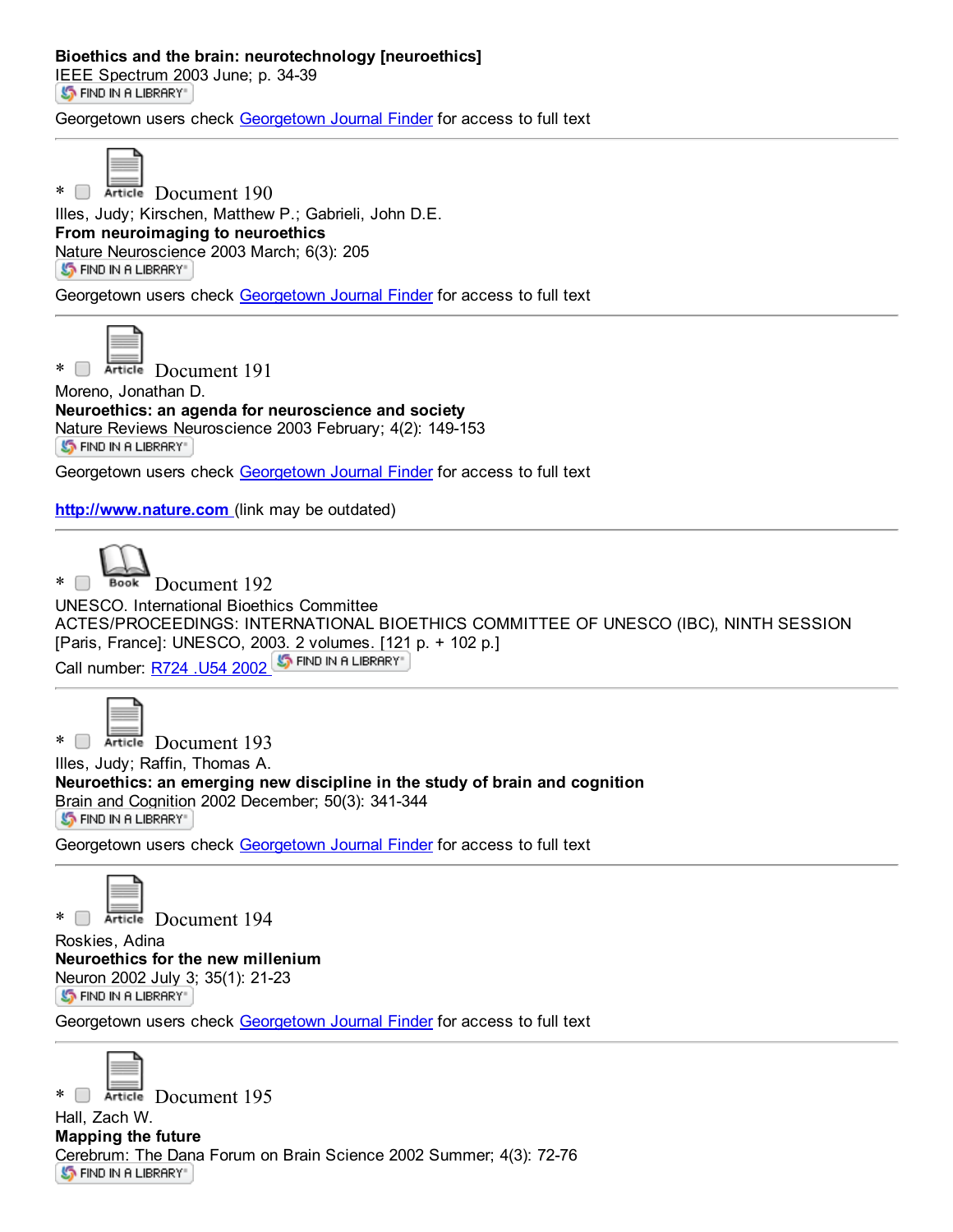

\* Document 196

Jonsen, Albert R.

What it means to "map" the field of neuroethics [Cerebrum:](http://ethicslab.org/openurl/wc/0000247331/) The Dana Forum on Brain Science 2002 Summer; 4(3): 71-72 **S** FIND IN A LIBRARY"

Georgetown users check [Georgetown](http://ethicslab.org/openurl/gt/0000247331/) Journal Finder for access to full text



\* Document 197

Illes, Judy; Blakemore, Colin; Gazzaniga, Michael S.; Kotulak, Ron; Mobley, William Brain science and public discourse [Cerebrum:](http://ethicslab.org/openurl/wc/0000247330/) The Dana Forum on Brain Science 2002 Summer; 4(3): 68-70 S FIND IN A LIBRARY"

Georgetown users check [Georgetown](http://ethicslab.org/openurl/gt/0000247330/) Journal Finder for access to full text



\* Document 198

Kennedy, Donald; Mobley, William

Are there things we'd rather not know?

[Cerebrum:](http://ethicslab.org/openurl/wc/0000247329/) The Dana Forum on Brain Science 2002 Summer; 4(3): 67-68 ST FIND IN A LIBRARY"

Georgetown users check [Georgetown](http://ethicslab.org/openurl/gt/0000247329/) Journal Finder for access to full text



\* Document 199

Lo, Bernard; Albert, Marilyn S.; Hyman, Steven; Parens, Erik; Wolpe, Paul Root Ethics and the practice of brain science [Cerebrum:](http://ethicslab.org/openurl/wc/0000247328/) The Dana Forum on Brain Science 2002 Summer; 4(3): 64-66 ST FIND IN A LIBRARY"

[Georgetown](http://ethicslab.org/openurl/gt/0000247328/) users check Georgetown Journal Finder for access to full text



\* Document 200

Caplan, Arthur; Mobley, William

No brainer -- can we cope with the ethical ramifications of new knowledge of the human brain? [Cerebrum:](http://ethicslab.org/openurl/wc/0000247327/) The Dana Forum on Brain Science 2002 Summer; 4(3): 63 **S** FIND IN A LIBRARY

[Georgetown](http://ethicslab.org/openurl/gt/0000247327/) users check Georgetown Journal Finder for access to full text



\* Document 201

Koenig, Barbara A.; Greely, Henry; Schacter, Daniel L.; Winslade, William J.; Mobley, William Brain science and social policy [Cerebrum:](http://ethicslab.org/openurl/wc/0000247326/) The Dana Forum on Brain Science 2002 Summer; 4(3): 59-62 **S** FIND IN A LIBRARY"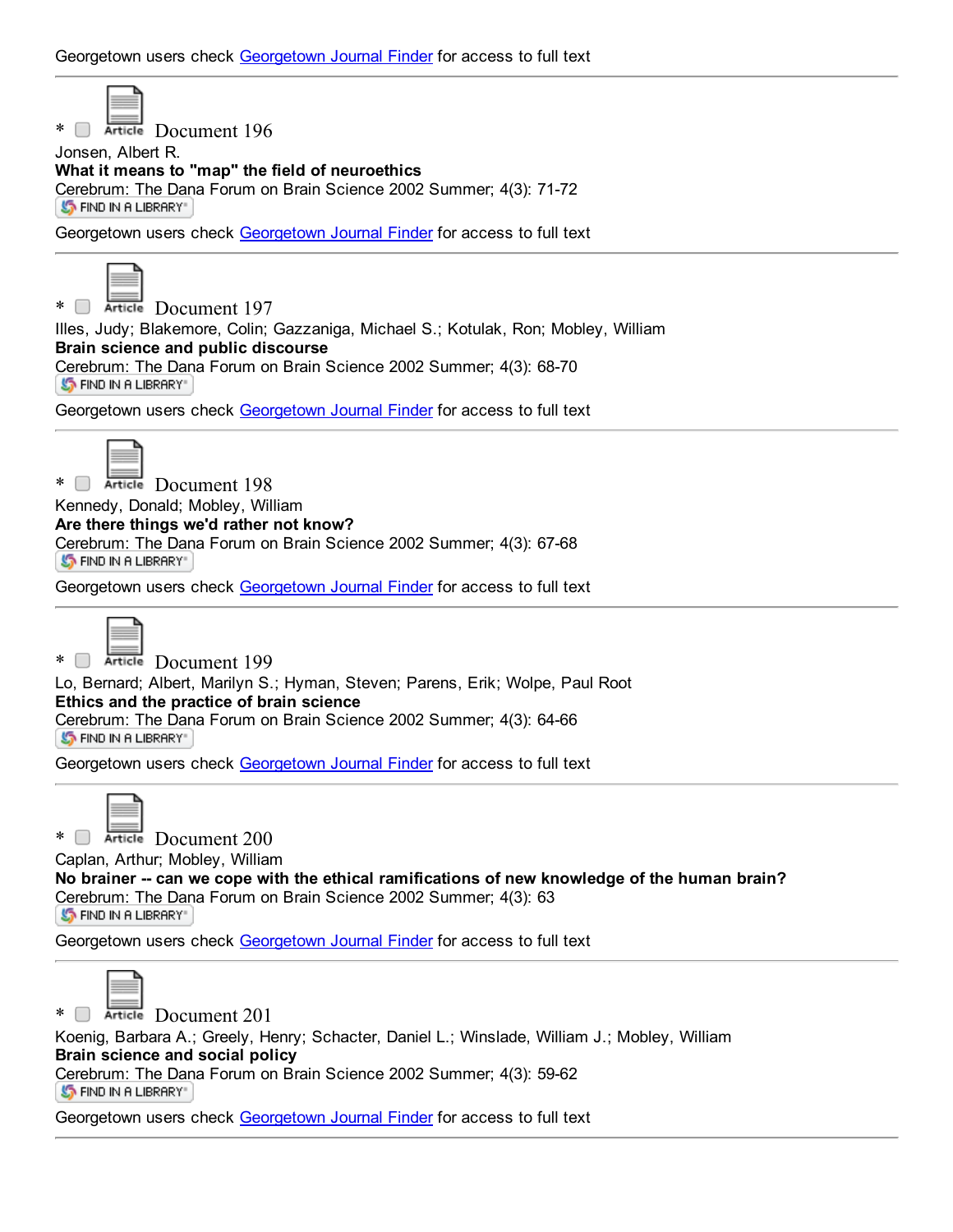

\* Document 202

Jonsen, Albert R.; Churchland, Patricia S.; Damasio, Antonio R.; Moreno, Jonathan; Schaffner, Kenneth F.; Mobley, William

## Brain science and the self

[Cerebrum:](http://ethicslab.org/openurl/wc/0000247325/) The Dana Forum on Brain Science 2002 Summer; 4(3): 5658 **S** FIND IN A LIBRARY"

Georgetown users check [Georgetown](http://ethicslab.org/openurl/gt/0000247325/) Journal Finder for access to full text



\* Document 203

Safire, William Our new Promethean gift [Cerebrum:](http://ethicslab.org/openurl/wc/0000247324/) The Dana Forum on Brain Science 2002 Summer; 4(3): 5455 **S** FIND IN A LIBRARY

Georgetown users check [Georgetown](http://ethicslab.org/openurl/gt/0000247324/) Journal Finder for access to full text



News Document 204

Safire, William The but - what - if factor [neuroethics] New York [Times](http://ethicslab.org/openurl/wc/0000246353/) 2002 May 16; p. A25 S FIND IN A LIBRARY"

[http://www.nytimes.com](http://www.nytimes.com/) (link may be outdated)

Book Document 205 Marcus, Steven, ed. NEUROETHICS: MAPPING THE FIELD: CONFERENCE PROCEEDINGS, MAY 1314, 2002, SAN FRANCISCO, **CALIFORNIA** New York: Dana Press, 2002. [367](http://ethicslab.org/openurl/wc/0000241494/) p. Call number: [RC327](http://catalog.library.georgetown.edu/search/c?SEARCH=RC327%20.N36%202002&sortdropdown=-&searchscope=4) .N36 2002 ST FIND IN A LIBRARY

[http://www.dana.org](http://www.dana.org/) (link may be outdated)

 $\Box$ Article Document 206 Greely, Henry T. Neuroethics? [Health](http://ethicslab.org/openurl/wc/0000239684/) Law News 2002; 15(4): 5

S FIND IN A LIBRARY"

Georgetown users check [Georgetown](http://ethicslab.org/openurl/gt/0000239684/) Journal Finder for access to full text



 $\Box$ 

Article Document 207

Pontius, Anneliese A. Neuroethics vs Neurophysiologically and Neuropsychologically Uninformed Influences in Child-Rearing, Education, Emerging HunterGatherers, and Artificial Intelligence Models of the Brain [PSYCHOLOGICAL](http://ethicslab.org/openurl/wc/0000128272/) REPORTS 1993 April; 72(2): 451-458 ST FIND IN A LIBRARY"